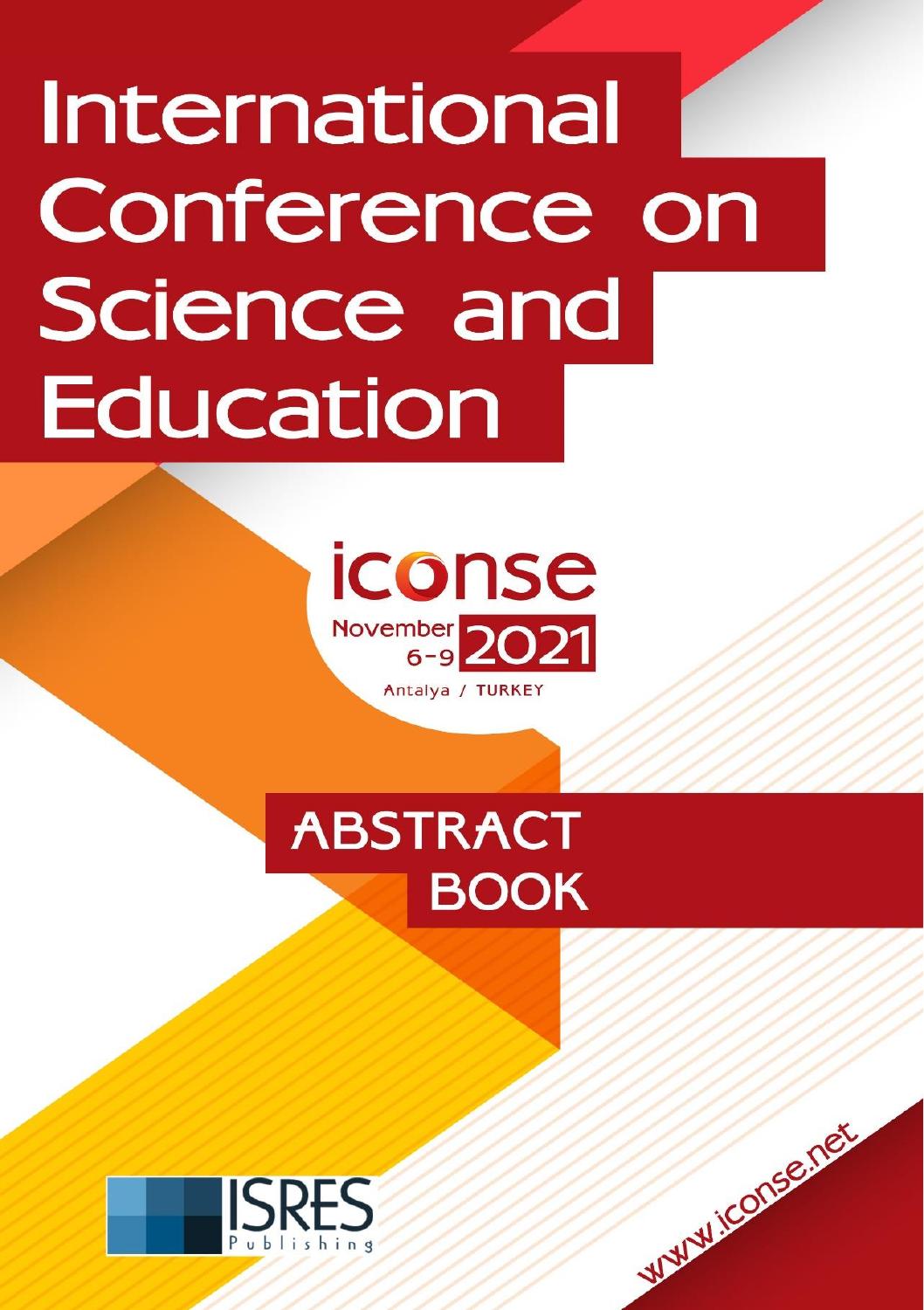#### **HONORARY PRESIDENT**

Dr. Mehmet Ozaslan - ISRES Turkey & Gaziantep University, Turkey

#### **CONFERENCE PRESIDENT**

Dr. Muhammad ZAYYAD - Al-Qasemi Academic College of Education

#### **SCIENTIFIC BOARD**

Ágnes Csiszárik-Kocsir - University of Óbuda, Hungary Allan TARP - MATHeCADEMY, Denmark Altay FIRAT - Near East University, Cyprus Andrea DEBELJUH - University Juraj Dobrila of Pula, Croatia Brahim FERDI - Bechar University, Algeria Branislav POPOVIĆ - University of Kragujevac, Serbia Chalavadi SULOCHANA - Gulbarga University, India Dariga NURKESHEVA - Nazarbayev University, Kazakhstan Elizabeth ADAMSON - Edinburgh Napier University, United Kingdom Elizabeta Tomevska-Ilievska - Ss. Cyril and Methodius University, Macedonia Farouq ALMEQDADI - Emirates College for Advanced Education (ECAE), U.A.E. Gordana SAVIC - University of Belgrade, Serbia Henry D. KATNIYON - Federal College of Education, Pankshin, Plateau state, Nigeria Hsin-Chih WU - National Taiwan Normal University, Taiwan Jessie BUSTILLOS - London Metropolitan University, United Kingdom Jin Su Jeong- University of Extremadura, Spain Milica PAVKOV HRVOJEVIĆ - University of Novi Sad, Serbia Mohammad Sarwar - Scialert, Dubai, United Arab Emirates Morteza BARIN - Farhangiyan University of Iran, Iran Muteb ALQAHTANI - Rutgers University, United States Ognyan B. MANOLOV - European Polytechnic University, Bulgaria Sanaa AL-DELAIMY - Mosul University, Iraq Shynar BAIMAGANBETOVA - Nazarbayev University, Kazakhstan Summer MOUALLEM - University of Central Lancashire, United Kingdom Tri Marhaeni PUDJI ASTUTI - Semarang State University, Indonesia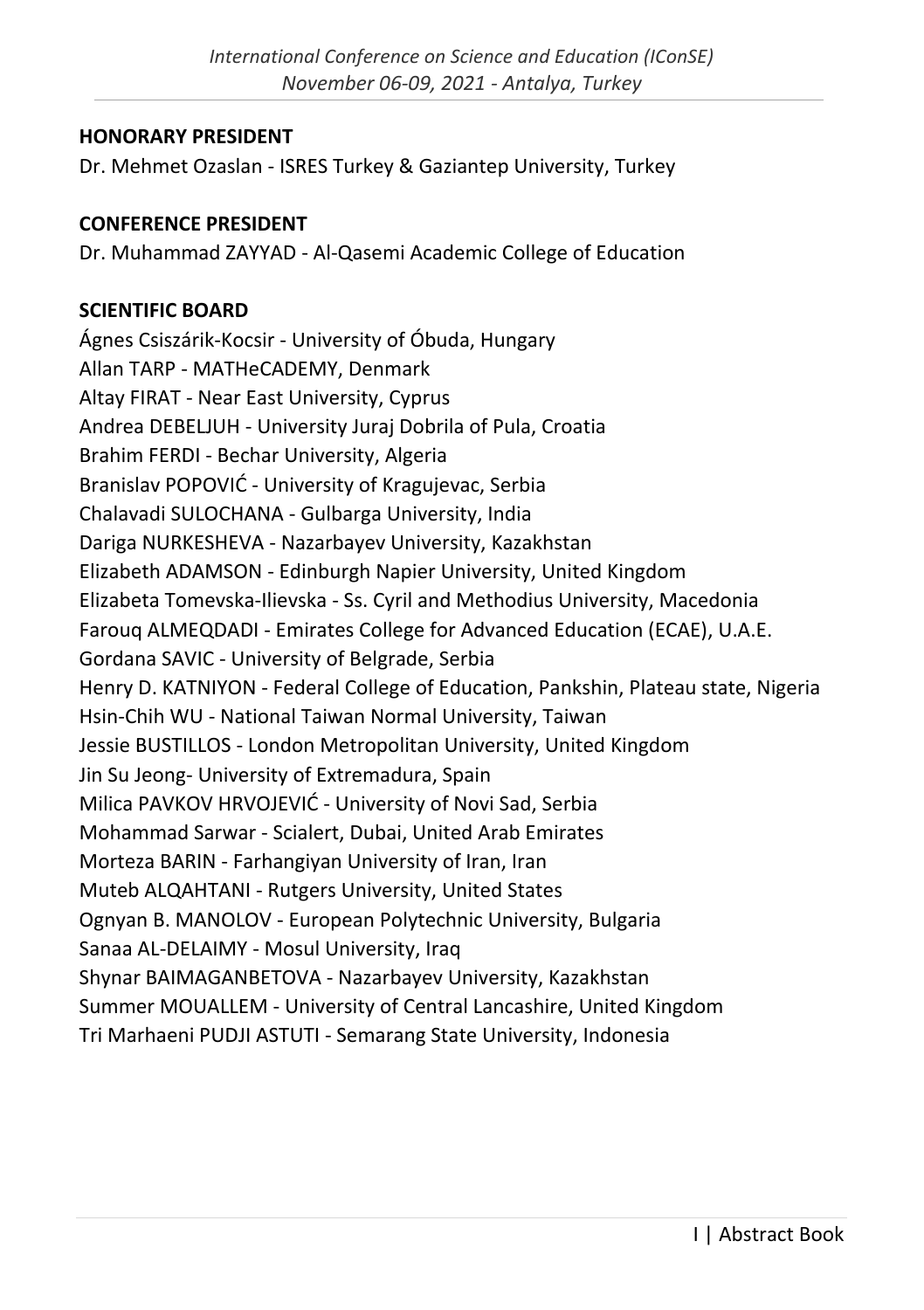#### **ORGANIZING COMMITTEE**

Ágnes Csiszárik-Kocsir - University of Óbuda, Hungary Aliya MUSTAFINA - Nazarbayev University, Kazakhstan Arturo Tobias Calizon Jr.-Unıversity Of Perpetual Help System Dalta, Philippines Cemil AYDOGDU - Hacettepe University, Turkey Danielle Gonçalves de O. Prado-Federal Technological University of Paraná, Brazil Elizabeta Tomevska-Ilievska - Ss. Cyril and Methodius University, Macedonia Halil SNOPCE - South East European University, Macedonia Isabel Maria Allen-Agrupamento De Escolas Da Maia, Portugal Jaya Bishnu Pradhan-Tribhuvan University, Mahendra Ratna Campus, Nepal Jin Su Jeong- University of Extremadura, Spain Mariusz JAWORSKI - Medical University of Warsaw, Poland Mary M. CAPRARO - Texas A&M University, U.S.A. Mehmet OZASLAN - Gaziantep University, Turkey Mohammad SARWAR - Scialert, Dubai, United Arab Emirates Muhammad ZAYYAD - Al-Qasemi Academic College of Education Natela DOGHONADZE - International Black Sea University, Georgia Ossi AUTIO - University of Helsinki, Finland S. Ahmet KIRAY - Necmettin Erbakan University, Turkey Silvia MORARU - National High School Bucharest, Romania

# **PARTICIPATING COUNTRIES**

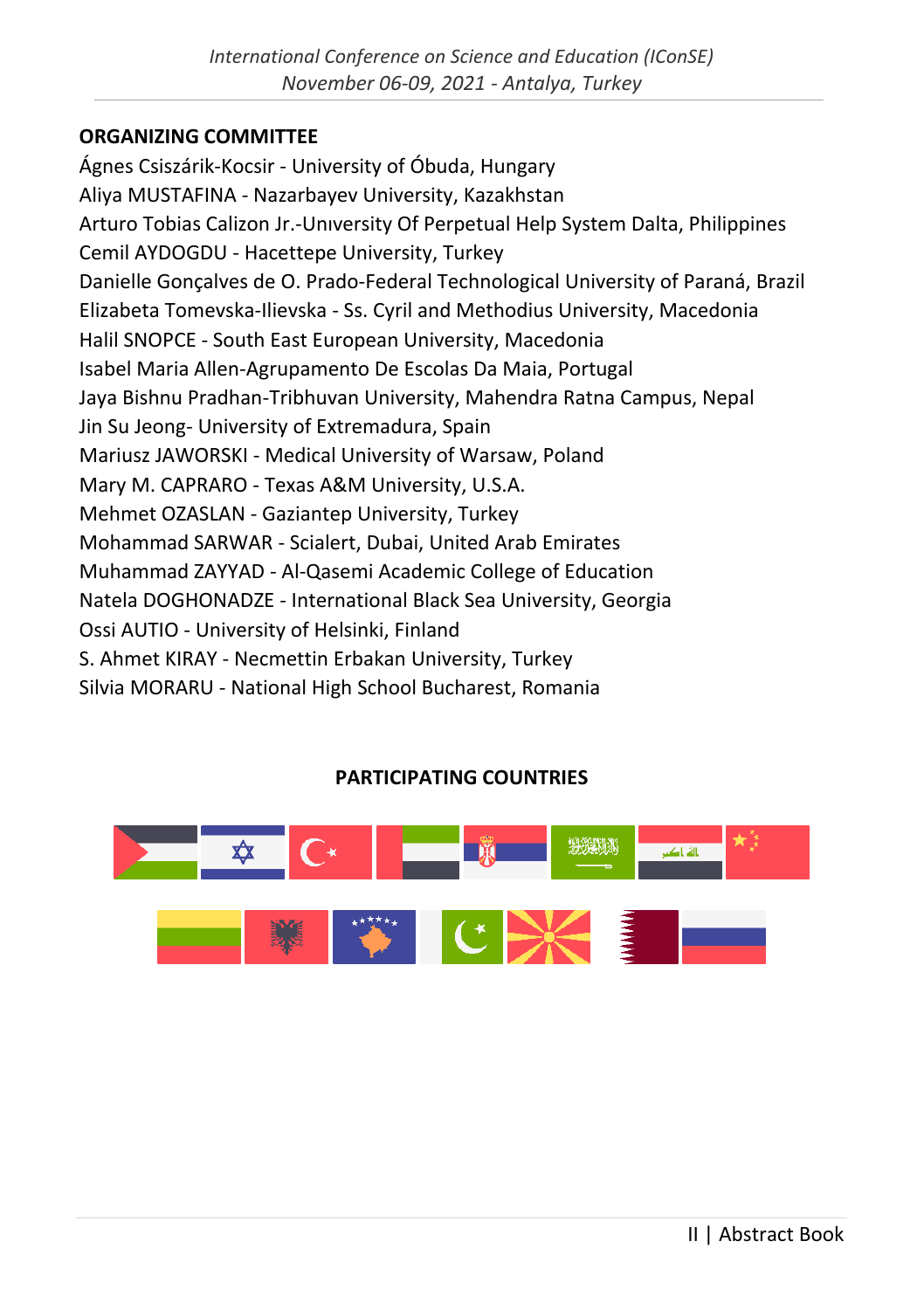# Table of Contents

| OPINIONS OF CLASSROOM TEACHERS ABOUT IN-SERVICE TRAINING 1                                                                                                                                                         |
|--------------------------------------------------------------------------------------------------------------------------------------------------------------------------------------------------------------------|
|                                                                                                                                                                                                                    |
| OVERVIEW OF CONCEPTS COVERED FINANCIAL LITERACY IN EDUCATION3                                                                                                                                                      |
| ACTIVITY PLANNING IN SOCIAL STUDIES AND FAKE NEWS ACTIVITY EXAMPLES 4                                                                                                                                              |
| ADEQUACY OF THE SOCIAL STUDIES CURRICULUM IN TERMS OF CULTURAL LITERACY                                                                                                                                            |
| CHALLENGES AND PROCESSES OF INTEGRATING CHILDREN WITH AUTISM SPECTRUM<br>SYNDROMEIN PUBLIC SCHOOLS FROM TEACHERS' AND NON-DISABLE STUDENTS'                                                                        |
| THE ROLE OF SOCIAL WORKERS IN HEALTH SYSTEM DURING THE COVID-19                                                                                                                                                    |
| STUDENTS' PERCEPTIONS AND CHALLENGES DURING THE COVID-19 PANDEMIC 8                                                                                                                                                |
|                                                                                                                                                                                                                    |
| THE EFFECT OF ISPARTA APPLIED SCIENCES UNIVERSITY SCIENCE FESTIVAL ON                                                                                                                                              |
|                                                                                                                                                                                                                    |
| THE BROTHERS PROJECT FOR STUDENTS WITH SPECIAL NEEDS  12                                                                                                                                                           |
| THE EFFECT OF EMPLOYING THE "SCAMPER" STRATEGY IN DEVELOPING THE<br>CREATIVE THINKING SKILLS OF FOURTH-GRADE STUDENTS IN SCIENCE AND LIFE 13                                                                       |
| THE IMPACT OF APPLYING THE MONTESSORIAPPROACH(LEARNING THROUGH<br>PLAYING) IN DEVELOPING THE EDUCATINAL ABILITIES AMONG AUTISTIC STUDENTS                                                                          |
| THE ROLE OF THE MEDIA IN INCULCATING PREDICTORS HITHERTO IGNORED TO                                                                                                                                                |
| PARENTS AND TEACHERS REPORT ON STRENGTHS AND DIFFICULTIES QESTIONNAIRE<br>(SDQ) IN PRESCHOOL AGE CHILDREN GROUP; IDENTIFICATION OF ASSESSMENT<br>FEATURES, DIFFERENCES AND LINKS WITH SOCIO-ECONOMIC INDICATORS 16 |
|                                                                                                                                                                                                                    |
| ASSISTIVE TECHNOLOGY AND ITS EMPLOYMENT FOR PEOPLE WITH DISABILITIES:                                                                                                                                              |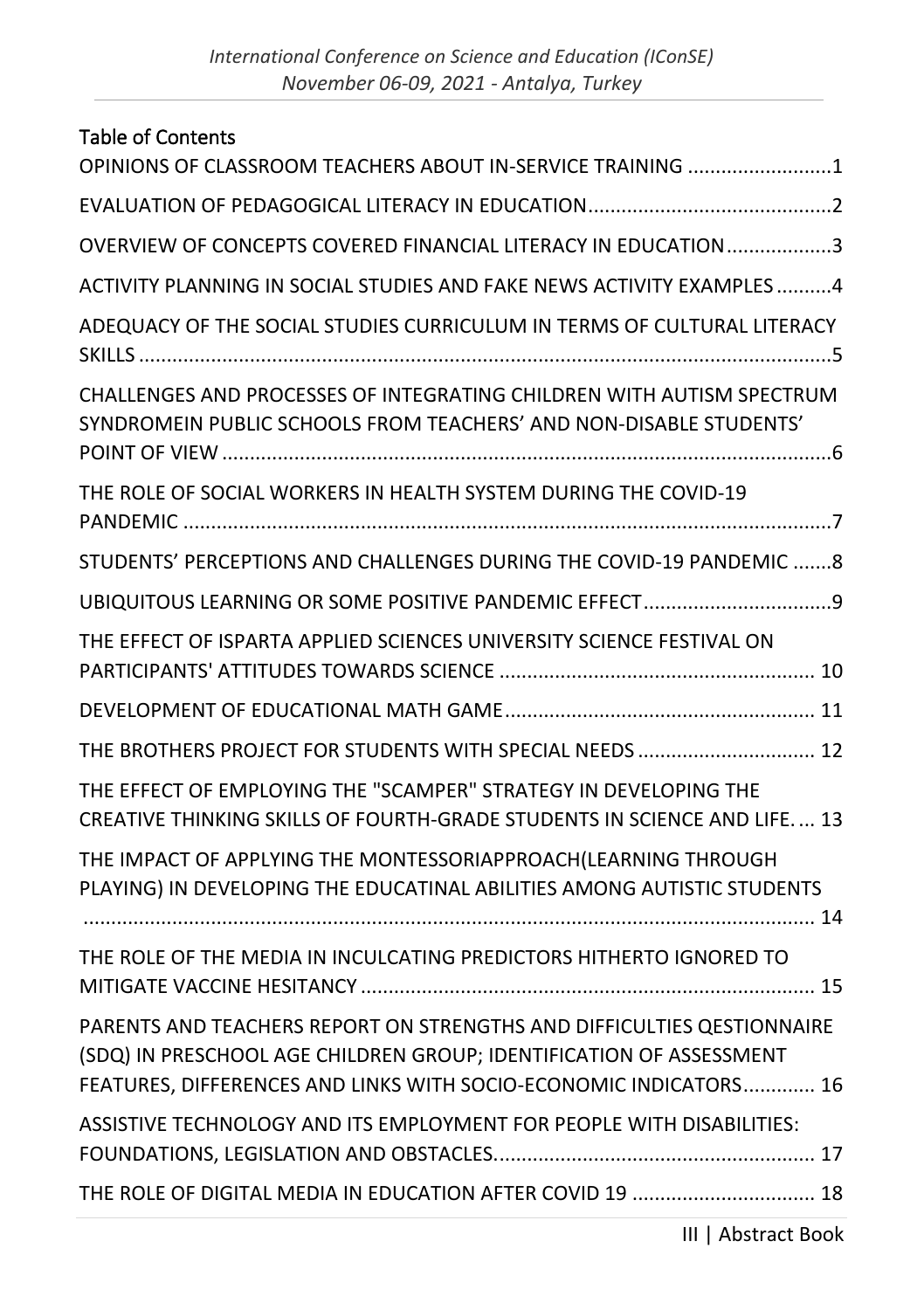| CLASSROOM-BASED AND ONLINE-BASED EVALUATION OF STUDENTS AND                                                                                        |
|----------------------------------------------------------------------------------------------------------------------------------------------------|
| COMPARATIVE ANALYSIS OF THEIR ACHIEVEMENTS IN BOTH SCENARIOS 19                                                                                    |
| MASSIVE OPEN ONLINE COURSES (MOOC) FROM HIGH SCHOOL STUDENTS'                                                                                      |
| TALENT MANAGEMENT CONCEPTS AND PERSPECTIVES-EVIDENCE FROM CHINA AND                                                                                |
| TURKISH EARLY CHILDHOOD CHILDREN'S COMPUTATIONAL THINKING SKILLS:                                                                                  |
| REALITY OF PALESTINIAN TEACHER PRACTICES IN LIGHT OF THE 21ST CENTURY SKILLS<br>AND WAYS TO ACTIVATE THEM AS SEEN BY PRINCIPALS AND SUPERVISORS IN |
| EDUCATIONAL CENTER AT AL-HANAN SPECIAL EDUCATION SCHOOL - RAHAT  24                                                                                |
|                                                                                                                                                    |
| THE RELATIONSHIP BETWEEN THE FIVE MAJOR PERSONALITY FACTORS AND THE<br>LEVEL OF EMOTIONAL INTELLIGENCE AMONG EARLY CHILDHOOD TEACHERS IN THE       |
| COPING WITH THE KAFR QASIM MASSACRE IN THE LOCAL EDUCATION SYSTEM: AN                                                                              |
|                                                                                                                                                    |
| EXAMINATION OF MOTHERS' OPINIONS REGARDING CHILDREN'S DIGITAL PLAYING 28                                                                           |
| EVALUATION OF PHYSICAL EDUCATION TEACHER'S OPINIONS ON THE FIELD EXAM 29                                                                           |
| ANALYSIS OF LGS QUESTIONS IN TERMS OF PISA SCIENTIFIC LITERACY 30                                                                                  |
| EVALUATION OF PHYSICAL EDUCATION TEACHERS' OPINIONS ON THE                                                                                         |
| TEACHER CANDIDATES IN PEDAGOGICAL FORMATION EDUCATION INVESTIGATION                                                                                |
| INVESTIGATION OF BOOK READING HABITS OF TEACHER CANDIDATES 33                                                                                      |
| EVALUATION OF TEACHERS' ATTITUDES REGARDING UNWANTED STUDENT                                                                                       |
| PIECES OF ALBANIAN LITERATURE STUDIED IN THE PERSPECTIVE OF FORMAL                                                                                 |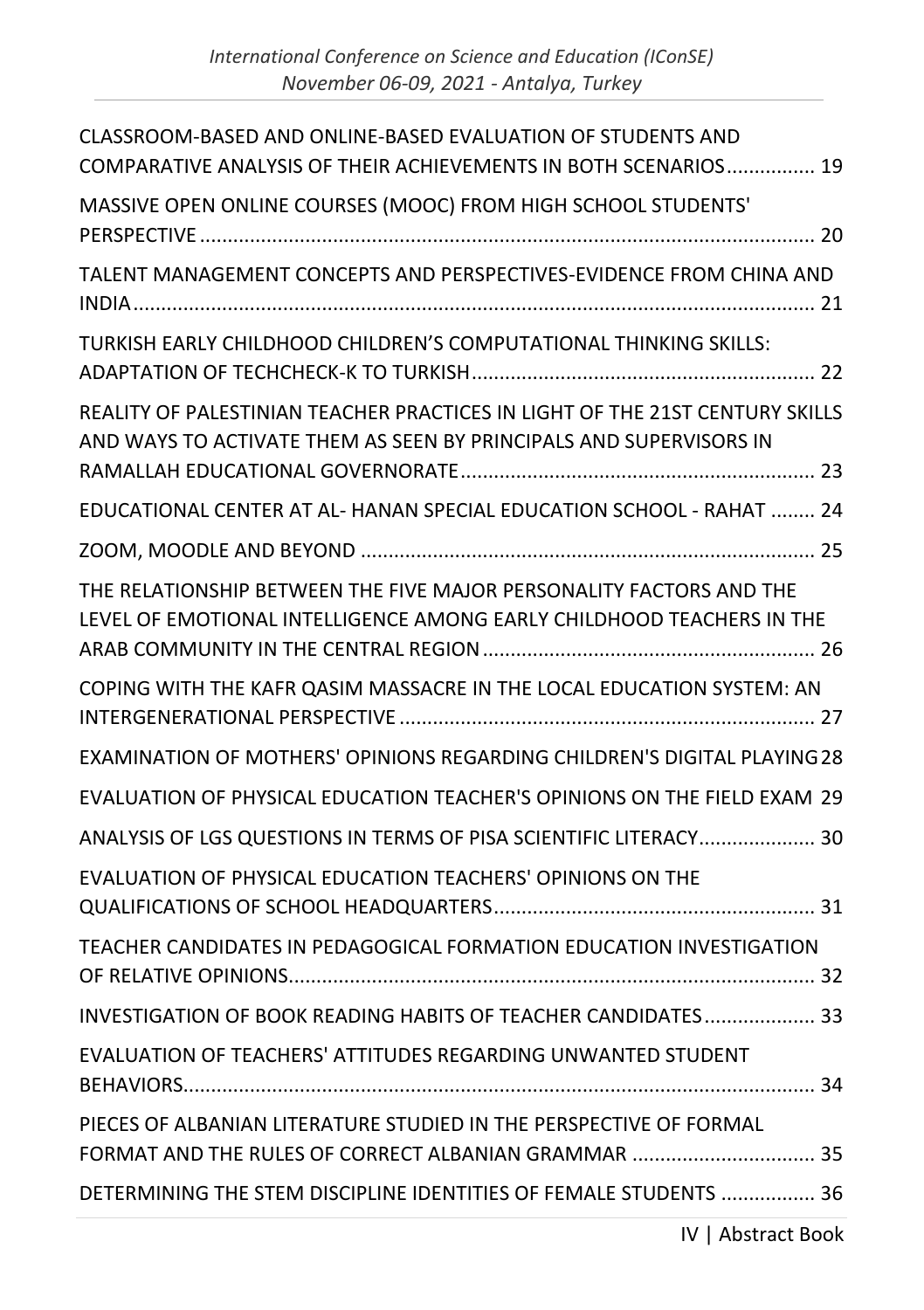| PERSONAL DEVELOPMENT OF SCIENCE TEACHER CANDIDATES DURING THE                                                                              |
|--------------------------------------------------------------------------------------------------------------------------------------------|
| EDUCATIONAL AND CULTURAL POLICIES OF THE KARAKHANID PERIOD  38                                                                             |
| OPINIONS OF SOCIAL STUDIES TEACHERS ON TURKISH EDUCATION SYSTEM:                                                                           |
| A CRITICAL DISCOURSE ANALYSIS ON PROBLEM OF RECEPTIVE AND EXPRESSIVE                                                                       |
|                                                                                                                                            |
| INTEGRATING STEM IN TO TVET EDUCATION PROGRAMS IN QATAR: ISSUES,<br>CONCERNS AND PROSPECTS INTEGRATING STEM IN TO TVET EDUCATION PROGRAMS  |
| DIGITAL TECHNOLOGIES USE FOR TEACHERS' PROFESSIONAL DEVELOPMENT IN THE                                                                     |
| STUDENTS' VIEWS OF GAMED-BASED LEARNING STRATEGIES IN THE UAE                                                                              |
| STUDENT' PERCEPTIONS AND CHALLENGES DURING THE COVID-19 PANDEMIC  45                                                                       |
| EVALUATION OF STUDENTS' VIEWS ON PROBLEMS IN THE GRADUATE EDUCATION                                                                        |
| INVESTIGATION OF ANXIETY AND EXPECTATIONS OF PHYSICAL EDUCATION TEACHER                                                                    |
| THE SOCIAL AND ECONOMIC IMPACT OF COVID-19 CLOSURES ON STUDENTS WHO                                                                        |
| COMMUNITY PROJECT OF STRENGTHENING FAMILY RESILIENCE IN EAST JERUSALEM                                                                     |
| THE INFLUENCE OF EDUCATION MASTER'S PROGRAM IN PALESTINIAN UNIVERSITIES<br>ON THE DEVELOPMENT OF LIFE SKILLS FOR ENROLLED STUDENTS BIRZEIT |
| ACADAS-ALLIANCEFORINCLUSIVEACKNOWLEDGEMENTOFEDUCATIONALMERITS  51                                                                          |
| SNARC EFFECT AMONG NATIVE SPEAKERS OF ARABIC LANGUAGE  52                                                                                  |
| THE ROLE AND IMPORTANCE OF GAME IN INTELLECTUAL AND PHYSICAL                                                                               |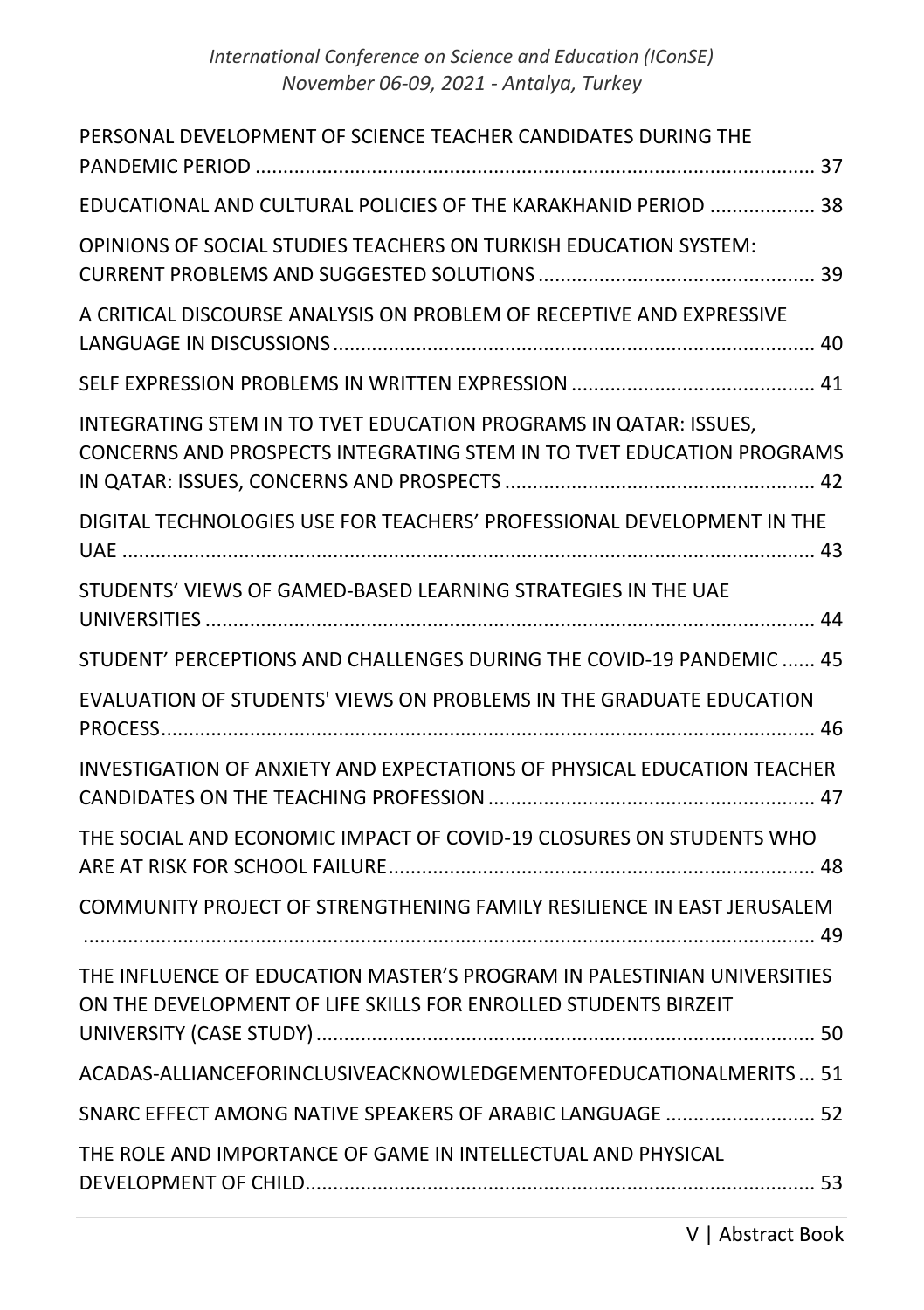| THE TWO-DIMENSIONAL STRIP CUTTING PROBLEM: IMPROVED RESULTS ON REAL-                                                                 |  |
|--------------------------------------------------------------------------------------------------------------------------------------|--|
|                                                                                                                                      |  |
| SIMULATION-BASED LEARNING AS AN EDUCATIONAL TOOL FOR SCHOOLS 56                                                                      |  |
| SCIENCE TEACHER CANDIDATES' OPINIONS ON THE IMPORTANCE OF                                                                            |  |
| THE EFFECT OF SCIENCE TEACHING SUPPORTED BY CONCEPT CARTOONS ON<br>SECONDARY SCHOOL STUDENTS' CONCEPTUAL ACHIEVEMENT, MOTIVATION AND |  |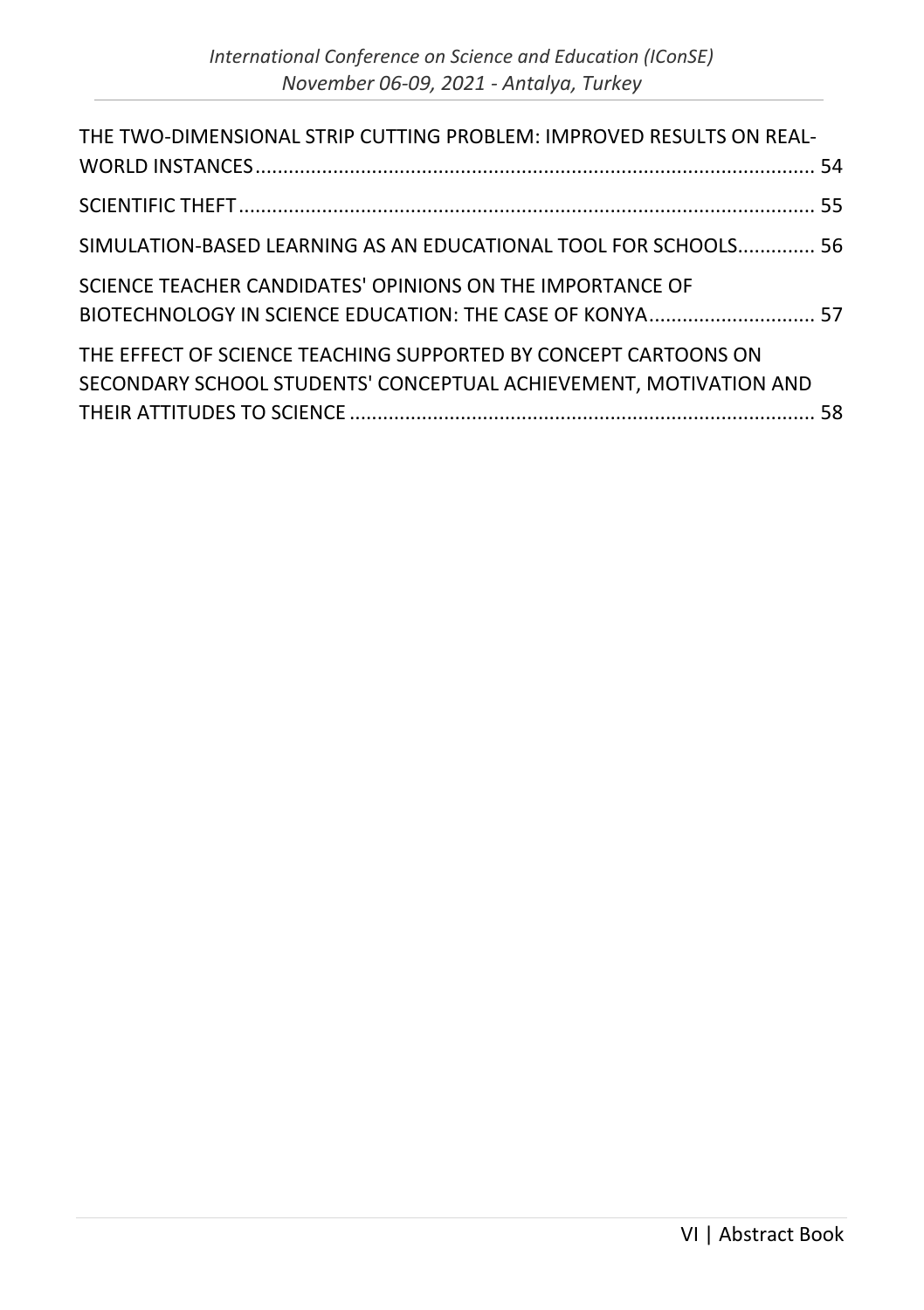#### <span id="page-7-0"></span>**OPINIONS OF CLASSROOM TEACHERS ABOUT IN-SERVICE TRAINING**

Bedriye Açikgöz \* *Suleyman Demirel University, Turkey*

Ozkan Akman *Suleyman Demirel University, Turkey*

Continuous developments and changes have demonstrated the need for us to develop in every sense. In this respect, it is through in-service training that teachers adapt to this change and improve themselves in many ways. This research aims to determine the opinions of classroom teachers about in-service education. The research was conducted in the spring semester of 2020-2021. The research is qualitative and designed with a case study. Easy-to-access case sampling was used under pure sampling methods when selecting a study group. The interview technique was used as a data collection method. For this purpose, semi-structured interviews were conducted with classroom teachers (1 male, 4 female) working in various provinces and districts of Turkey. Interview questions were asked as five open-ended questions and five sub-questions. Due to the Covid-19 pandemic, the interviews were made by phone, and audio recordings were obtained with permission. Content and descriptive analyses were performed on the data obtained during the interview. According to the data obtained from the interviews, themes were created, themes were strategized and the opinions of the teachers were explained by quoting directly. Interviews were supported by photos. In the light of the findings of this study, it was concluded that inservice training should be based on practice, that the practitioner should be equipped, that there should be different types of training, and that there should be in-service training not only professionally, but also to improve communication. According to the results obtained, separate training should be given for the instructors to be better equipped, application-based training should be increased, and the subjects of the training should be diversified.

**Keywords:** in-service training, in-service training approaches, professional development

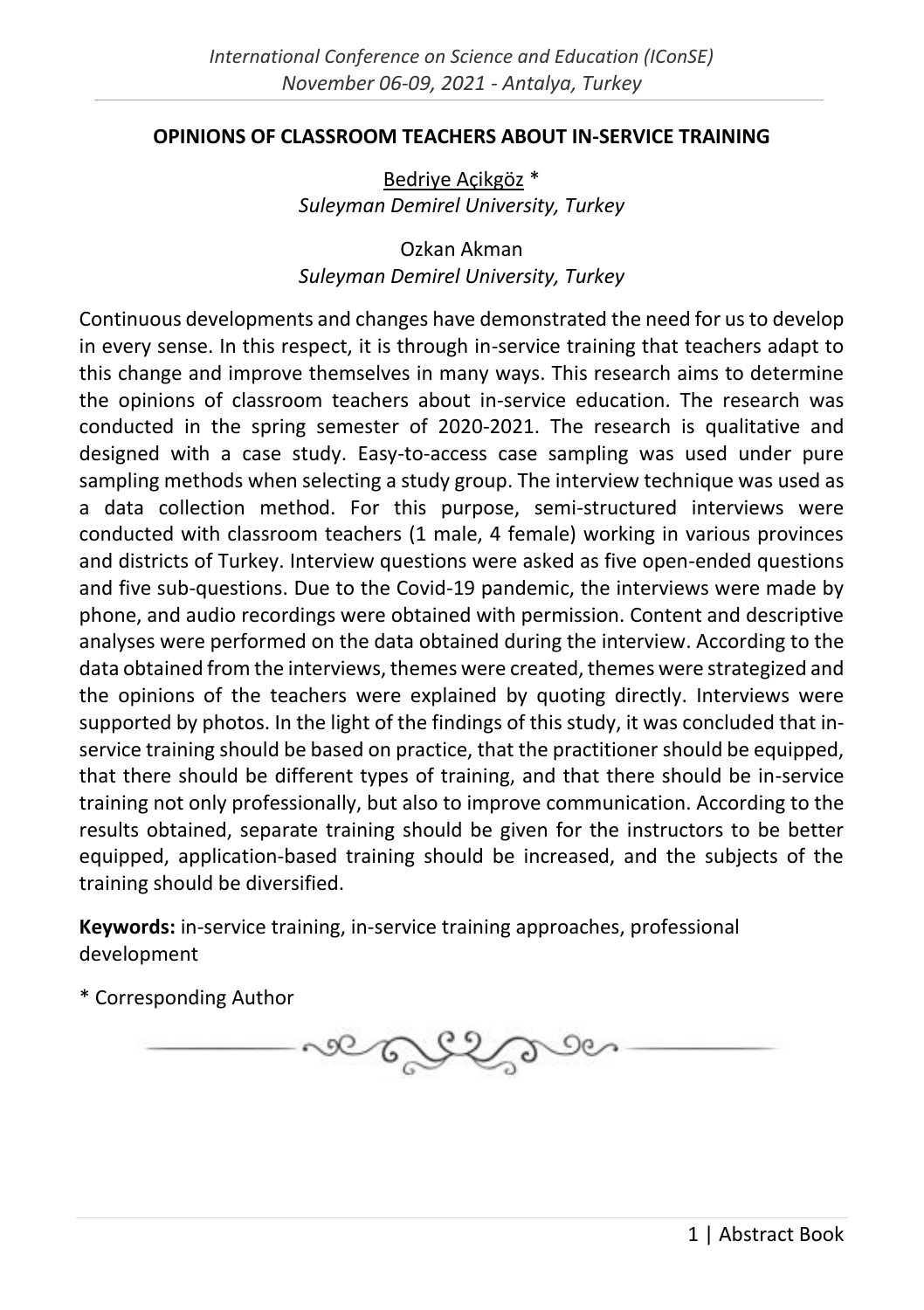#### **EVALUATION OF PEDAGOGICAL LITERACY IN EDUCATION**

Erol Koçoğlu \* *İnönü University, Turkey*

<span id="page-8-0"></span>Pedagogical literacy can be defined as the competence that enables teachers, one of the most important variables of the learning-teaching process, to make knowledgebased decisions in the selection of pedagogical instruments used in their education life. Pedagogical literacy can also be defined as the capacity of understanding and recognizing the role of pedagogy in education by using the pedagogical thinking and decision-making skills of the teacher as a thinking, producing and criticizing individual in solving the problems he encounters in and around the school. It can be said that pedagogical literacy, which is effective in shaping the development and changes of teacher behaviors in the education process, comes to the fore more in education programs that include text applications that students can easily access, together with meaningful and understandable activities in the learning-teaching process. In this study, the concept of pedagogical literacy was evaluated in detail within the framework of pedagogical knowledge and pedagogical content knowledge. In addition, the importance of pedagogical literacy in the educational process was evaluated by the researcher with the support of the literature.

**Keywords:** education, pedagogy, pedagogical literacy, assessment.

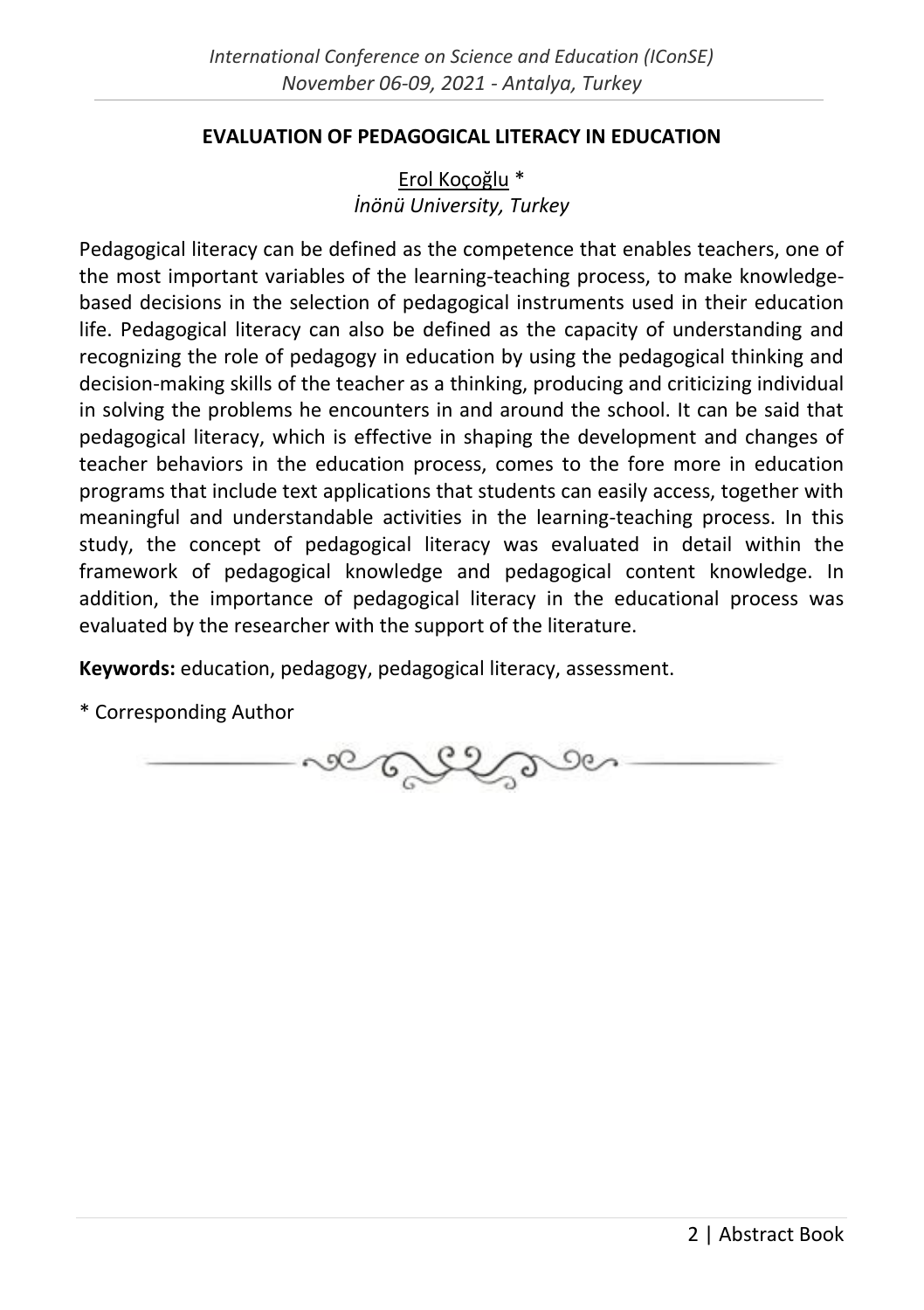#### <span id="page-9-0"></span>**OVERVIEW OF CONCEPTS COVERED FINANCIAL LITERACY IN EDUCATION**

Erol Koçoğlu \* *İnönü University, Turkey*

Financial literacy is a complex structure that includes many attitudes and behaviors, including financial knowledge and skills, as well as access to financial services. There are many definitions of financial literacy in the literature because it contains many knowledge, skills and attitudes and has a complex structure. Financial literacy can be defined as the ability of individuals to have information about key financial concepts such as budgeting, savings, borrowing and investment and to use this information in their decisions. Also, financial literacy is the ability to use basic economic and financial concepts as well as the knowledge and skill to manage financial resources for a lifetime of financial well-being. Two basic elements stand out in financial literacy. The first is that consumers have the knowledge and skills to use financial resources effectively in order to ensure and maintain their financial well-being, and the second is that consumers have the self-confidence and motivation to evaluate this knowledge and skill. From this point of view, this study aims to evaluate the concepts of financial literacy, which has become increasingly important in the education process in recent years, with the support of literature. The reflections of these concepts in the education process were interpreted by the researcher and suggestions were developed regarding the study subject.

**Keywords:** education, finance, financial literacy, assessment.

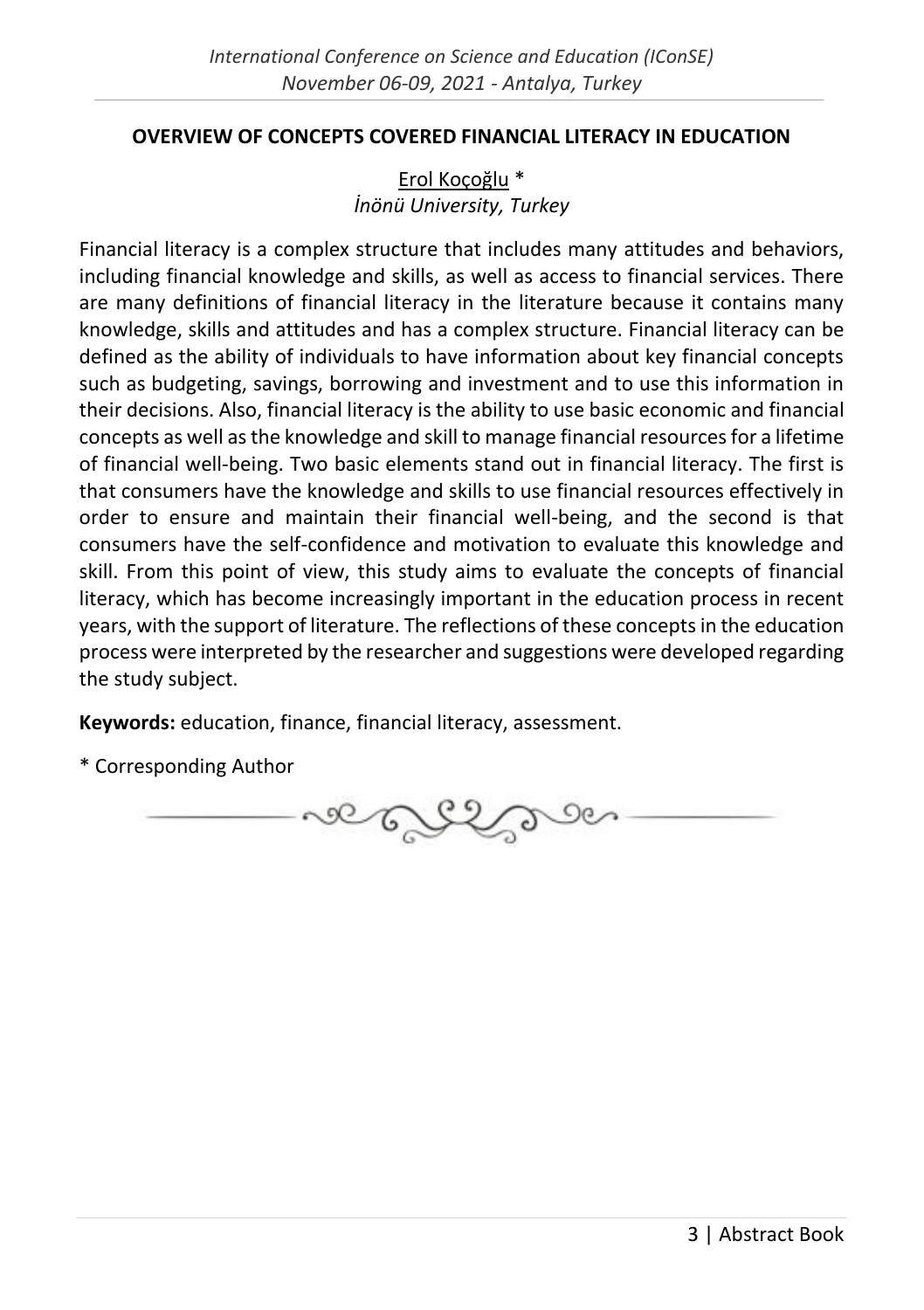#### <span id="page-10-0"></span>**ACTIVITY PLANNING IN SOCIAL STUDIES AND FAKE NEWS ACTIVITY EXAMPLES**

# Şule Egüz \* *Inonu University, Turkey*

In order to achieve the goals determined in social studies teaching, some principles should be followed in the planning and implementation of educational situations.Along with arranging the educational environment and content, the teacher should know the social studies teaching principles and perform the activities in accordance with these principles.Activities planned in this direction not only enrich the teaching environment, but also help the student to socialize, gain the habit of working in line with his interests and needs, and develop his personality.In addition, it facilitates learning by making students an active member of the learning environment by planning activities by taking into account the social studies teaching principles, offering options suitable for students' individual differences and giving instructions, helping students make their own decisions, and creating an active learning environment in the classroom.The emergence of the Internet and social media has significantly changed media coverage and perception, and understanding current concerns about fake news has required considering the new social dynamics brought by new media technologies.While media technologies have great promise for learning, young people need support and training to learn to make the right decisions as they navigate the digital world.In this sense, it is thought that the suggested activities will be guiding for students.

**Keywords:** social studies, activity, planning, fake news

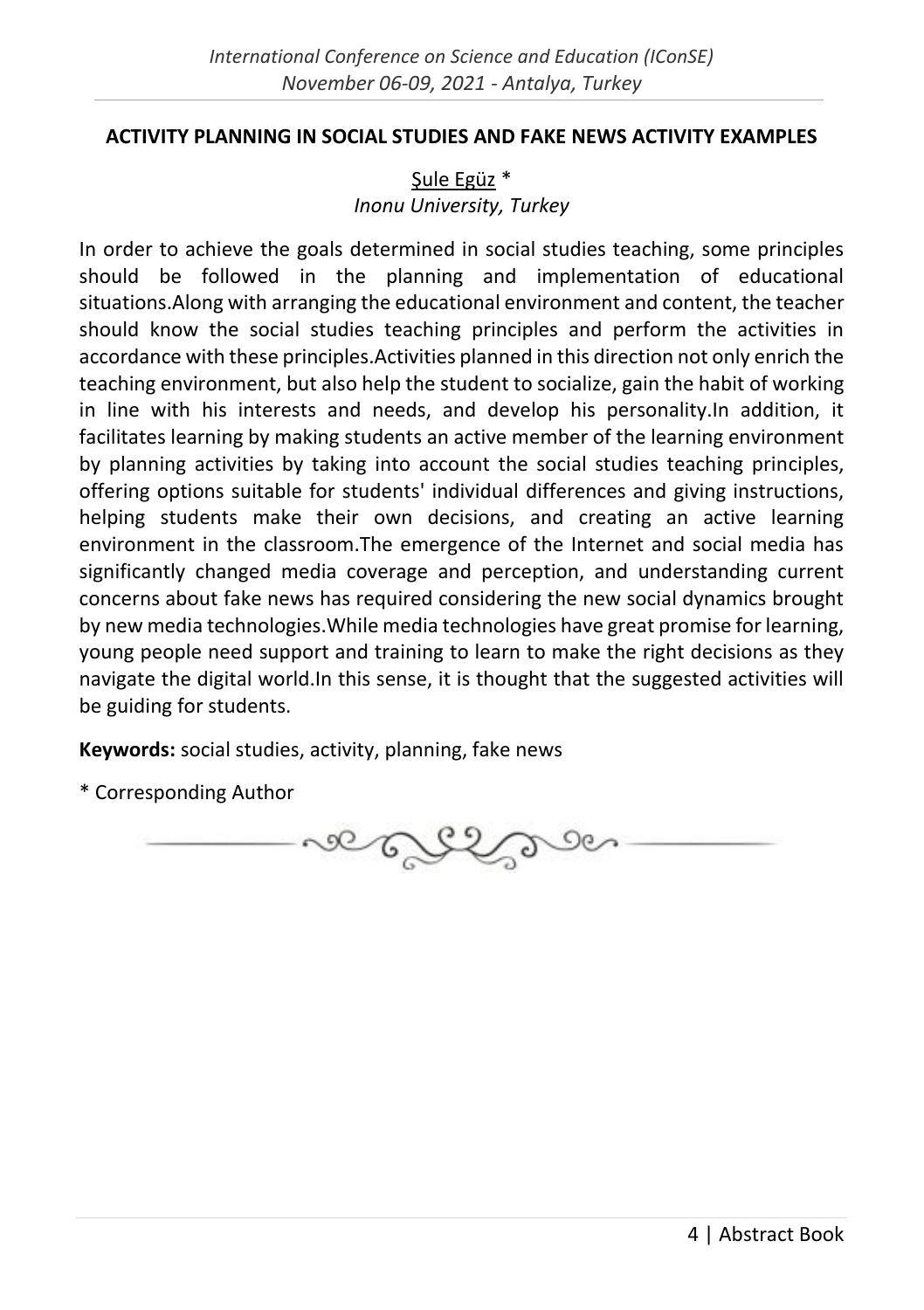# <span id="page-11-0"></span>**ADEQUACY OF THE SOCIAL STUDIES CURRICULUM IN TERMS OF CULTURAL LITERACY SKILLS**

# Sule Egüz<sup>\*</sup> *Inonu University, Turkey*

Being culturally literate means being prone and competent to be sensitive to one's own and others' identities, heritages and cultures.It is very important for students to learn about other cultures and races in order to avoid unnecessary prejudices.In this sense, cultural literacy is a powerful educational tool used to adopt one's own culture and to develop understanding and respect for different cultures and people.Indeed, cultural literacy can be a window for other students to experience new ways of seeing the world as a rich and complex place.This study aims to reveal the adequacy of the Social Studies Curriculum updated in 2017 in terms of cultural literacy skills.The data of the research, which was carried out by adopting a qualitative research approach, were obtained through document analysis.The data obtained from the research were analyzed in accordance with the document review stages.In this context, seven learning areas within the Social Studies Curriculum were examined in detail.

**Keywords:** social studies, curriculum, cultural literacy

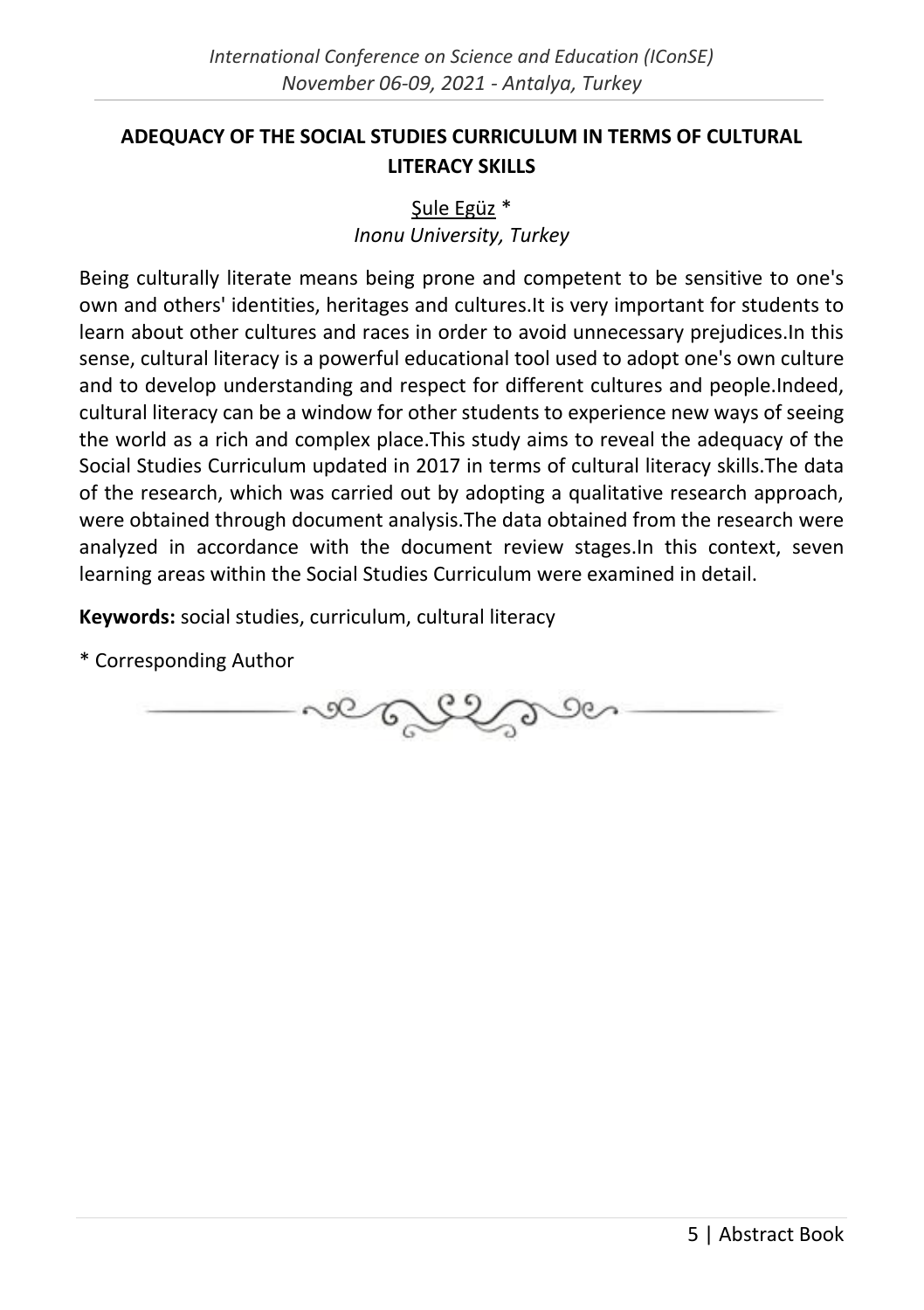# <span id="page-12-0"></span>**CHALLENGES AND PROCESSES OF INTEGRATING CHILDREN WITH AUTISM SPECTRUM SYNDROMEIN PUBLIC SCHOOLS FROM TEACHERS' AND NON-DISABLE STUDENTS' POINT OF VIEW**

Mervat Nimer \* *Independent, Palestine*

The object of this study is to identify the challenges facing the integration of students with AutismSpectrumSyndrome (ASD) in public schools, from teachers' point of view, and to uncover the problems facing the integration process from non-disablestudents in the integratedclasses.The process of integrating autistic students has been shown to face many obstacles,teachersand students having shallow knowledge about autism, and teachers are not qualified to deal with integrated cases, and have fear and distrust.There are also problems with classroom management such as:confusion, time, curriculum, and the number of students in the classroom.In addition to,the fact that the integration process is a formalityso, student does not learn or interact during the process.There is a lack of support and resources, and there is no follow-up from the higher authorities about integration.Furthermore, the lack of strategies used by teachers to deal with autistic students, and the role of human staff absent, there is no support or cooperation, no participation of parentsnor cooperation in the integration process.Given the above given facts, the integration process is shown to be unplanned and improvisational. For this ongoing study, asemi-organized interview was used to collect data from participants (fifteen students and ten teachers) in four schools in Ramallah and Al-Birehgovernoratesin Palestine. This study expected to unfold by the end of June 2021. Study results, and implications will be further elaborated upon the completion of the study.

**Keywords:** integrating/ autism

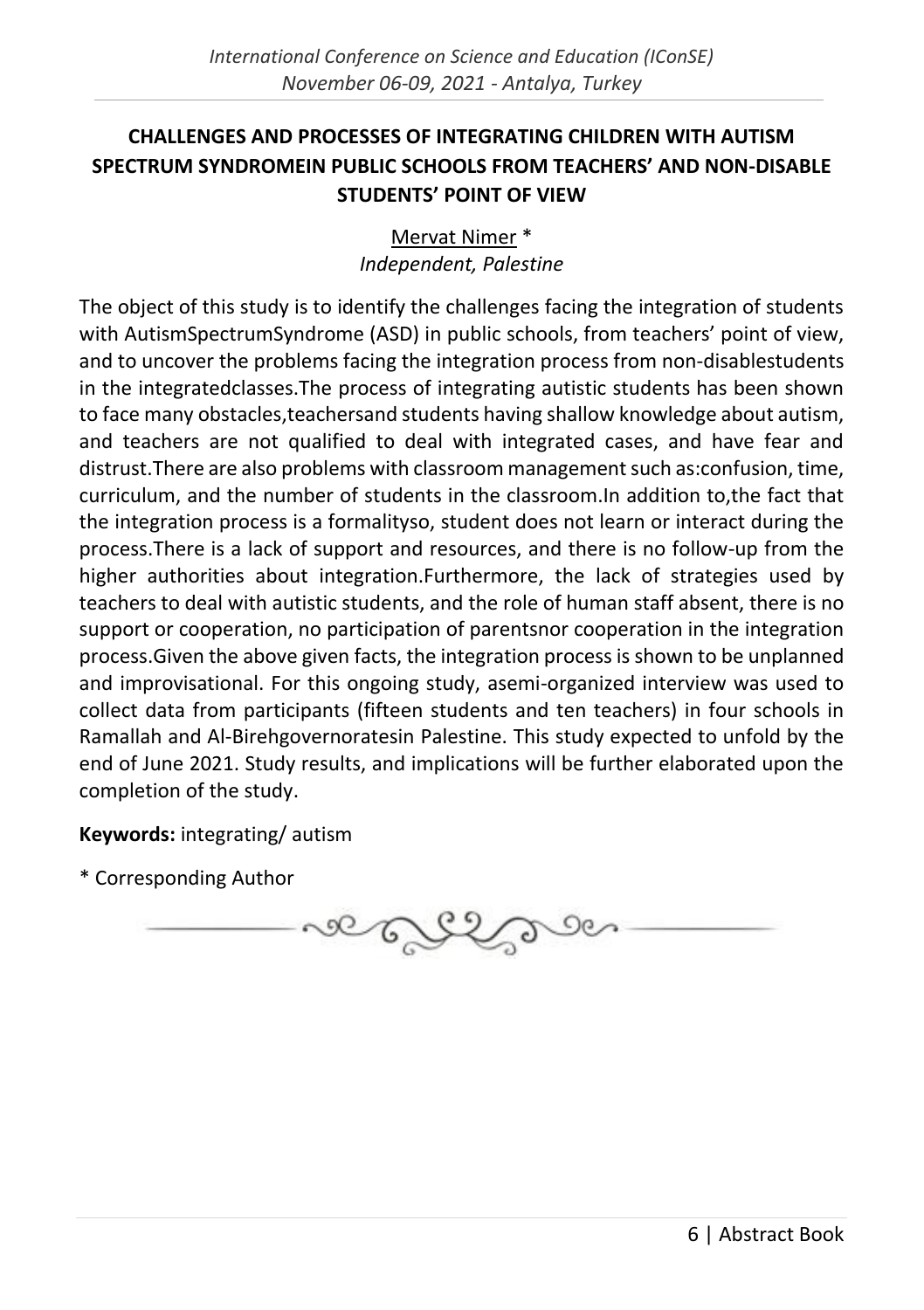#### <span id="page-13-0"></span>**THE ROLE OF SOCIAL WORKERS IN HEALTH SYSTEM DURING THE COVID-19 PANDEMIC**

#### Vladimir Ilievski \*

# *Ss. Cyril and Methodius University, Faculty of Philosophy, Republic of Macedonia*

Social workers in health institutions in Republic of North Macedonia are included by giving of social protection services to individuals - patients hospitalized in health institutions or come for hospital treatments. They are part of multi-disciplinary teams, their role is seen upon their professional work in the area of prevention, giving of social interventions and social services to patients and their families, interventions in times of crisis, social support and enabling of patients for good social workers as health coworkers were also struck during the pandemic in their area of expert work as a result of worsened epidemiologic state in the country, the measures and recommendations for protection from Covid -19. The empirical research was done in August 2021 yеаr, with the participants of 33 social workers working in secondary and tertiary health protection.The goal of this research is to gain information on the situation of social workers working in the health system, during the Covid -19 pandemic. A part of the research was to acknowledge the consequences of the Covid 19 pandemic's influence on the expert work of social workers in our health system. Methods and techniques of the research: A quantitative method was used in the research, and a survey questionnaire was used to study the condition and professional work of social workers in the system. The obtained results have shown that 51.55 of the surveyed individuals face problems to realize their everyday work obligations. A total of 60.6% of the participants have problems in their cooperation with institutions, citizen associations and humanitarian organizations. As for the professional help and support given by social workers, a total of 25 participants or 75.8% percent have problem in giving this kind of social service to patients and their families.

**Keywords:** social workers, health system, patients, covid -19, social services

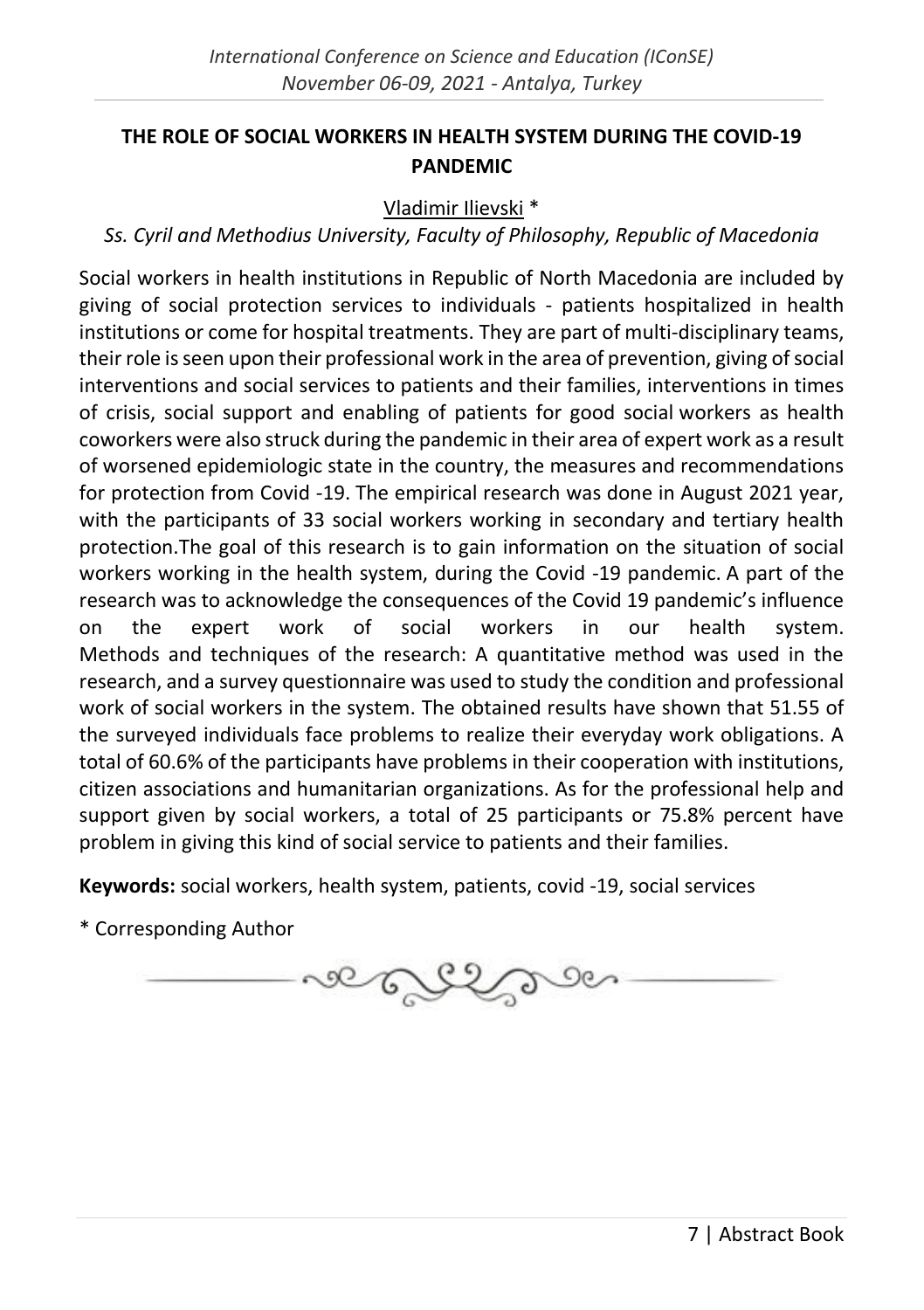#### <span id="page-14-0"></span>**STUDENTS' PERCEPTIONS AND CHALLENGES DURING THE COVID-19 PANDEMIC**

Natasha Angeloska Galevska \*

*Ss. Cyril and Methodius University in Skopje, Republic of Macedonia*

Elizabeta Tomevska Ilievska

*Ss. Cyril and Methodius University in Skopje, Republic of Macedonia*

Due to the COVID-19 pandemic, teaching and learning have rapidly changed worldwide. Universites as an essential part of the education system strive to find a way for efficient teaching and learning process in the period of crises that last much more than expected. Through students' perspective we reveal the main challenges of online teaching and learning that sudents faced in the former academic year as a basis to solve some of the problems and to improve educational process in further. We used qualitative research strategy of semi-structured interviews and written essays of students on the topic Education during tha Covid-19 pandemic with 17 subtopics. Students deeply and honestly elaborate their perceptions towards the posed questions, depict their experience and recommend further activities and measures. Isolation has great impact on them and they feel bad and frustrated for not having the college life. Most of them prefer to study in conventional classrooms and all of them wish to shift back to normal. They appreciate support that university teachers offer to help them with their problems, social, emotional or technical. They ask for more flexibile approach in online assesment because technical problems can cause lower results. They criticise the professors who teach in monotonous way, without student interaction and hidden behind their icon on the laptop. Teachers should strenghten their digital, teaching and leading competencies. Necessary changes should be take into account in further developing of training and study programs in which new goals, contents and objectives shoud take place.

**Keywords:** covid-19, students' perception, online education, challenges

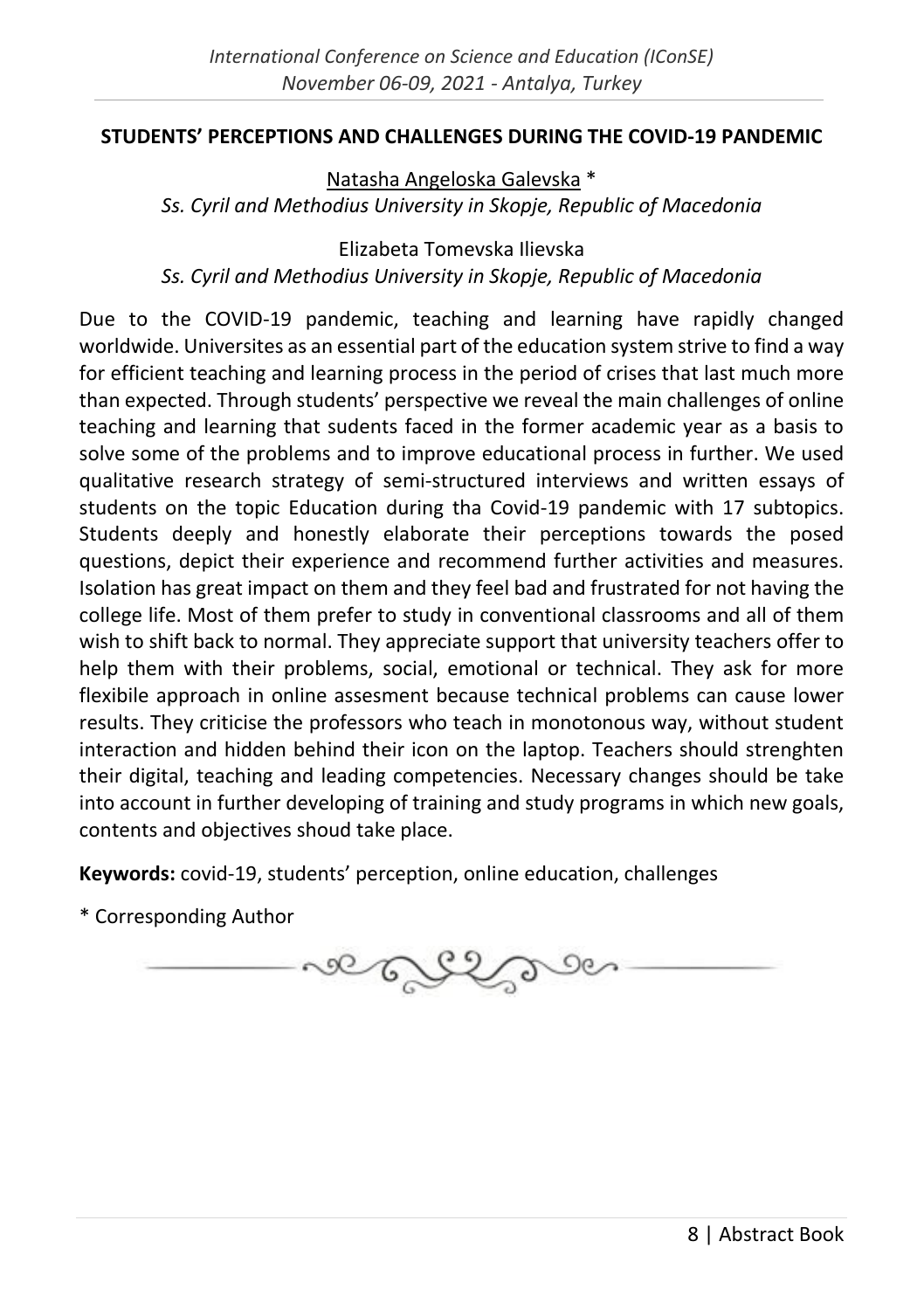#### <span id="page-15-0"></span>**UBIQUITOUS LEARNING OR SOME POSITIVE PANDEMIC EFFECT**

Nataliia Fominykh \* *Plekhanov Russian University of Econimics, Russia*

A lot of new technology have flourished over the last decades, and the ground is still changing under our feet when we speak about the rapid development of new services and educational platforms, and the most significant part about these pandemic times is that education does not happen only in the classroom any more, and in connection to this a new term has appeared which is "Ubiquitous Learning" meaning "a lot of what our students bring into classrooms, they've learned from elsewhere". So, there is a whole list of questions have emerged here with the emerging of this new notion, and these questions are:What is the connection between classroom and the larger environment where learning is happening everywhere, anytime, any place, and what will the old school (which was the conventional classroom with its blackboard at the front of the room, and the students sitting in straight rows, and the teacher at the front, and the textbook) be substituted with? In contrast, nowadays, instead of the blackboard we have the screen, instead of a printed textbook we have an e-book, and instead of the teacher standingat the front of the class we have videos and forums and the flipped classroom technology. So, today we are doing a lot of new and interesting things, but are they so new?As a matter of fact, nothing much has changed in terms of the pedagogical logic of learning. We have these fancy technologies, but we don't change the pedagogy itself. Consequently,the goal of this article is Exploring the anywhere/anytime possibilities for learning in the age of digital media.

**Keywords:** education, technologies, ubiquitous learning, learning environment

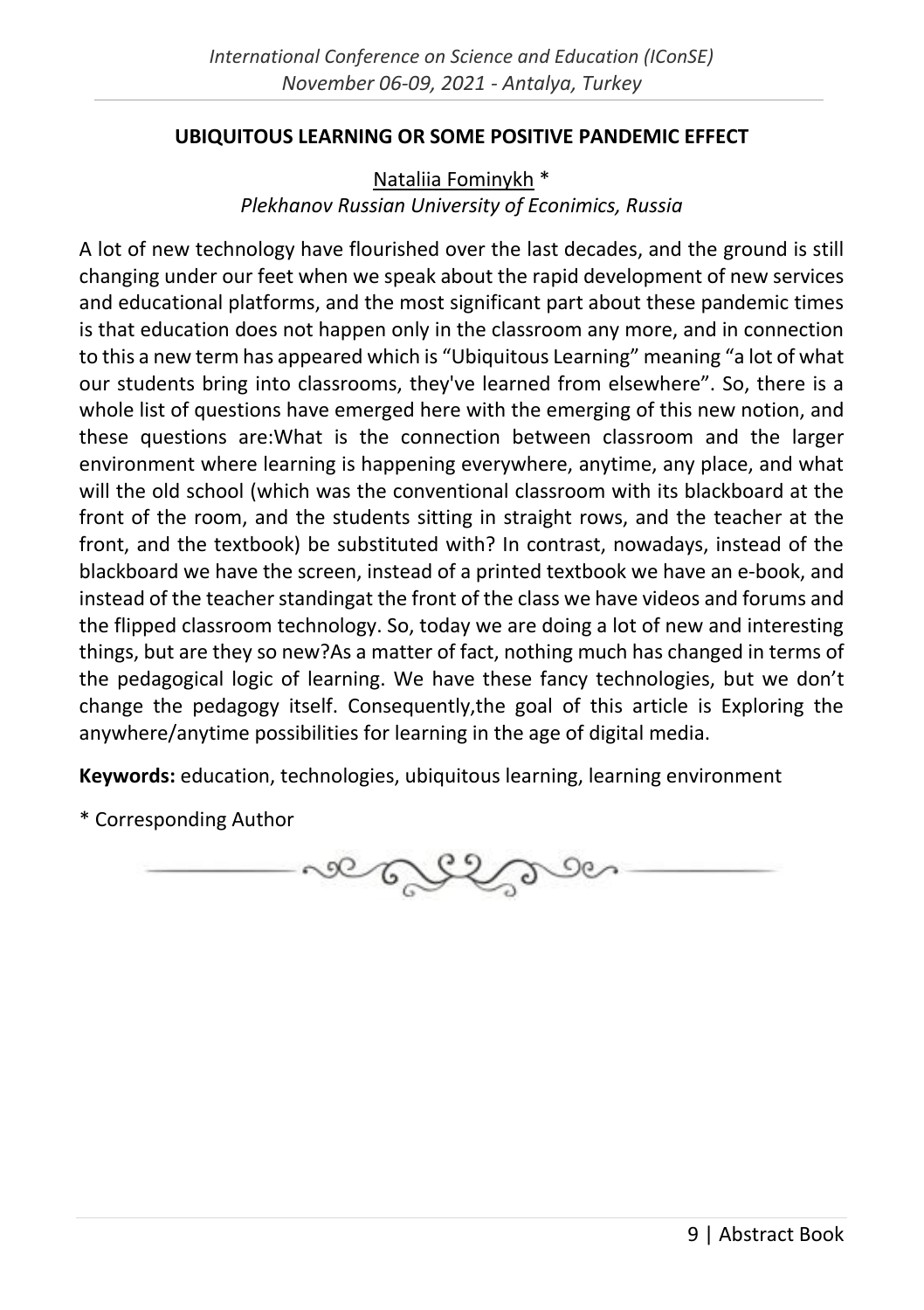#### <span id="page-16-0"></span>**THE EFFECT OF ISPARTA APPLIED SCIENCES UNIVERSITY SCIENCE FESTIVAL ON PARTICIPANTS' ATTITUDES TOWARDS SCIENCE**

Ebru Yilmaz İnce \* *Isparta University of Applied Sciences, Turkey*

Ahmet Kabul *Isparta University of Applied Sciences, Turkey*

Ibrahim Diler *Isparta University of Applied Sciences, Turkey*

Isparta University of Applied Sciences aims to spread the science culture and communication to wider sections of the society, to provide scientific knowledge to the participants and to comprehend the interaction between science and technology through activities. Within the scope of that, 30 regional and original events prepared by the units within our university, such as "Adventure of Rose Oil and Rose Water" and "Lavender Perfume" will be realized. The proposed activities include workshops, experimental applications, interactive applications, observation, competitions, collaborative group works, field studies, exhibitions and demonstrations, interviews and sports activities to attract everyone's attention from 7 to 77. The event aims to present scientific knowledge to the participants within the framework of applied sciences. In addition to regional projects in agriculture, forestry, technology and aquaculture science, participants at the Science Festival of Isparta University of Applied Sciences as well as activities such as "Propagation of Medicinal and Aromatic Plants", "Survival and Camping in Nature" and "Arduino" aims to provide. In order to enable the participants to take an active role in the realization of the activities, the activities were diversified in each activity using different types of activities. The scientific attitude scale was used to determine the gains, experiences and opinions of the participants within the scope of the planned activities. In the scientific attitude scale, there are 40 items structured to explain the nature of science, the way scientists work, and how the participants feel about science. In this study, information about the scientific attitude scale of the project participants and the Isparta Applied Sciences University Science Festival were presented.

**Keywords:** science festival, science education, scientific attitude , isparta

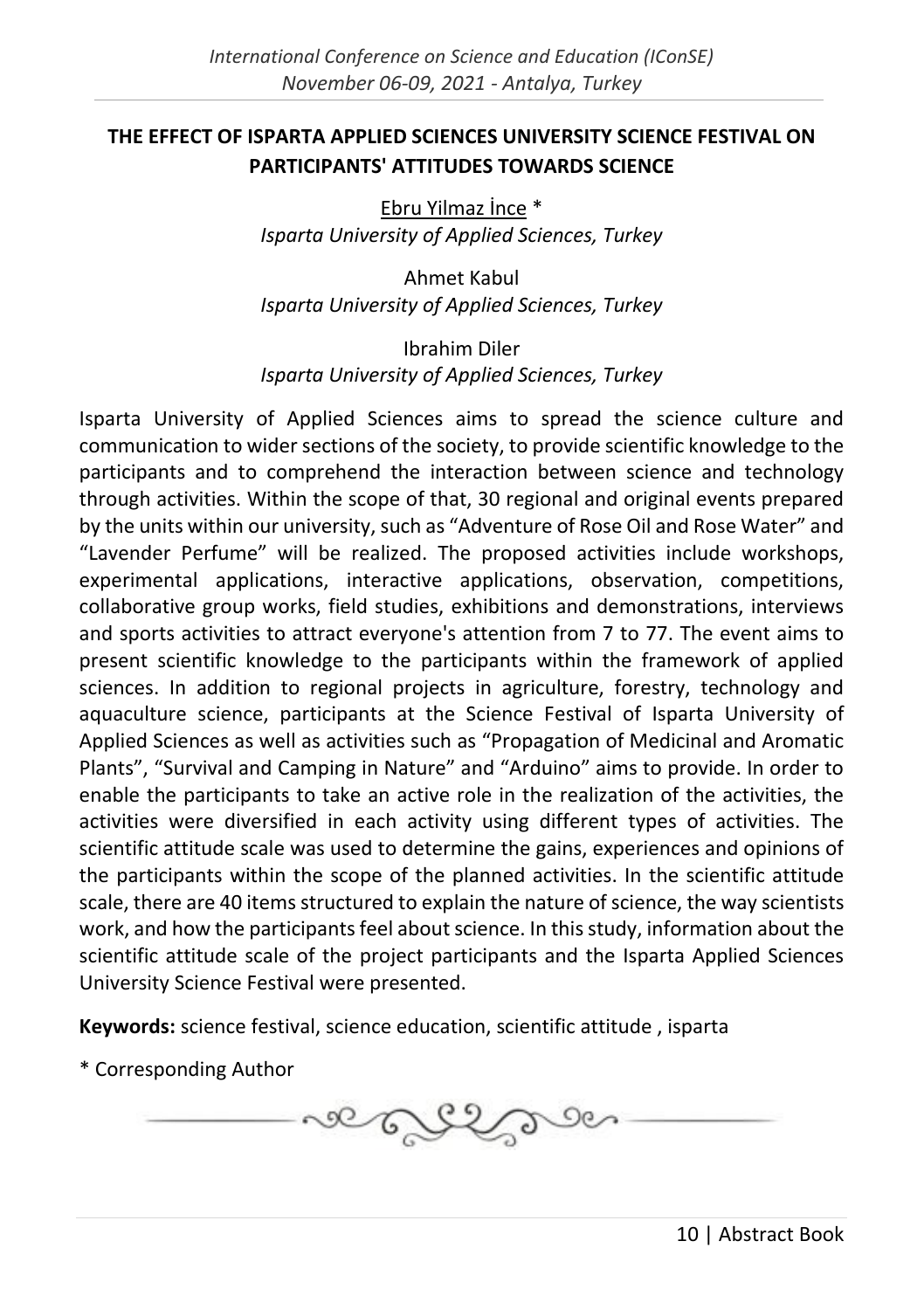#### <span id="page-17-0"></span>**DEVELOPMENT OF EDUCATIONAL MATH GAME**

Ali Çetin *Isparta University of Applied Sciences, Turkey*

Ebru Yilmaz İnce \* *Isparta University of Applied Sciences, Turkey*

The game is an entertainment activity where people who start with the history of humanity have a good time in their spare time. Thanks to the innovations offered by technology in the digital age, people spend their free time in virtual environments. These virtual environments are social media, news sites, video channels as well as digital games. While digital games are a favorite leisure activity for adults, young people are more likely to spend time with digital games. The educational-themed preparation of games, which are currently indispensable leisure time activities for young people, enables them to learn while having fun. It is important to develop educational digital games and present them to young people in accordance with learning. With this awareness, an educational game with mathematical operations activities was developed in the research. In the study, the developmental research method, one of the design-based research method derivatives, was used. In the research, game development stages and mechanics are explained in detail, and the technologies used are presented.

**Keywords:** mathematics, educational computer game, design-based research, gamebased learning.

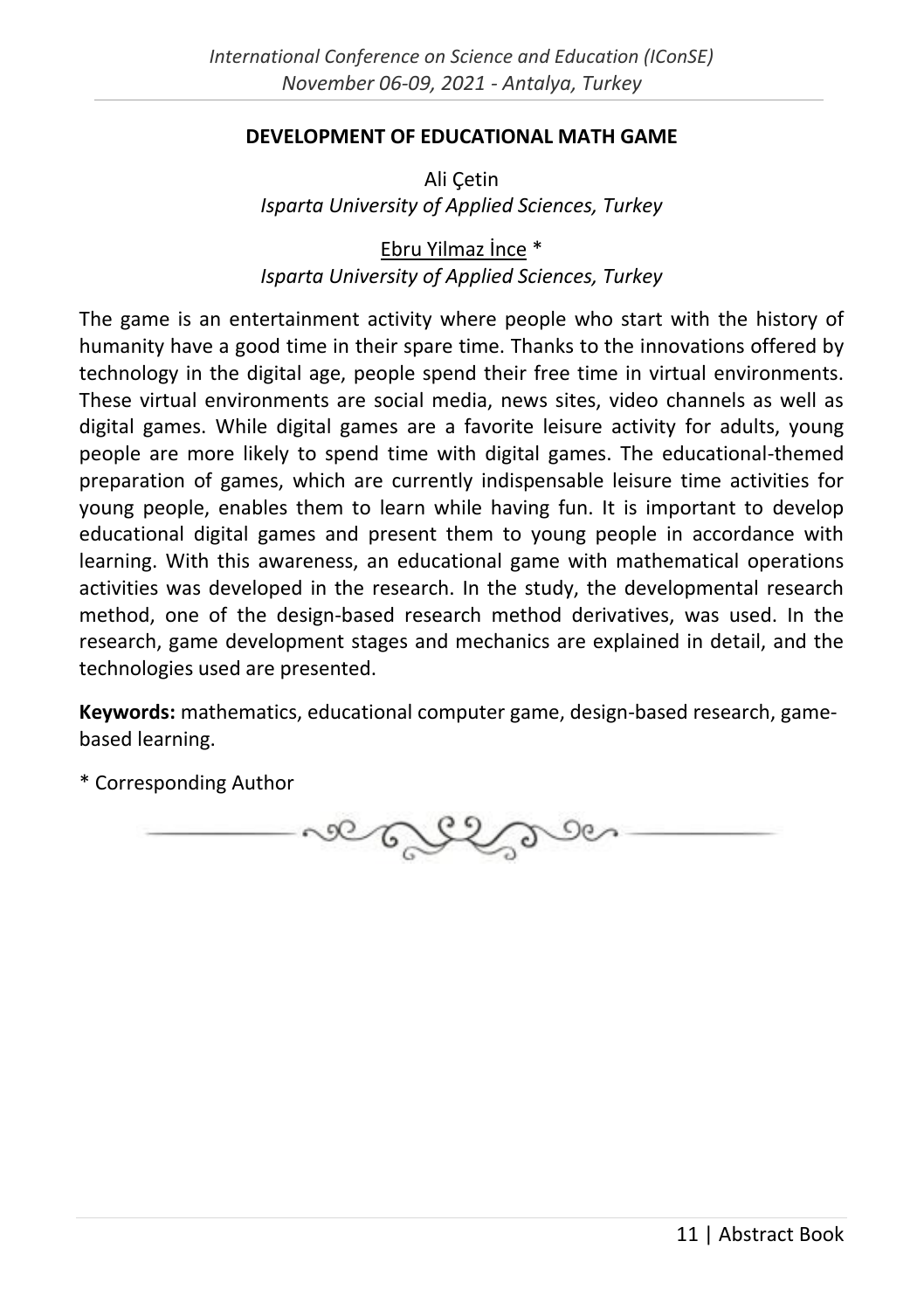#### <span id="page-18-0"></span>**THE BROTHERS PROJECT FOR STUDENTS WITH SPECIAL NEEDS**

Nidaa Farrah *Al Bacrieh A, Israel*

The purpose of the study was to develop social values including acceptance and involvement between students of special needs and their siblings.Part of the students in my school are not being accepted by the surrounding community including their own relatives, this has been examined by a social study. Moreover, has been felt by me and my acquaintances.Hence, I decided to organize workshops for the two mentioned groups to decrease the gap between them.Therefore, an educational social project under the name of "the brotherhoodproject"had to be established in order to implant and strengthen the acceptance values between them.Furthermore, fulfil the disabled students needs for mobility, the feeling of belonging to the community, home visits.Methods of the study included indicative workshops for parents and siblings that explain the concept of involvement, social and human relations, attending shared events between the students, their parents and their sibling. For instance, musical events, arts and drama.Results after the first year:Stronger relationship between the disabled student and his siblings, the family members are now proud of their disabled brother,an optimistic and loving atmosphere between every member of the project, the positive results of this project affected and became a role-model to other schools with the same difficulties and this project are now being adopted.

**Keywords:** involvement, acceptance, social-values, brotherhood, special-needs, humanity, containment, love.

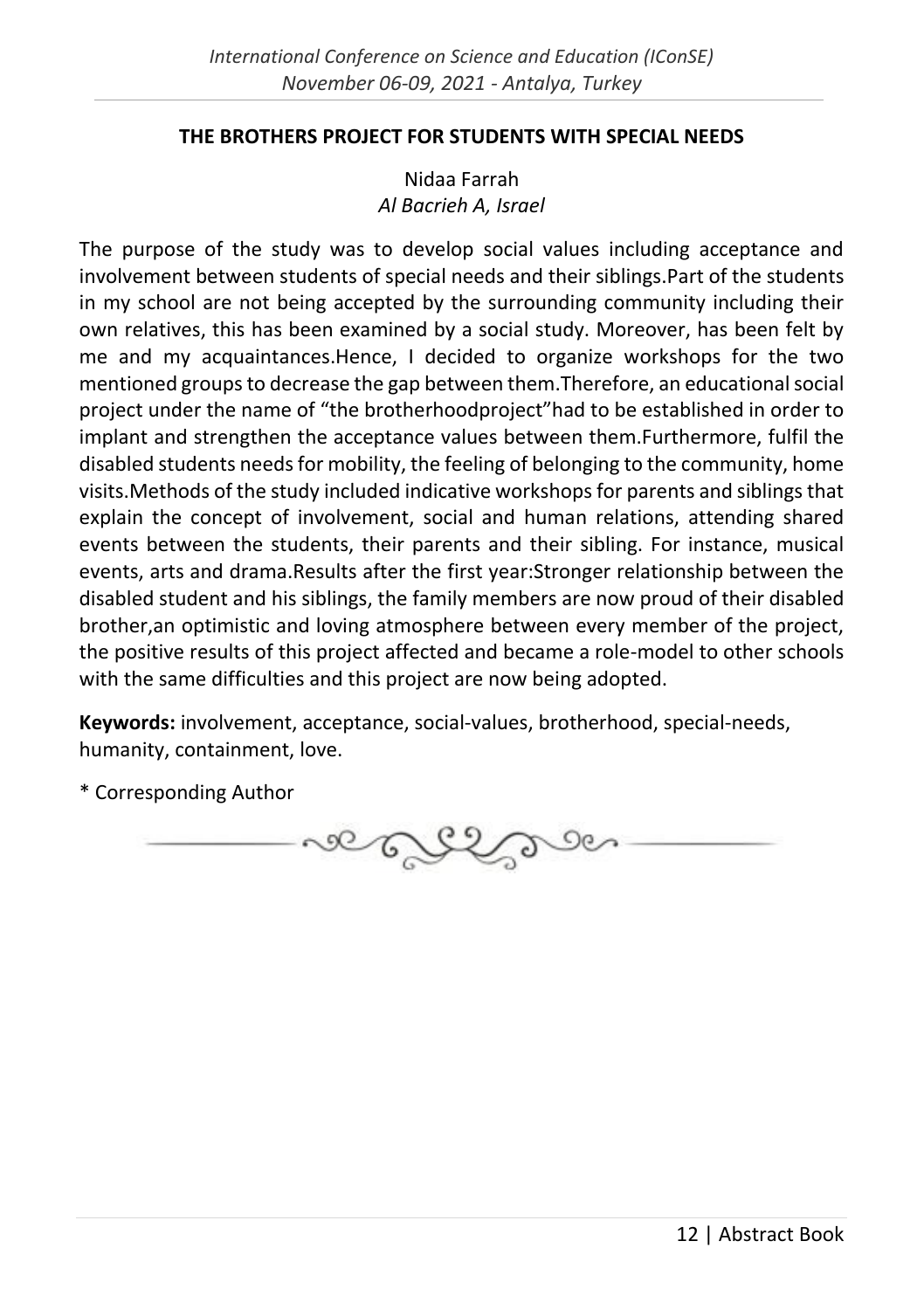# <span id="page-19-0"></span>**THE EFFECT OF EMPLOYING THE "SCAMPER" STRATEGY IN DEVELOPING THE CREATIVE THINKING SKILLS OF FOURTH-GRADE STUDENTS IN SCIENCE AND LIFE.**

Halima Ali Yousef Ayyash Halima Ayyash \* *Birzeit University, Palestine*

The aim of this study is to investigate the effectiveness of SCAMPER strategy in developing creative thinking skills (fluency, flexibility & originality) in science and life among fourth graders in the subject of electricity and magnetism in Palestine. Moreover, the true experimental method was used. The sample consisted of 40 pupils divided into two groups: the experimental group (n=20) that studied the selected subjects units "electricity and magnetism" according to SCAMPER strategy, the control group (n=20) that studied the same subjects units following the traditional method. A test of creative thinking skills (fluency, flexibility & originality) was developed based on Torrance Test of Creative thinking. The test was administered as a pre test and as a posttest after the intervention took place. After the study was applied, the researcher collected data and statistical calculations were used like Mann-Whitney U, Wilcoxon and Multivariant-GLM Model; to investigate the differences between the groups study, and to investigate the effect of SCAMPER strategy. The results of the study showed an effect of the SCAMPER strategy on the development of fluency and flexibility skills and the absence of statistically significant differences on the skill of originality, as well as the absence of statistically significant differences for the gender variable on the three creative thinking skills, as well as the absence of an impact on the interaction between the teaching method and gender. As for the performance of students; the researcher cocluded a set of recommendations, including the need to pay attention to the application of the "SCAMPER" strategy in teaching in general and teaching science in particular, which would make the teaching and learning process enjoyable and work as an incentive to think in a rich and stimulating environment for the development of thinking skills and the development of imagination and creativity.

**Keywords:** scamper strategy, creative thinking skills

ve Top De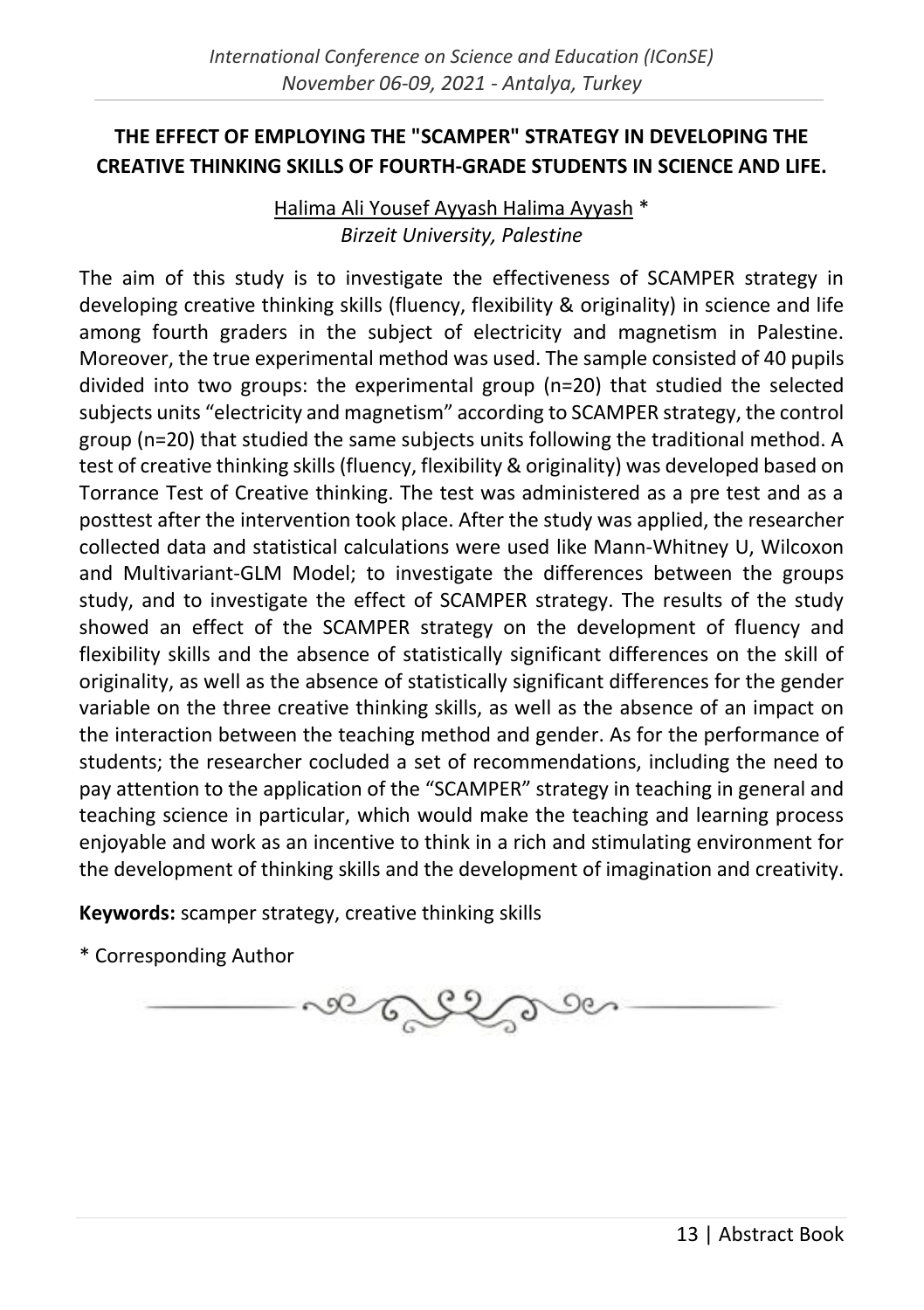# <span id="page-20-0"></span>**THE IMPACT OF APPLYING THE MONTESSORIAPPROACH(LEARNING THROUGH PLAYING) IN DEVELOPING THE EDUCATINAL ABILITIES AMONG AUTISTIC STUDENTS**

Shimaa Abed Raboo \* *Elbasmah School, Palestine*

This project aims to shed lights on the importance of the Montessori approach in developing the educational, linguistic, social, practical and sensory skills among autistic spectrum syndrome (ASD).The Montessori Method of Education, developed by Maria Montessori, is a child-centered educational approach based on scientific observations of children. Montessori's method has been used for over 100 years in many parts of the world. The Montessori method views the child as the one who is naturally eager for knowledge and capable of initiating learning in a supportive, thoughtfully prepared learning environment. It attempts to develop children physically, socially, emotionally and cognitively. Children with ASD who have been learning through Montessori Method of Education, have shown positive improvement in their educational, linguistic, social and sensory skills. In fact, the idea of using the Montessori approach is top romote and develop their sensory , math and Arabic language section,they will also gain activities of daily living(ADL) through emphasising the practical life. Through daily work at AL Basma School, a special education school for children with ASD in East Jerusalem , the children learning through using book, board and the I-pad as an assistive technology tool to develop their learning and linguistic skills. Thus, the idea of using Montessori approach is to develop the student's abilities in an exciting way of play, and on the other hands, their sensory skills which were not supported by the use of electronic technology. The Montessori method has been used since April 2019 with those children ,and the students has been highly interested in the class and they interacted in an effective way.Also, the aims has been internalized among the students.Therfore, I aim to spread this approach and use it in the ASD students everyday lives and for effective learning.

**Keywords:** keywords: montessori approach, asd

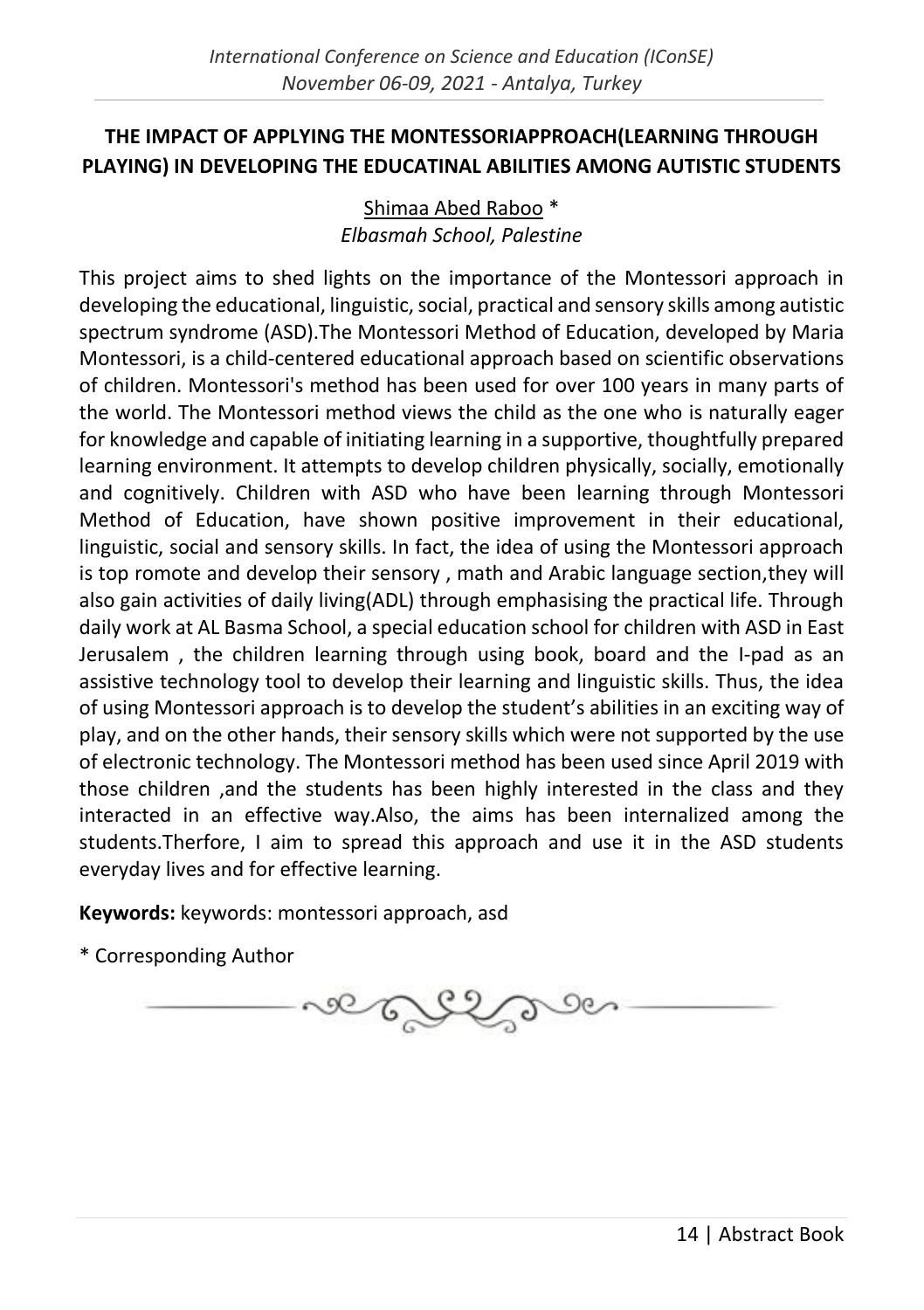# <span id="page-21-0"></span>**THE ROLE OF THE MEDIA IN INCULCATING PREDICTORS HITHERTO IGNORED TO MITIGATE VACCINE HESITANCY**

Wu Huijun Wu<sup>\*</sup>

#### *Sichuan University of Media and Communications, China*

The COVID-19 pandemic has caused massive negative shocks across countries. Various research institutes have worked assiduously to develop vaccines to help fight the pandemic but misinformation from the media has spurred public outcry in several countries not to take jabs. This study leverages massive data [i.e., responses from more than 140,000 people sampled from 144 countries] extracted from the Gallup World Poll's Wellcome Global Monitor, to analyze and assess how the media contributes to inadequate dissemination of basic scientific knowledge on the vaccines, and spread of distrust in central governments as predictors of vaccine hesitancy. The results show that all three predictors are statistically significant at 5% level and that appropriate design and dissemination of basic scientific knowledge on the vaccines, and spread of justified reasons to trust governments would help mitigate vaccine hesitancy. The implication of the results is that the media needs to consider such predictors hitherto ignored.

**Keywords:** covid-19 pandemic, vaccine hesitancy, media and communication, basic scientific knowledge, distrust in central governments.

so Entre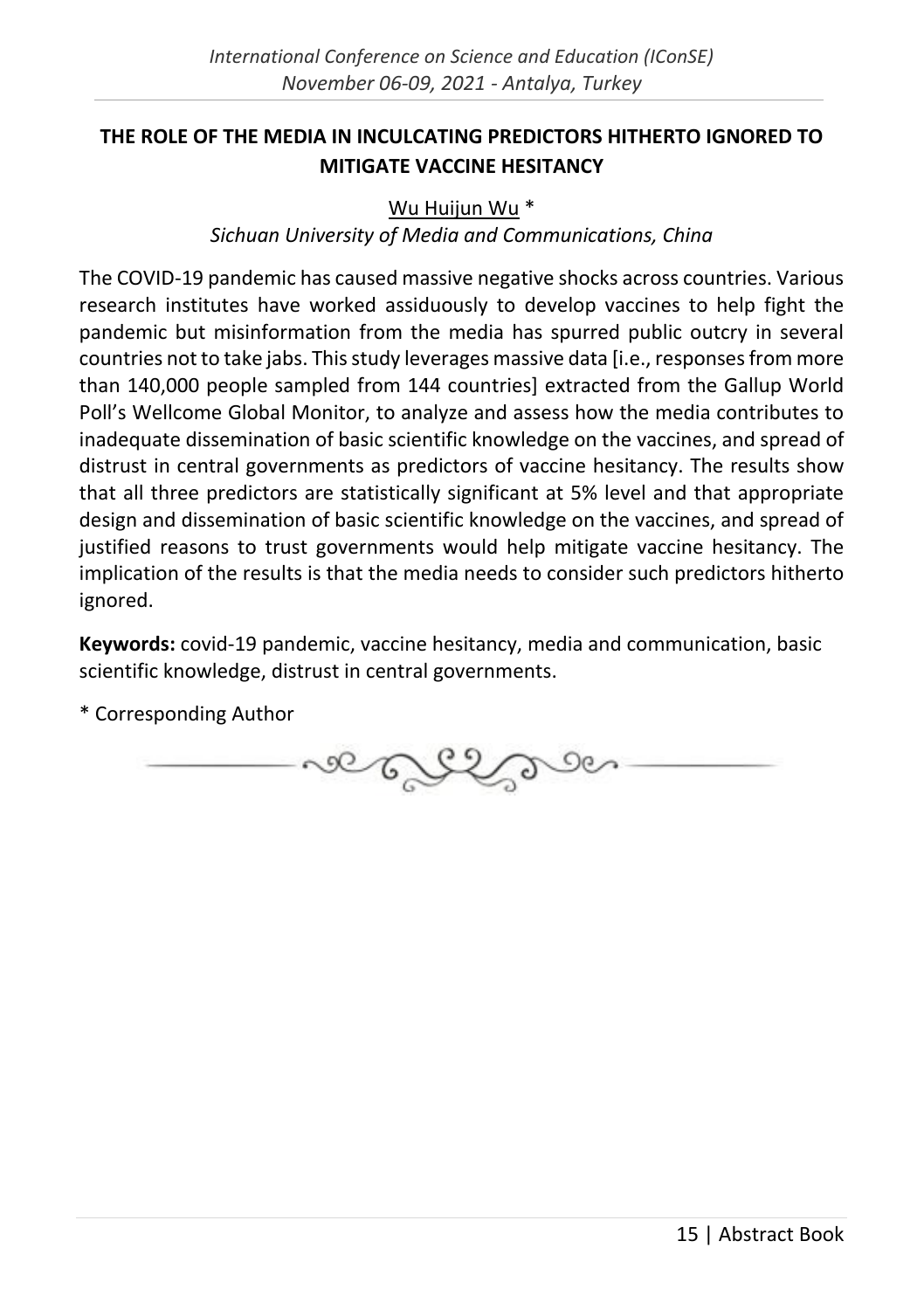#### <span id="page-22-0"></span>**PARENTS AND TEACHERS REPORT ON STRENGTHS AND DIFFICULTIES QESTIONNAIRE (SDQ) IN PRESCHOOL AGE CHILDREN GROUP; IDENTIFICATION OF ASSESSMENT FEATURES, DIFFERENCES AND LINKS WITH SOCIO-ECONOMIC INDICATORS**

Aušra Griciūtė \* *Lithuanian University of Health Sciences, Lithuania*

Vaidilutė Asisi *Autismus-Therapiezentrum Der Vkkj Im Ambulatorium Sonnwendviertel, Austria*

> Giedrė Širvinskienė *Lithuanian University of Health Sciences, Lithuania*

> Dalia Antinienė *Lithuanian University of Health Sciences, Lithuania*

> Liudmila Dulksnienė *Lithuanian University of Health Sciences, Lithuania*

Specialists working with the child (psychologists, social workers, special educators, etc.) largely base their decisions about the child, his or her behaviour and needs on the information provided by parents and teachers. Parent and teacher assessments, according to research data, may not coincide because they reflect a child's behaviour in different living environments. We lack research to understand the discrepancies between parent and teacher assessments and the factors that can shape differences in parent and teacher assessments (Lavigne et al., 2015). The study aimed to assess and compare the indicators of the Strengths and Difficulties Questionnaire (SDQ) provided by teachers and parents raising preschool age children and to identify links between parent and teacher SDQ indicators and parent and teacher socio-demographic and other characteristics, respectively. The study involved the parents of 172 children (aged 2 to 6 years) and 20 kindergarten teachers working with these children in 7 kindergartens in four Lithuanian cities. The presentation discusses and compares SDQ indicators (subscales and summative estimates) based on parent and teacher data when calculating SDQ indicators on means (standard deviations); Cronbach's alpha; estimating inter-correlations and comparing the distributions of parent and teacher SDQ indicators. Correlations between parent and teacher data-based SDQ indicators, personal and environmental characteristics of parents (age, number of children in the family, education) and teachers (age, work experience, education, subjective evaluation of the pedagogical, psychological, research activity, qualifications and knowledge in psychological field) were assessed respectively. Research data are analyzed in children age (2- (up to) 4 years and 4-6 years) and gender groups. The data are relevant for the development of dialogue between parents and teachers and other specialists working with the child on the issues of child education, prevention of difficulties, or therapeutic interventions.This research was funded by the Research Council of Lithuania (LMTLT), agreement No. S-DNR-20-3.

**Keywords:** preschool age children, strengths and difficulties questionnaire (sdq), parents and teachers report.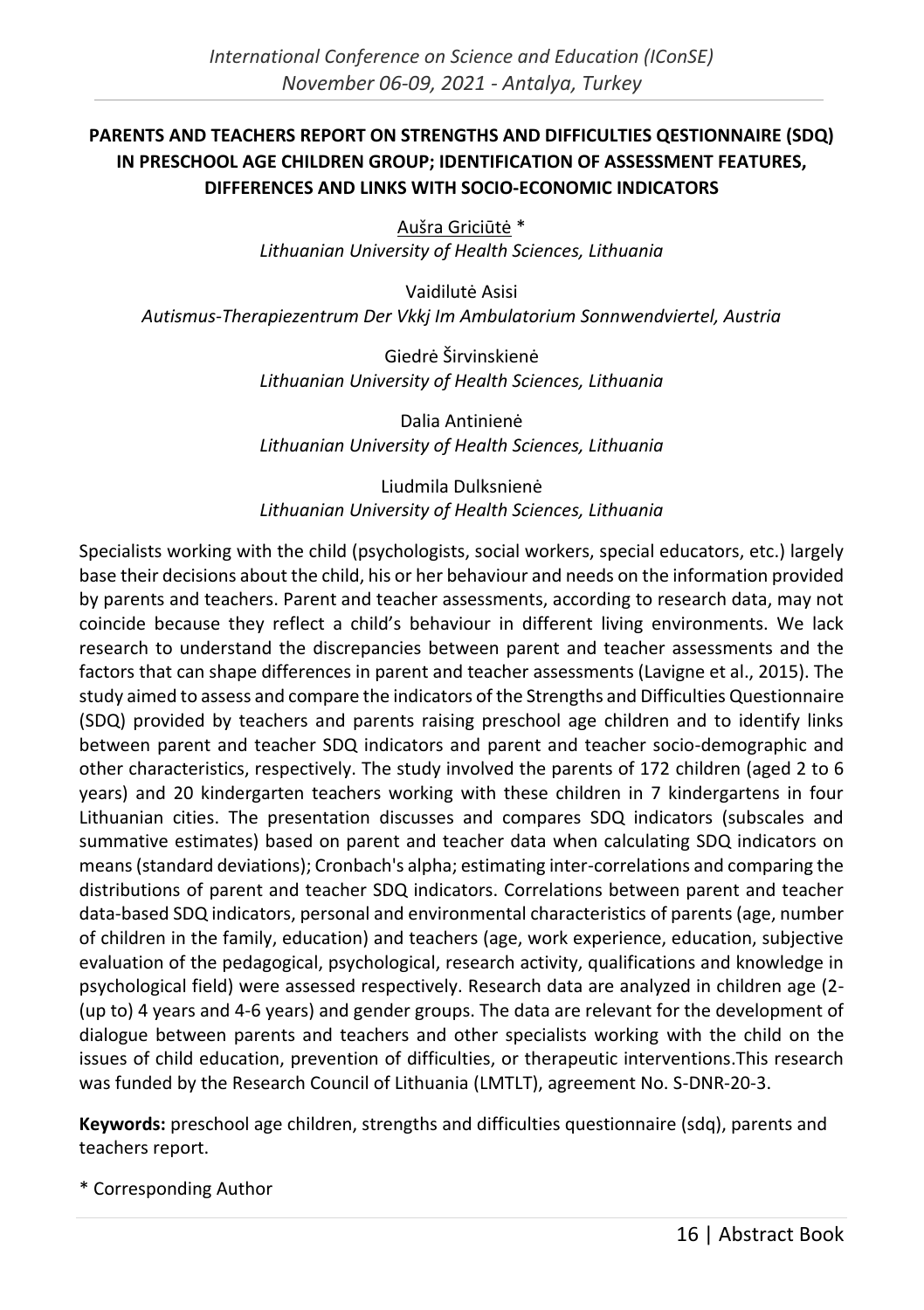# <span id="page-23-0"></span>**ASSISTIVE TECHNOLOGY AND ITS EMPLOYMENT FOR PEOPLE WITH DISABILITIES: FOUNDATIONS, LEGISLATION AND OBSTACLES.**

Abed El-Kareem Abu-Sareya \* *Arab American University, Palestine*

Technology innovation remains the future of life, and represents an important tributary finding appropriate solutions for special needs students, to overcome many obstacles stand on the way of their learning, to facilitates their participations, social communication and integration in education. Studies have shown that the use of technology, such as computers and iPads greatly contribute to alleviating stress and psychological anxiety. Moreover, studies also indicated the effectiveness of technology in treating many behavioral and psychological problems for special needs students, and its contribution to reduce hyperactivity behavior, distraction, hyperactivity and impulsivity. Since we are talking about assistive technology for special needs, there are several questions to identify the appropriate assistive technology tools for special needs persons depending on their limitations and disability. The need for legislations to build foundations for it was complemented by laws that defined the rights of the persons with disabilities that international conventions and the human Rights. in addition, aiming to guarantee several aspects of the rights of persons with disabilities, such as the right to equality, non-discrimination, the right of access and integration in community. over the years, the development of Legislation in several forms to be use the term supportive technology in the comprehensive modern concept. indeed, it evolves and expands its concept according to the development of technology and science. In addition to the numerous researches that support people with different disabilities, and the quality of their education to be active in community. Despite the huge and important development in the field of legislation, applications and tools of supportive technology, the implementation and development of its use still encountered several obstacles that may be used in different places and countries. Meanwhile, Aassistive Ttechnology can assist special needs persons in performing tasks with greater ease and independence.

**Keywords:** assistive technology people with disabilities: foundations, legislation and obstacles.

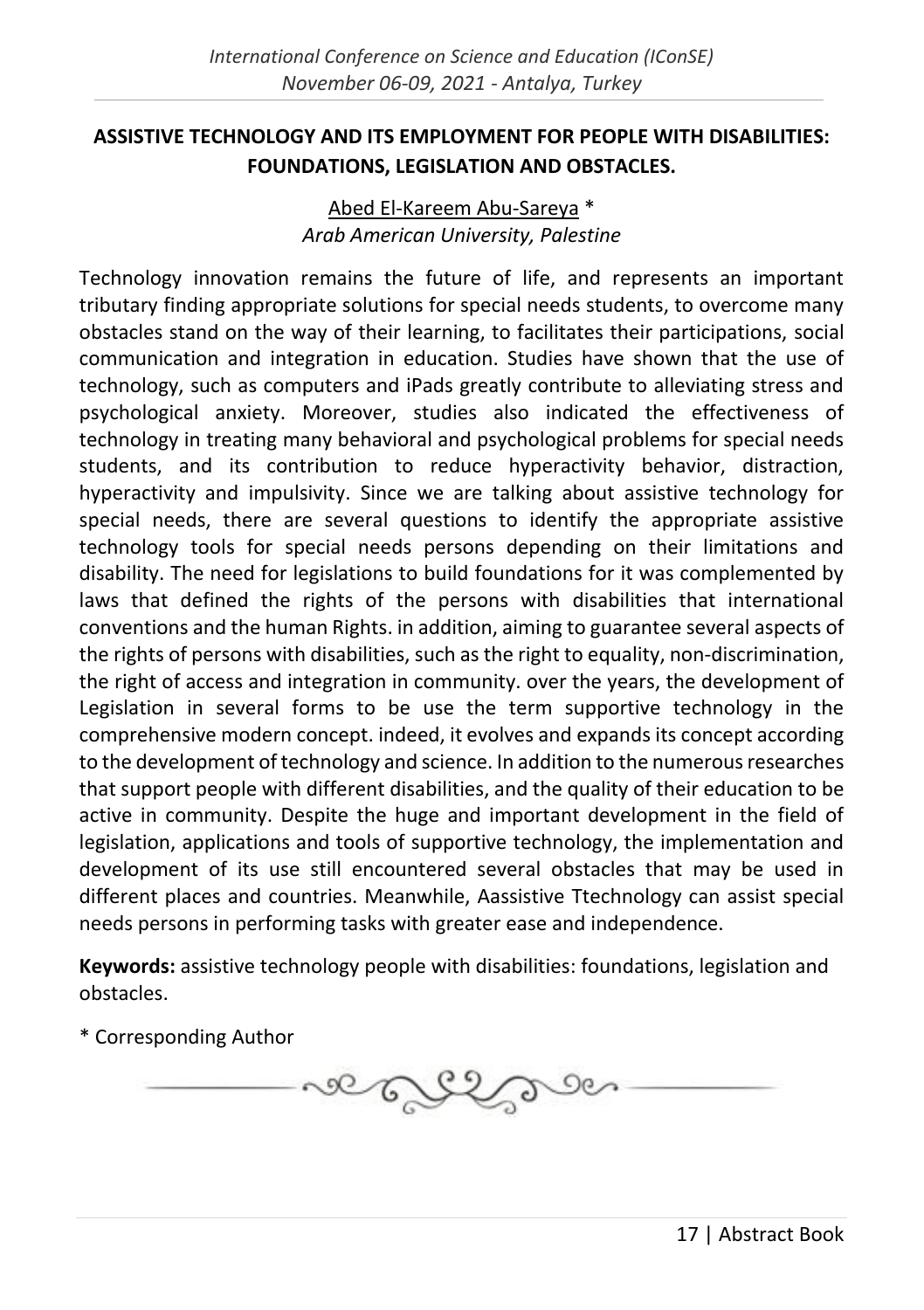#### <span id="page-24-0"></span>**THE ROLE OF DIGITAL MEDIA IN EDUCATION AFTER COVID 19**

Afifa Awan \* *Bahria University, Islamabad Campus, Pakistan*

The main purpose of this study was to analyze the usage and role of Digital Media i.e. Facebook, Twitter, WhatsApp, Documentaries, Research Tools, Google Classrooms, TED Talks etc. in universities of Pakistan after Covid 19. . The study analyzed quantitavely the data obtained from 400 teachers from four different leading universities, Bahria University Islamabad, Interna&onal Islamic University Islamabad, University of Engineering and Technology, and University of the Punjab, Lahore. This study examines the extent to which digital media has revolutonized the pedagogy in terms of equipping teachers with a variety of tools especially after covid 19. Thus, there was a signifcant relatonship found between the "criterion variable" "students motivaton" and the predicators, i.e.; Lecture preparation by teachers using digital media, use of media to provide Supplementary material and reading research using digital media .The study emphasized on the positive impacts of use of Digital Media by University Teachers on students' motivation and learning. The use of Digital Media has always been helpful in inducing constructive learning methodologies among students for the better understanding towards their conceptual knowledge. Also, it facilitates the teachers in lecture preparation, communica&on and research techniques

**Keywords:** covid19, pedagogy, education, twitter, tedtalks

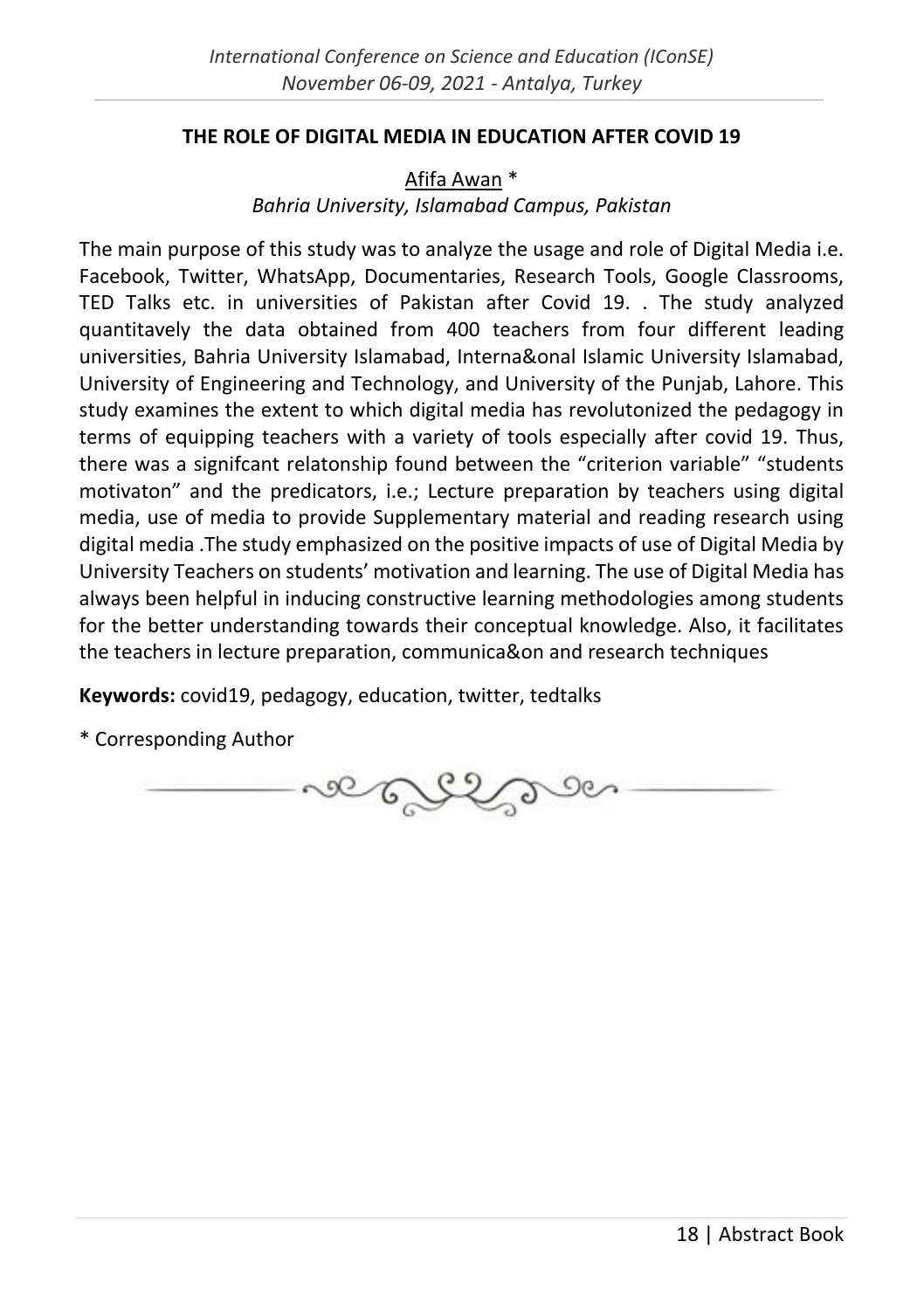# <span id="page-25-0"></span>**CLASSROOM-BASED AND ONLINE-BASED EVALUATION OF STUDENTS AND COMPARATIVE ANALYSIS OF THEIR ACHIEVEMENTS IN BOTH SCENARIOS**

Vladimir Kuzmanović \* *Faculty of Mathematics, University of Belgrade, Serbia*

Sanda Baljoševic *Elementary School "Ujedinjene Nacije", Belgrade, Serbia*

The COVID19 pandemic made a significant impact on every aspect of everyday life. Educational systems around the world applied different strategies in fighting the limitations imposed by their governments. Some countries opted to continue normal schooling while applying all epidemic measures, some opted for online schooling, some to tele-schooling and others applied combined regime of schooling. The educational system in the Republic of Serbia in the school year 2020/2021 was organized as a combination of standard classroom-based teaching with all epidemic measures and television-based distance teaching-learning. After the epidemic situation worsened all schools shifted to online-based distance teaching-learning. In this paper we will explain the student evaluation process in both the combined regime of schooling and in the online distance teaching of mathematics in elementary school "Ujedinjene nacije" in Belgrade, Serbia. Also, we will introduce the mathematics teaching methodology and evaluation methodology applied in both cases. After that, we will compare the student achievements in both classroom-based and online-based evaluation and discuss problems we encountered during the evaluation in both scenarios. Finally, we will draw conclusions on evaluation methodology and obtained results and propose possible solutions to the problems we were faced with.

**Keywords:** mathematics teaching methodology, student evaluation, distance teaching-learning

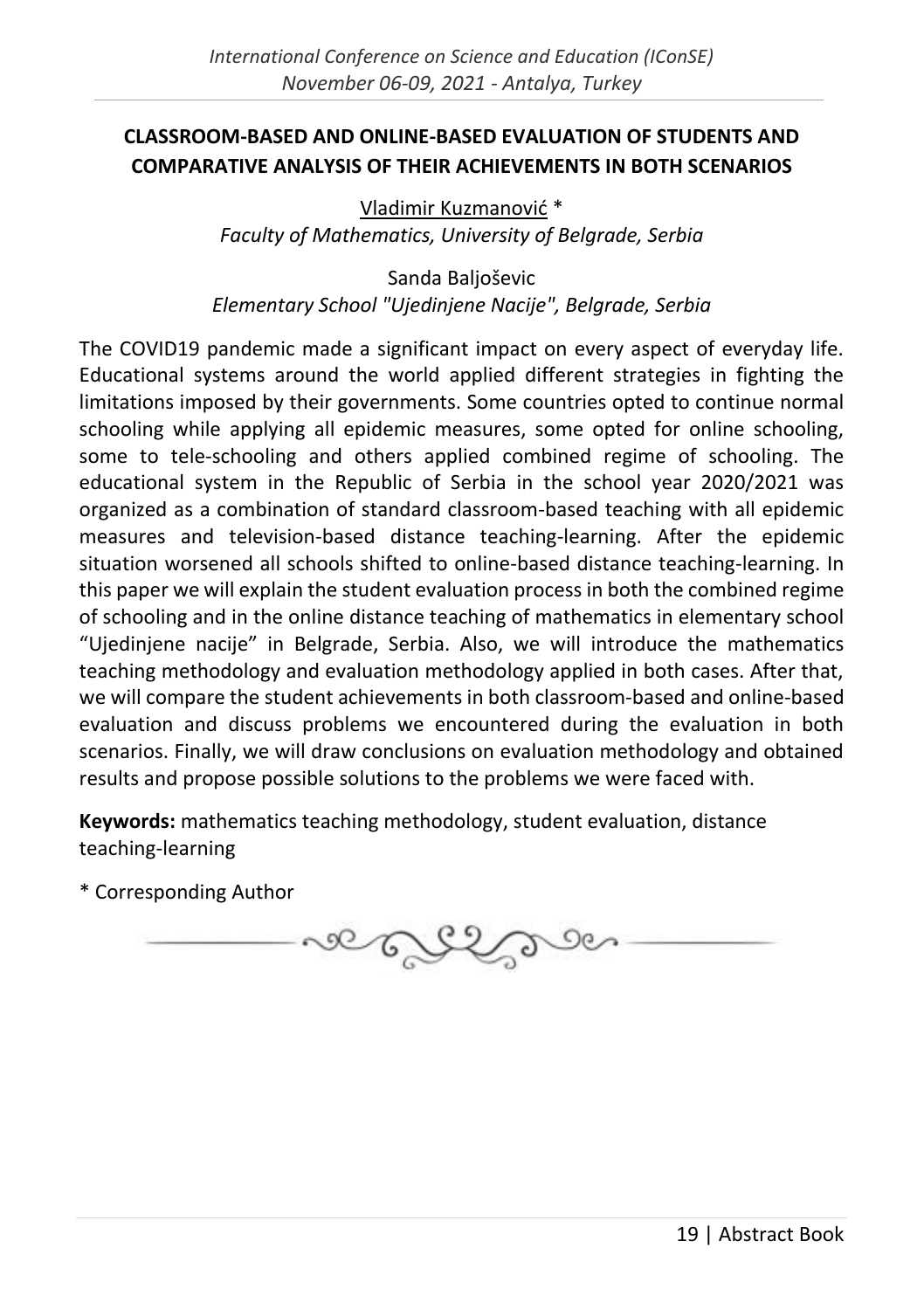# <span id="page-26-0"></span>**MASSIVE OPEN ONLINE COURSES (MOOC) FROM HIGH SCHOOL STUDENTS' PERSPECTIVE**

Mustafa Tevfik Hebebci *Necmettin Erbakan University, Turkey*

> Selahattin Alan *Selçuk University, Turkey*

Güleser Maya Hebebci *Ministry of Education, Turkey*

Massive online open courses, known as MOOC in the literature, have developed rapidly in recent years and have led to the emergence of different initiatives in the world. MOOCs are generally free and open to everyone. In this context, there are many organizations in the world that offer MOOC courses. Coursera, Udacity, Udemy, Edx., Open2Study, Complexity Explorer, Futulearn, KhanAcademy, CodeAcademy are some of the leading ones of these organizations. He also publishes his lectures as MOOCs at universities such as Stanford, MIT, Haward, Berkeley, and Duke. The purpose of this research is to examine the opinions of high school students towards MOOCs. The data collected from 10 students through the structured interview form were divided into themes and codes and analyzed by content analysis. The results of the analysis revealed that although the students generally describe MOOC platforms as positive, they also emphasize that they have various disadvantages.

**Keywords:** mooc, distance education

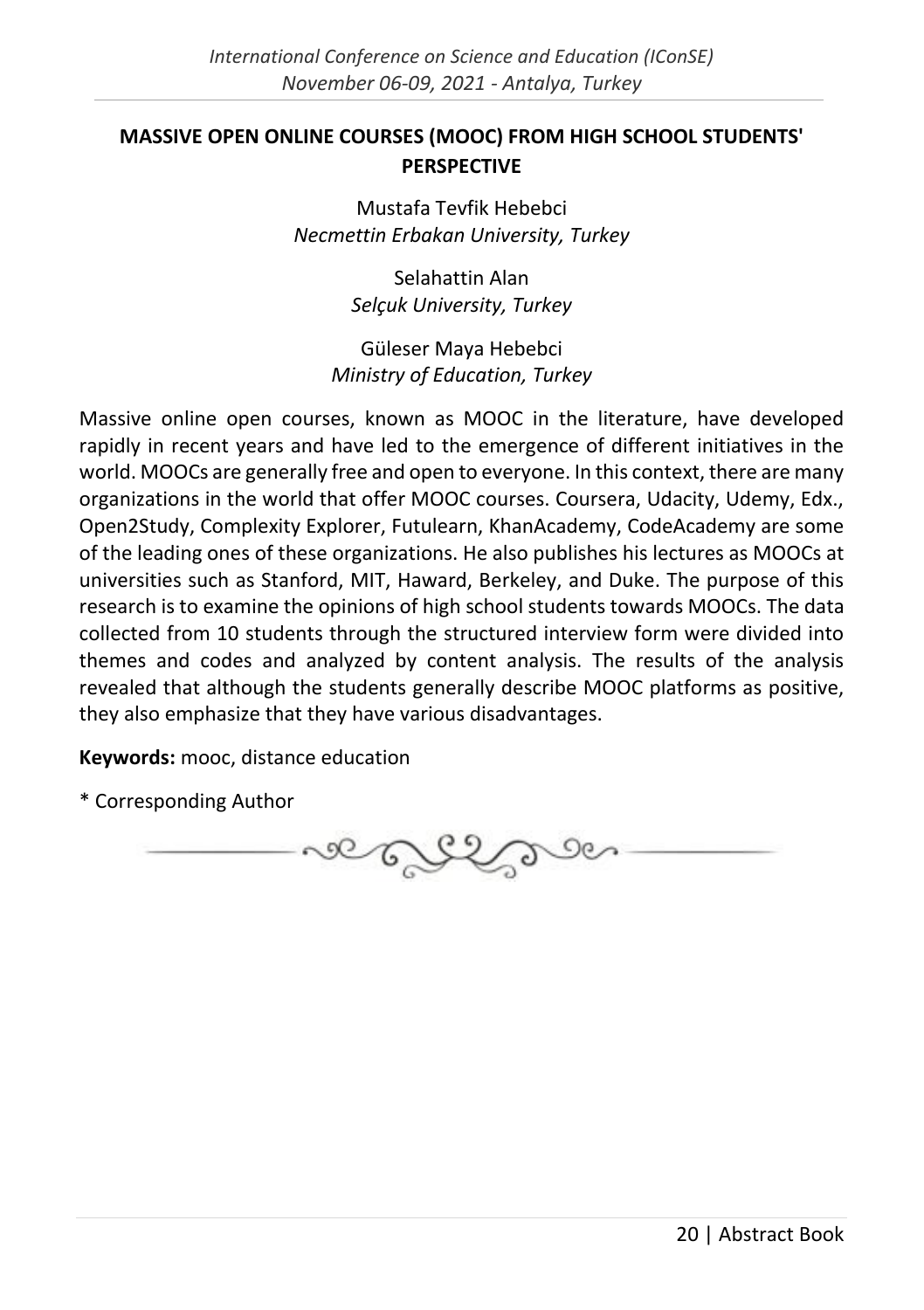# <span id="page-27-0"></span>**TALENT MANAGEMENT CONCEPTS AND PERSPECTIVES-EVIDENCE FROM CHINA AND INDIA**

Ibrahim Krasniqi *University Haxhi Zeka, Peja, Kosovo*

Naim Ismajli \* *Shtime Municipality, Kosovo*

Talent management is a strategic priority especially for profit-generating organizations in the private sector. Limited research has been conducted on the theoretical development of talent management. The need for talent management is also triggered by a need to align and integrate people management practices with those of the organization in order to achieve strategic execution and operational excellence. The primary aim of the study is to develop a talent management framework for the private and public sector. Starting from the fact that the best companies in recruiting are constantly striving to improve everything they do through continuous learning, then one of the best learning tools at their disposal is benchmarking, which often provides learning that can be applied immediately. The methodology used comprises both qualitative and quantitative methods but mainly focusing on comparison data among the two very fast growing econo0mies China and India. In recent decades in both countries, organizations have increased their efforts and focus on talent management aspects, ensuring the well-being and personal development of their workforce, hence creating an ''employer of choice'' image for themselves. The outcomes are aimed to be used as sample for possible organizations elsewhere in regard of new approach in human resource management, specifically in talent management that might be key factor for success and sustainability of any organization

**Keywords:** human capital, talent management, recruitment, developing economies, decision making

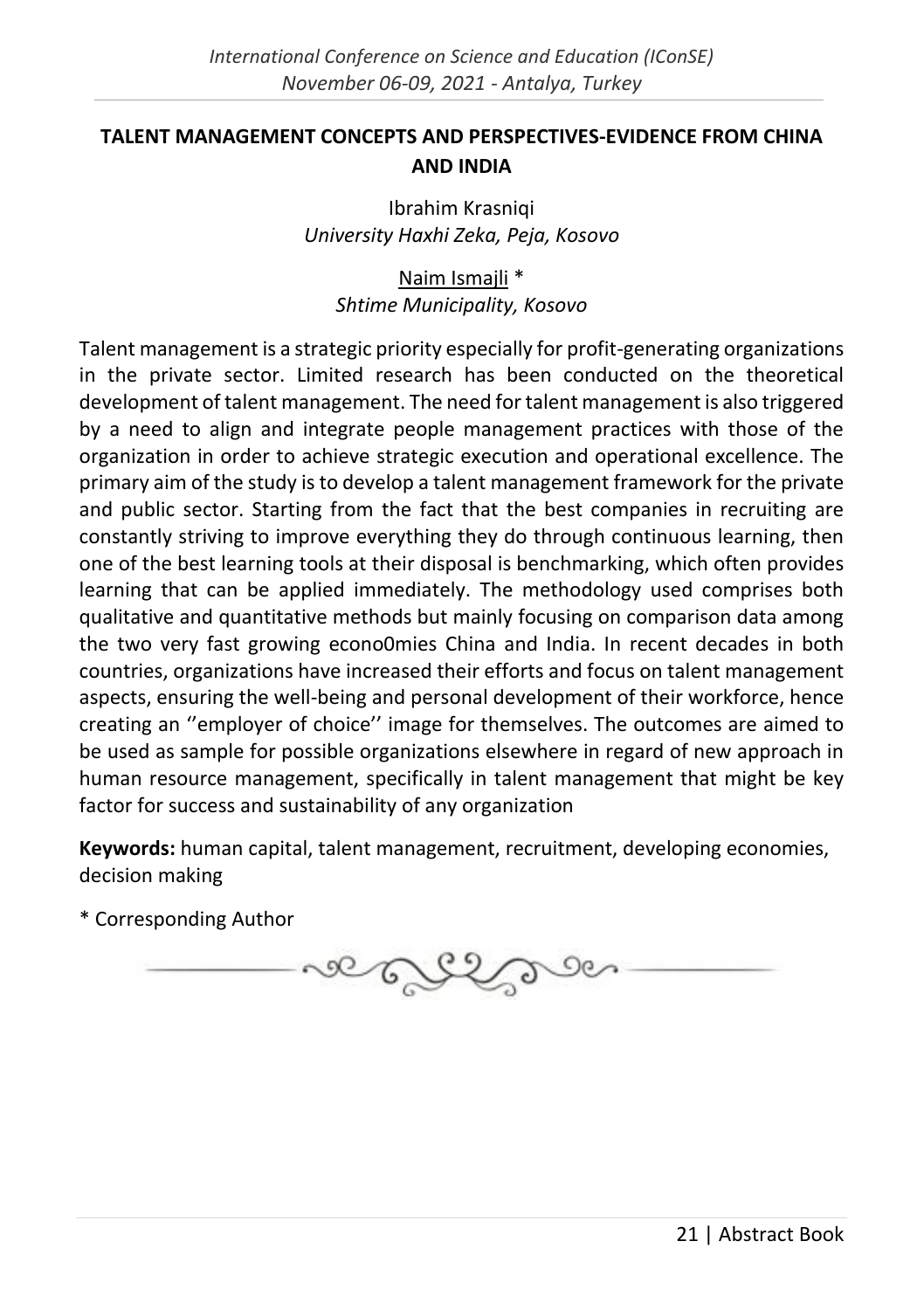# <span id="page-28-0"></span>**TURKISH EARLY CHILDHOOD CHILDREN'S COMPUTATIONAL THINKING SKILLS: ADAPTATION OF TECHCHECK-K TO TURKISH**

Nazlı Ülker Hançer \* *Sinop University, Turkey*

Ayşe Çiftçi *Muş Alparslan University, Turkey*

Mustafa Sami Topçu *Yıldız Teknik University, Turkey*

This study consists of two phases. In the first phase of this study, it is aimed to adapt the TechCheck-K developed by Relkin and Bers (2021) into Turkish. In the second phase of the study, it is aimed to measure the Turkish early childhood children's computational thinking (CT) skills by using the TechCheck-K instrument, which is adapted into Turkish. The instrument developed by Relkin and Bers (2021) is translated into Turkish by a researcher, graduated from pre-school undergraduate education and is doing a doctorate in science education, and one Prof. Dr. and one Asst. Prof. Dr. from the field of science education. Then the instrument is translated back into English by an English linguist. The pilot study for the instrument is carried out with 10 children aged 5-6 years. In the second phase of the study, data were collected from 88 children aged 5-6 years, in order to explore their CT skills. During the application of the instrument to Turkish children, the procedure adopted by Relkin and Bers (2021) is followed. In the analysis of the data, the first two questions are not included in the scoring as they are the practice questions, and scoring is carried out over 15 questions. Each correct response is scored with one point, and each incorrect response is 0. In the study, it is observed that the children's CT skills average score was 7.60 (sd=2.23) with a minimum score of 1 out of 15 and a maximum score of 12 out of 15. The results show that the Turkish early childhood children's CT level is just above medium level. This study revealed that the TechCheck-K instrument, which is adapted into Turkish, has the validity and reliability features required for the evaluation of the Turkish early childhood children's CT skills.

**Keywords:** adaptation , computational thinking, early childhood children, techcheckk

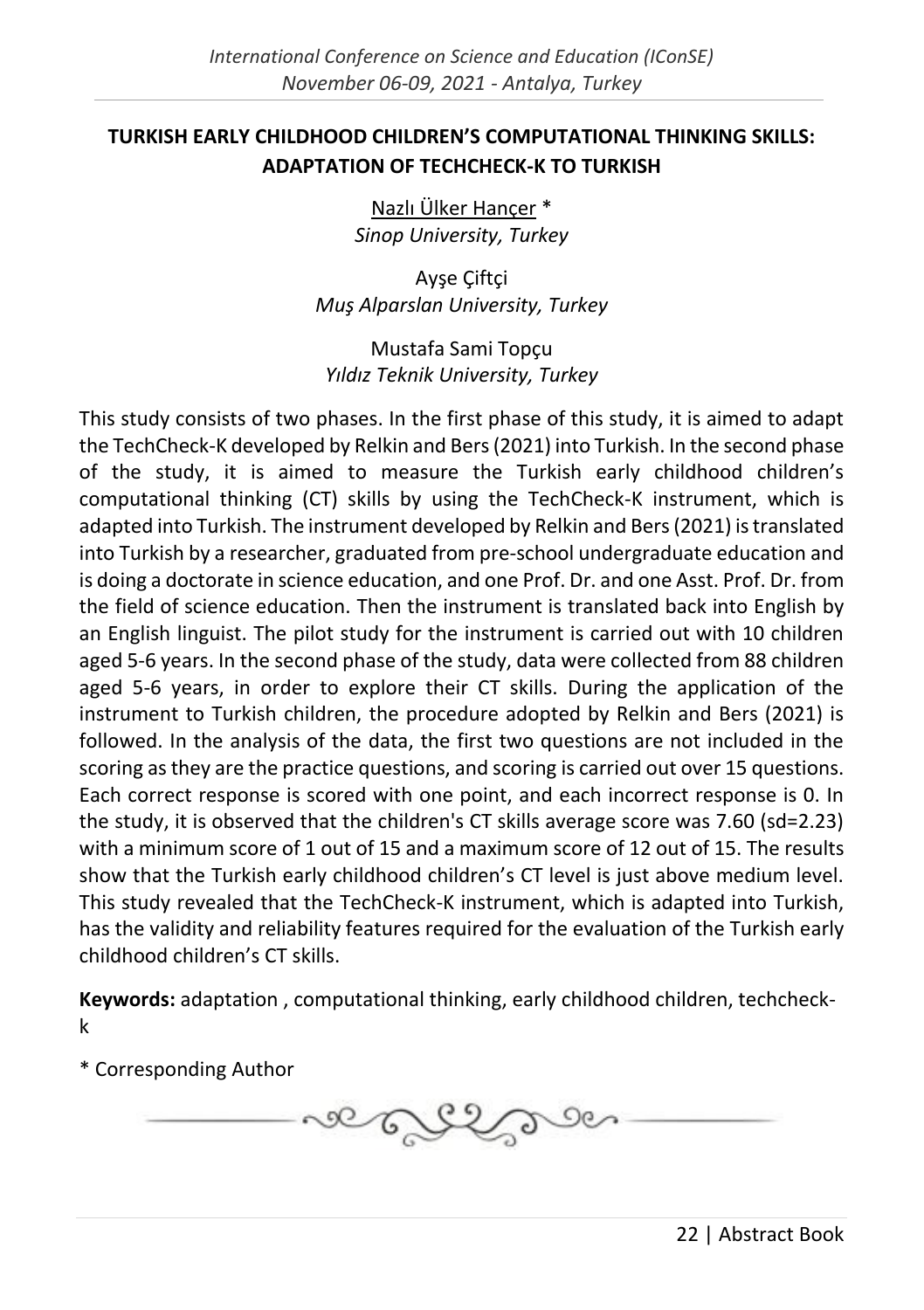# <span id="page-29-0"></span>**REALITY OF PALESTINIAN TEACHER PRACTICES IN LIGHT OF THE 21ST CENTURY SKILLS AND WAYS TO ACTIVATE THEM AS SEEN BY PRINCIPALS AND SUPERVISORS IN RAMALLAH EDUCATIONAL GOVERNORATE**

Ala' Qawasme \* *Birziet University, Palestine*

The aim of this study is explore the reality of Palestinian teacher practices in light of the 21st century skills. And the possible ways to stimulate them as seen by principals and supervisors in Ramallah educational governorate of Palestine. The study sought to achieve these goals by utilizing a qualitative approach with a descriptive critical design, using individual semi- structured interviews. After the study instruments validity and reliability was confirmed by three of specialized arbitrator, External reliability of the participants answers was measured. It gave 81% coefficient value. The study was conducted with a convenient sample of participants from the main stream sector in Palestine, consisting of six principals and three educational supervisors. The results revealed that Palestinian teacher practices in light of the 21st century skills are represented as the following: critical thinking and problem solving, communication, cooperation and technological culture. The study also demonstrated that cooperation, communication and technological literacy are among the most skillful skills practiced by the Palestinian teacher in the current century. In order to boost the teachers practices in the light of the skills of the 21<sup>st</sup> century, the teacher must provide the skills of the  $21<sup>st</sup>$  century in order to be able to develop them among students, by imposing educational policies that support the teachers practice in light of the requirements of the  $21^{st}$  century, through the implementation of training programs to develop skills for teachers and integrating skills into the curriculum, as well as includinge the annual teacher evaluation from for  $21^{st}$  century skills, in addition to the importance of continuous motivation and encouragement to enhance teacher efficiency. Based on these findings, the study ended up with a set of practical recommendations for policy making bodies in the Palestinian Ministry of Education. Other recommendations for future studies were also offered.

**Keywords:** teacher practices, 21st century skills

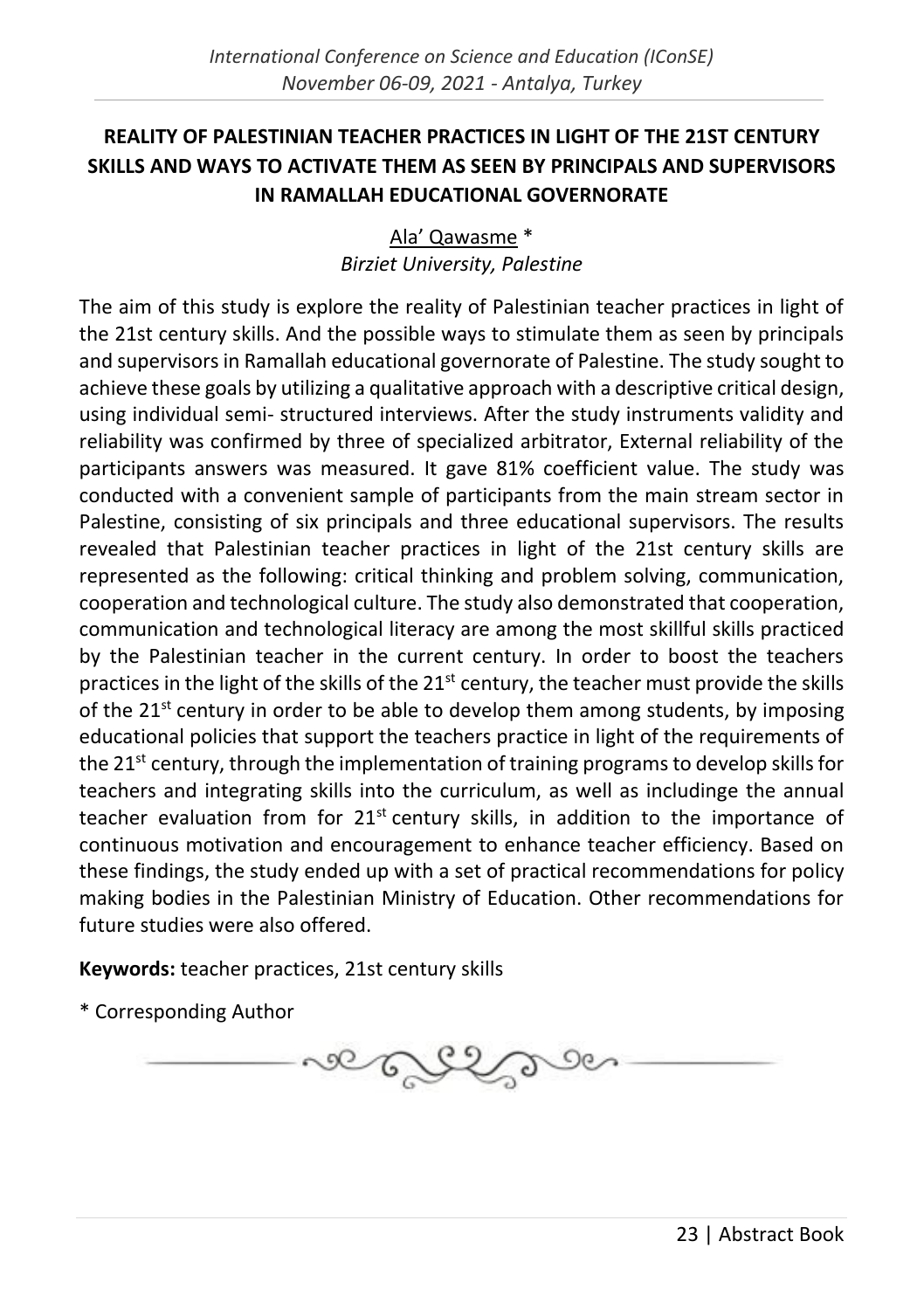#### <span id="page-30-0"></span>**EDUCATIONAL CENTER AT AL- HANAN SPECIAL EDUCATION SCHOOL - RAHAT**

Mervat Abu-Sareya \* *Al- Hanan Special Education School - Rahat, Israel*

The idea to initiate the educational center came from the school's need to focus on several aspects and to create advanced professional place to provide a reference to multi-disciplinary staff at the school. This center focuses to train and guides teachers by teaching aids, educational plans, and worksheets related to the curriculum and framework of the Special Education School. The areas of our initiation include: • Producing educational aids distributed to the classes separately, according to the needs of each class, and student' disability. In addition keep a copy at the center to share with others in future. • Provide an educational aids, plans and worksheets for our staff. • Contribute to train the students using practical applications from several colleges. • Collecting, archiving and developing educational plans on various topics. • A platform reference for paperworks related to our educational materials and the school curriculum. • Assisting students to work in several individual activities and in small groups. • The educational center at El Hanan School provides a positive atmosphere among the staff. • Offering lectures and workshops with various discipline to promote the educational process at the school. • provided an opportunity for effective and positive discussion between the therapists, teachers and the families side by side for successful works. • The educational center considers a supportive and professional interface for the school, that contribute to change the negative beliefs towards the students with mental disability

**Keywords:** educational center at al- hanan special education school - rahat

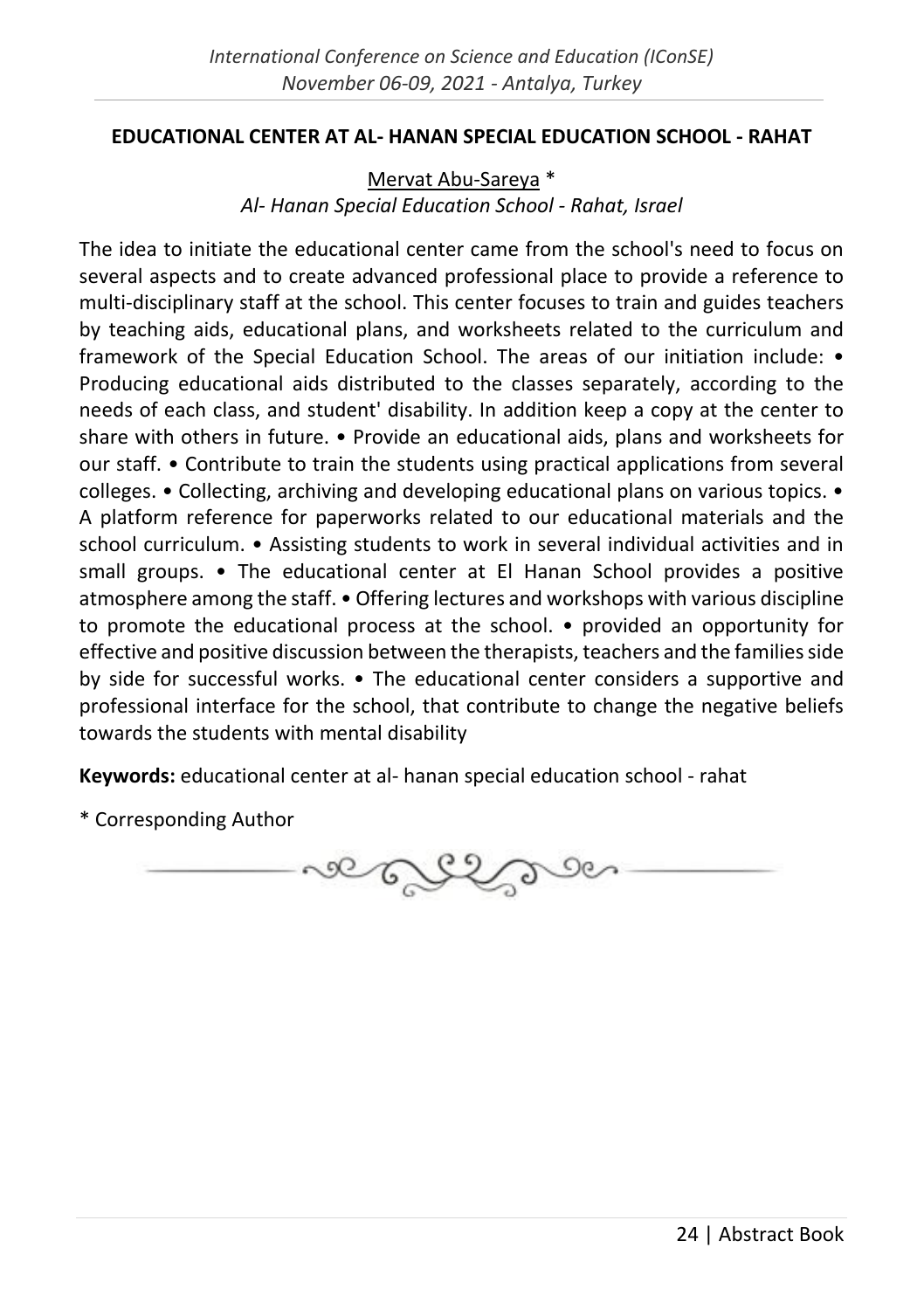#### **ZOOM, MOODLE AND BEYOND**

# Raid Zaghal \* *Al-Quds University, Palestine*

<span id="page-31-0"></span>During the past academic year; most higher education institutions in the world, had to move to online teaching via digital platforms like ZOOM and Moodle. At the time, these platforms were a practical replacement to frontal teaching; ZOOM with its rich set of add-ons (like breakout rooms, screen sharing, second camera, whiteboard) provided a fulfilling synchronous teaching experience. Moodle on the other hand, provided an asynchronous platform based on assignments, quizzes, content sharing, forums, and more. But we felt that we needed to explore more tools that can be engaged on top of Moodle and ZOOM to provide more interactive and rich learning experience! I would like to share my experiences in teaching two courses on (technopedagogy in education); one for early childhood and the other for the special education. In these two courses, the students learned and practiced new digital tools to create interactive presentations, educational games, stories, quizzes, and puzzles. These include: Kahoot, WordWall, TinyTap, Lino, and ToonTastic. The two courses were delivered remotely via ZOOM and Moodle. These two platforms served us very well as means for teaching and assessment. But the structure of these two courses was designed such that the students: (1) learned how to use the new digital tools/apps in order to create meaningful educational activities, (2) practiced how to integrate these tools within the digital platforms as well as in frontal setting, (3) developed a real project (an academic subject or a real-life skill), and were able to implement this project with students within their actual practice hours in the schools. The experience was successful, and my students managed to grasp the principles quickly and produce remarkable projects. Here, I will share an informal assessment of these two courses and their layout, and samples of the students' works on the final project.

**Keywords:** educational technology, techno-pedagogy, digital tools, early childhood , special education, zoom, moodle

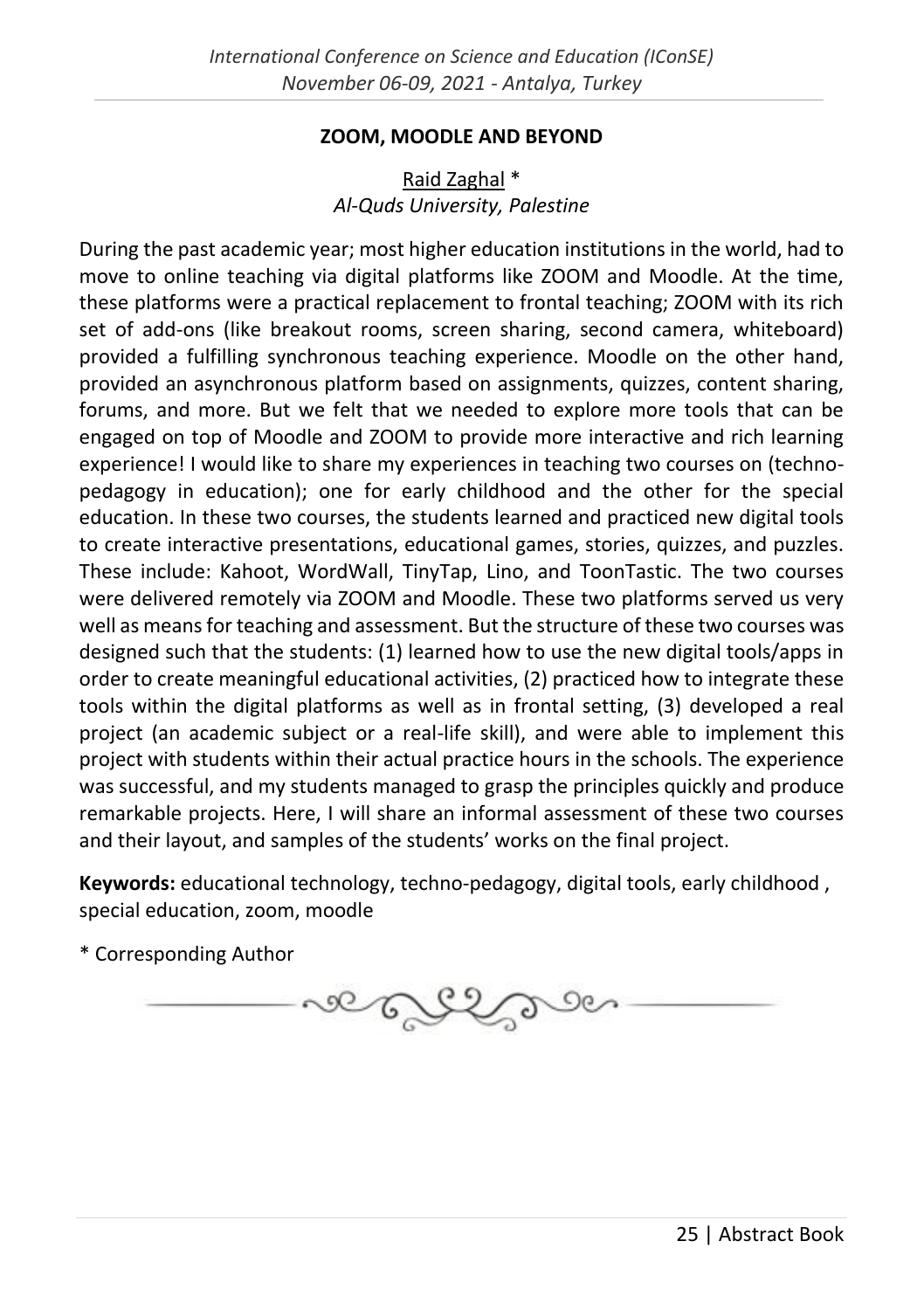# <span id="page-32-0"></span>**THE RELATIONSHIP BETWEEN THE FIVE MAJOR PERSONALITY FACTORS AND THE LEVEL OF EMOTIONAL INTELLIGENCE AMONG EARLY CHILDHOOD TEACHERS IN THE ARAB COMMUNITY IN THE CENTRAL REGION**

Alaa Atyia \* *Independent, Palestine*

The study aimed to identify the relation between emotional intelligence and the major five factors of personality (Conscientiousness). The researcher chooses (70) kindergarten teachers in Lod and Ramla as a study sample. The researcher used the emotional intelligence scale, and the scale of Conscientiousness. The study finds that the level of emotional intelligence among kindergarten teachers in the region of (Lod, Ramla) came with a high score, as the arithmetic mean of the overall scale reached (4.08) with a percentage of 81.69%. The results also indicate that the level of conscientiousness was also very high, as the arithmetic mean was (3.79) with a percentage of 75.82%. There is a statistically significant correlation between conscientiousness and emotional intelligence among early childhood teachers among the Arab society in the center region, as well as, there are statistically significant differences in the level of emotional intelligence according to the variable of generation and social status. It was also found that there are differences with regard to conscientiousness according to the generation variable. The study recommends training divorced female teachers on emotional balance and controlling their own emotion, because it reflects positively on the relationship with children. Also, the study recommends training the teachers from younger generations on the use of emotional intelligence in solving problems, because the level of emotional control that they have is less than those from the older generations. Also there is a necessity to study emotional intelligence with other factors of personality, since previous studies in this aspect are few and do not meet the research purpose.

**Keywords:** emotional intelligence

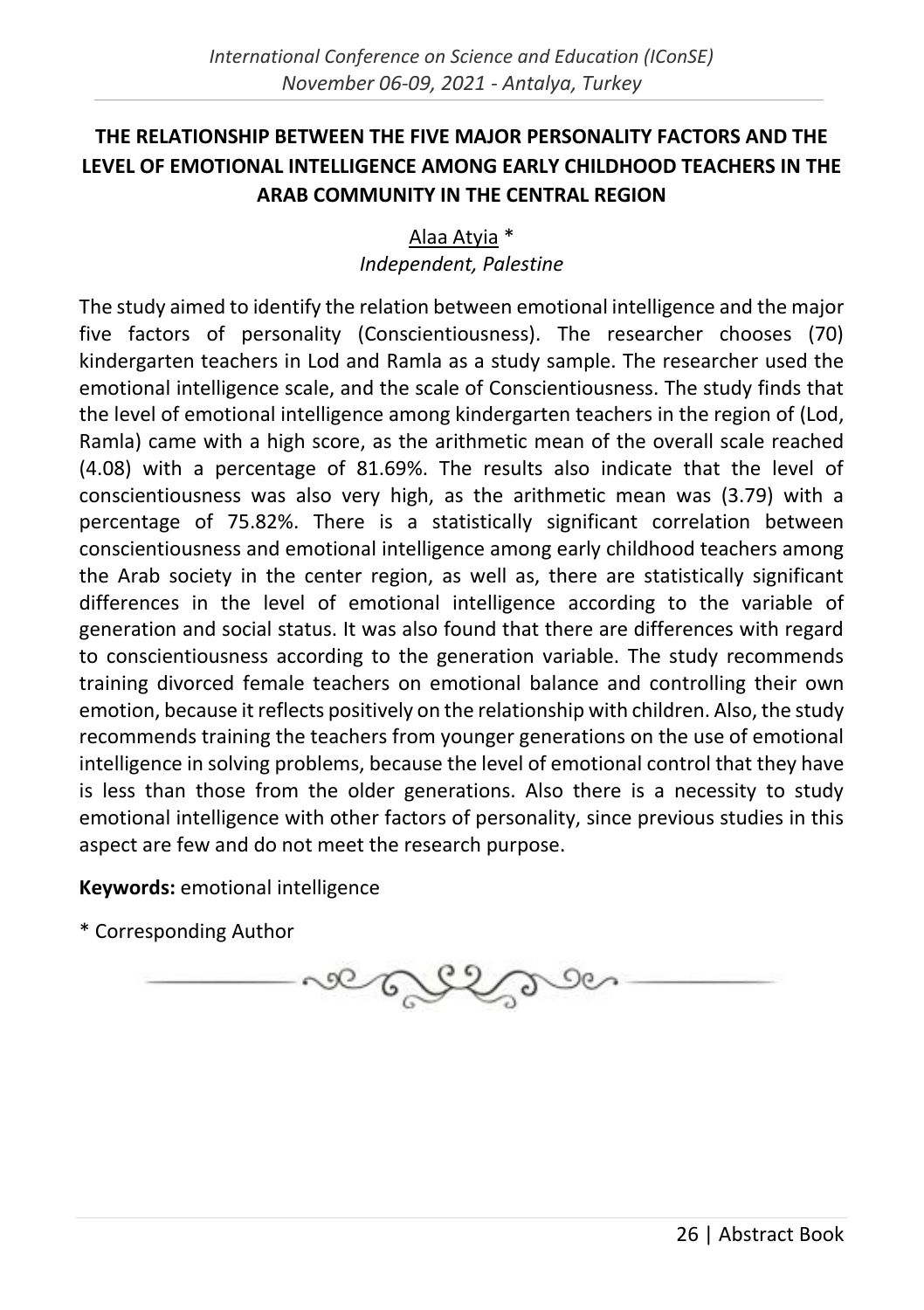# <span id="page-33-0"></span>**COPING WITH THE KAFR QASIM MASSACRE IN THE LOCAL EDUCATION SYSTEM: AN INTERGENERATIONAL PERSPECTIVE**

# Maram Masarwi *Al -Qasemi Academy of Education, Israel*

This study examines the ways educators in the Kafr Qasim education system commemorated and coped with the 1956 massacre carried out by the Israeli Border Police that claimed the lives of civilians including women and children. It examines intergenerational relationships and the dynamic between the local and the Israeli education systems. The study provides qualitative data analysis based on 29 interviews with past and present educators. Snowball sampling was used to recruit participants, and open in-depth interviews were conducted. The study findings show intergenerational differences in attitudes and ways of coping of educators in Kafr Qasim. The first generation from the 1950s until the 1970s is distinguished by its passive fear and great concern about the issue. The second generation from the 1970s until the 1990s evinces an awakening, and awareness of what happened to those educators, prompting consciousness-raising education and keenness to act. The thirdgeneration active from the 1990s until today is defined by the institutionalization of the massacre story into extensive educational activism aimed at deepening roots, a sense of heritage, and national identity.

**Keywords:** keywords kafr qasim massacre · intergenerational effects · memory and commemoration · education

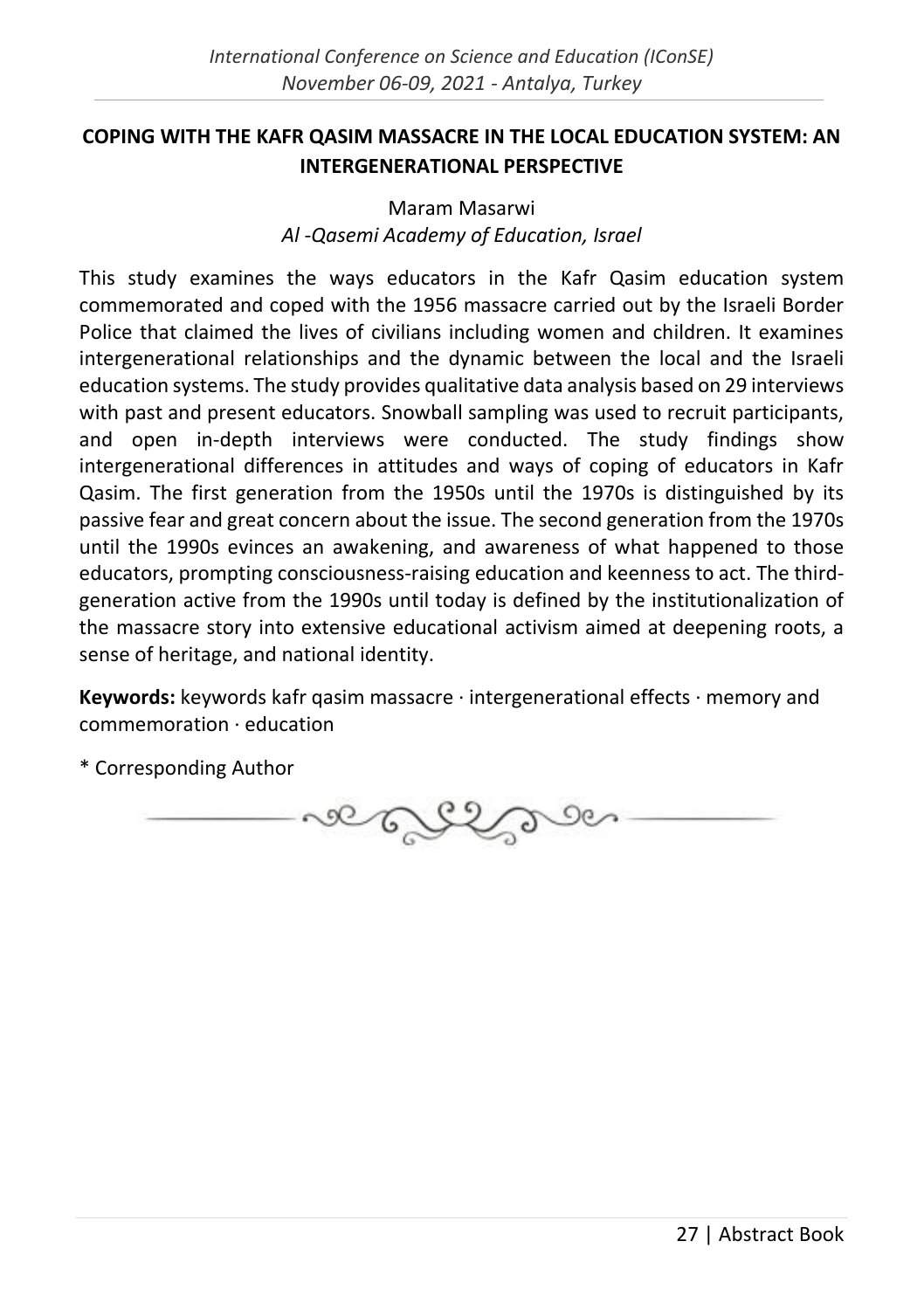#### <span id="page-34-0"></span>**EXAMINATION OF MOTHERS' OPINIONS REGARDING CHILDREN'S DIGITAL PLAYING**

Fikret Alincak \* *Gaziantep University, Turkey*

The first periods of human life are defined as critical periods by educators. The child's recognizing and making sense of the outside world usually starts in this period and the child harmonizes this process through play. Especially in childhood education and development, play is an indispensable part of life for children. While technological developments make life easier in many areas, they sometimes make people addicted. Therefore, with the widespread use of digital games, a computer addiction occurs in society. The aim of this study is to reveal the views of mothers about children playing digital games. The research is a qualitative study. The research group consists of 10 mothers and this study group was determined by the maximum variation sampling method. In the study, face-to-face interview technique was used on a voluntary basis with 10 mothers who have children under 6 years old. In the research, using the interview method, which is one of the qualitative research methods, the data obtained were analyzed by the content analysis method. As a result of the research, mothers see play as a means of entertainment, socialization and education in terms of children's development. In addition, the research group stated that they could not spare time for children due to intense daily working conditions and children tended to digital games. They stated that when digital games are mentioned, they think of computer, telephone and technological games. As a result, mothers stated that digital games affect the development of children negatively and create addiction in children. In addition, it has been concluded that mothers, digital games create a lack of communication in children, keep them away from social life and slow down their social development.

**Keywords:** child, digital game, mother.

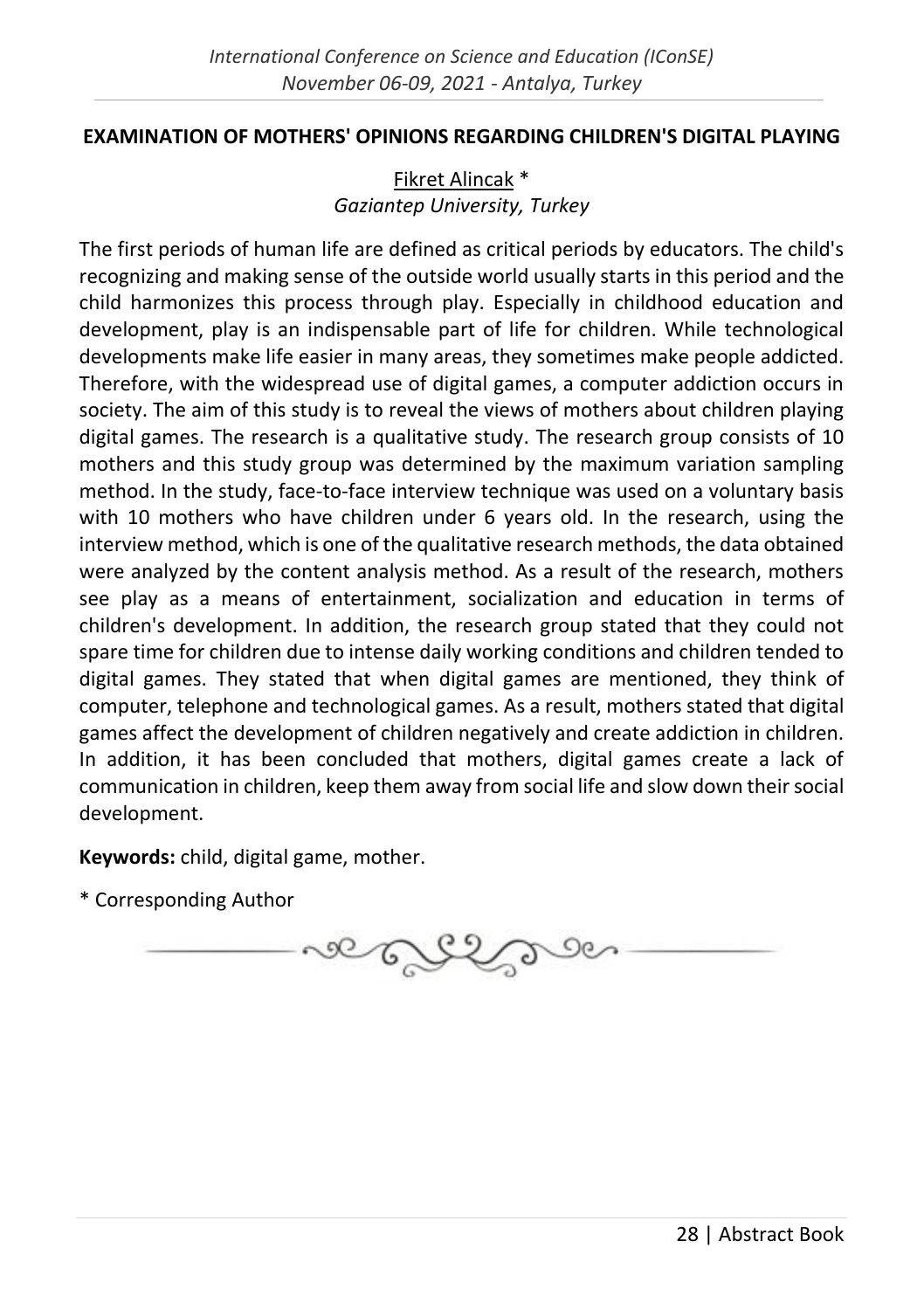#### <span id="page-35-0"></span>**EVALUATION OF PHYSICAL EDUCATION TEACHER'S OPINIONS ON THE FIELD EXAM**

Fikret Alincak \* *Gaziantep University, Turkey*

The concept of teaching is a profession whose value will never decrease with its meaning and responsibility. Teaching and raising people requires great skill. A long and arduous road awaits newly appointed teachers. Various changes have been made in our country recently regarding the appointment of teachers. Due to the difference between the number of teacher candidates graduating from education faculties and the number of teacher candidates to be appointed by the Ministry of National Education (MEB) in line with the needs, different practices were applied in the way of selecting and appointing teachers during the change periods. Therefore, it is seen that teacher candidates face different problems in this process. The aim of this study is to reveal the opinions of physical education teacher candidates about the field exam. The research is a qualitative study. The research group consists of 20 physical education teacher candidates and this study group was determined by the maximum diversity sampling method. In the research, face-to-face interview technique was used on a voluntary basis with 20 physical education teacher candidates studying at Gaziantep University Faculty of Sport Sciences. In the research, using the interview method, which is one of the qualitative research methods, the data obtained were analyzed by the content analysis method. As a result of the research, it was stated that physical education teacher candidates considered the field exam as boring and tiring. In addition, although the research group generally saw the field exam negatively, it was concluded that the exam was an exam that created anxiety and stress.

**Keywords:** physical education, pre-service teacher, field exam.

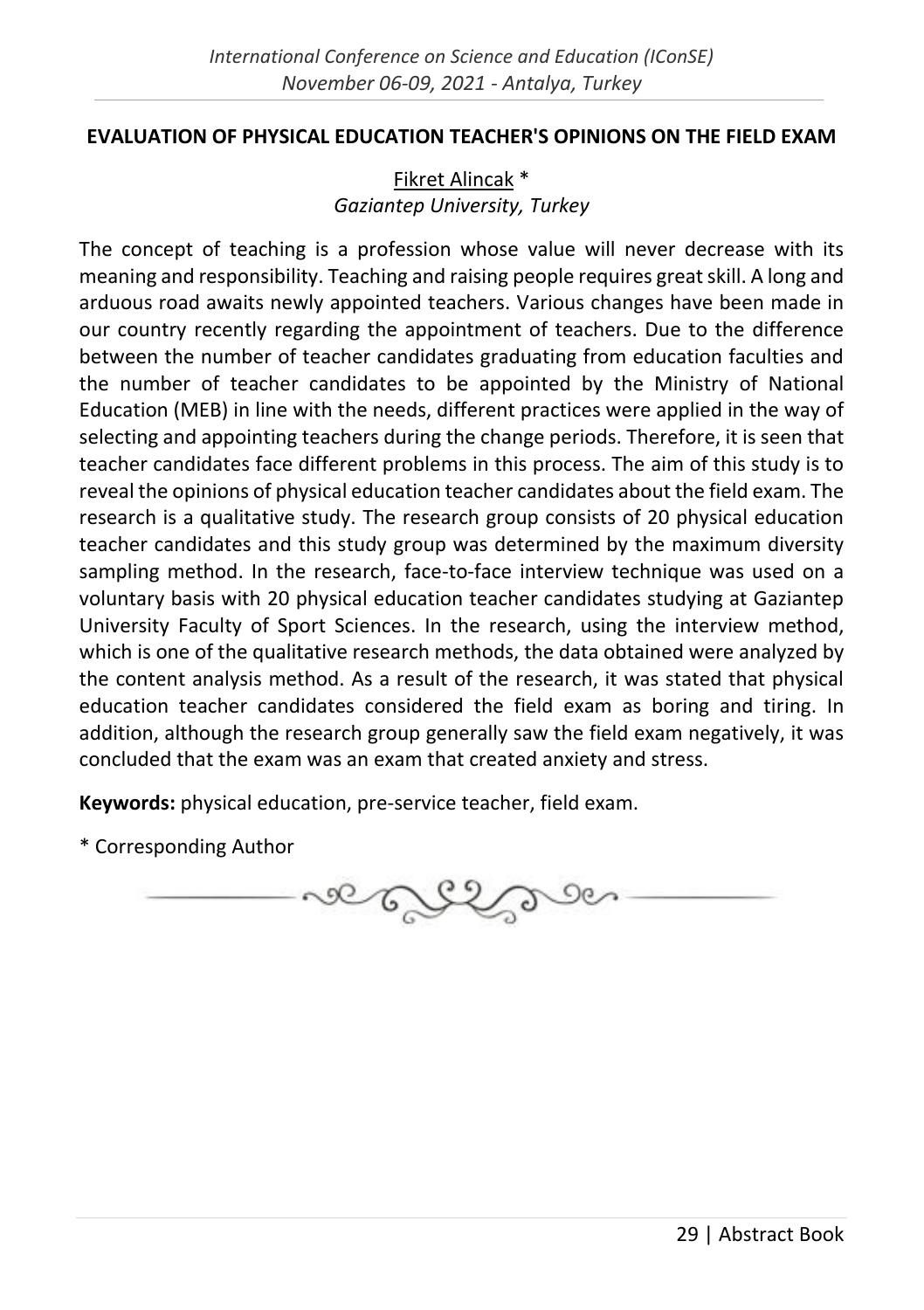#### <span id="page-36-0"></span>**ANALYSIS OF LGS QUESTIONS IN TERMS OF PISA SCIENTIFIC LITERACY**

Selin Tuna *Eskisehir Osmangazi University, Turkey*

Munise Seckin Kapucu \* *Eskisehir Osmangazi University, Turkey*

The Ministry of National Education (MEB) abolished the Transition Examination from Basic Education to Secondary Education (TEOG) in 2017 and replaced it with the High School Entrance Examination (LGS). The reason for this change made by the MEB in the examination system is the low levels of science literacy, mathematical literacy and reading skills in the international PISA examinations for our country. From this point of view, in the new exam system, questions parallel to the questions asked in the PISA exam are tried to be asked to the students and thus, it is aimed to increase the success level in the PISA exams. For the first time in the 2017-2018 academic year, MEB applied the LGS exam with the change it made in the exam system, and this practice still continues. In this study, it is aimed to analyze the content of LGS questions applied to students in the last 4 years and to evaluate them in terms of PISA science literacy dimensions. In this context, the study in question is suitable for the qualitative research paradigm. The research data has been examined by adopting the document analysis method and the data source of the study consists of the exam questions on the website of the Ministry of National Education. By using content analysis in data analysis, the level of the questions in terms of science literacy dimensions in the PISA exam, the content area of the questions, and the cognitive level of the questions were discussed in the findings and conclusion part. As a result, with the change in the exam in the Turkish Education System, it is aimed to increase the success of an exam that measures various skills at the international level, and what can be improved measures for this are explained in the suggestions section.

**Keywords:** pisa, lgs, science literacy, document analysis

ver England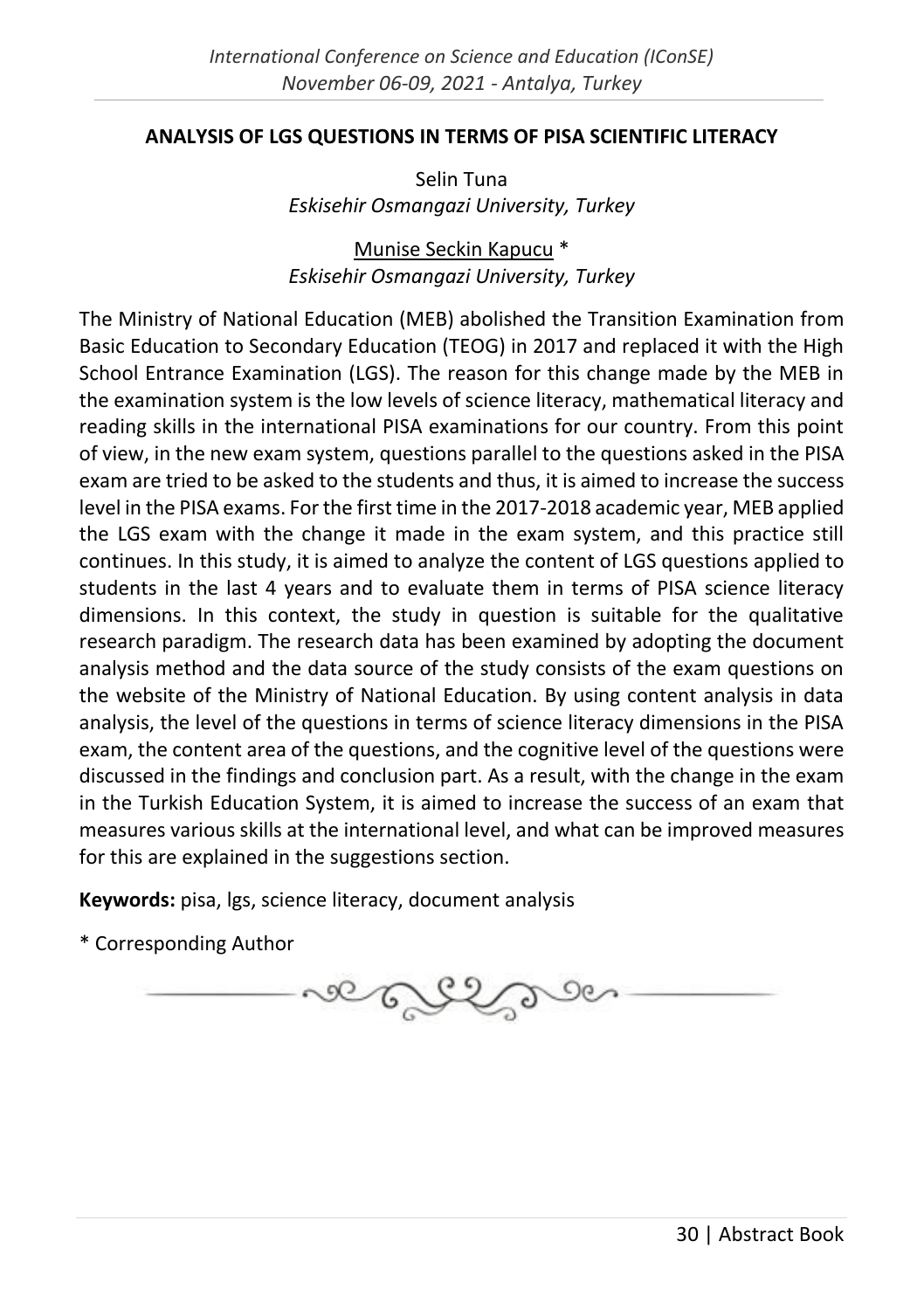# <span id="page-37-0"></span>**EVALUATION OF PHYSICAL EDUCATION TEACHERS' OPINIONS ON THE QUALIFICATIONS OF SCHOOL HEADQUARTERS**

Hasan Demir \* *İstanbul Gaziantepliler High School, Turkey*

> Fikret Alincak *Gaziantep University, Turkey*

Undoubtedly, it is the educational institutions that make the greatest contribution to the development and development of countries. Teachers, who have a great share in the formation of the process, attach great importance to the quality of the education process. Therefore, teachers take an active role in the progress and development of a country. The aim of this study is to reveal the views of physical education teachers about the competencies of school administrators. Open-ended questions developed by the researcher as a data collection tool in the study were presented to physical education teachers. In the research, using the interview method, which is one of the qualitative research methods, the data obtained from 40 physical education teachers working in schools affiliated to Gaziantep Provincial Directorate of National Education in the 2017-2018 academic year were analyzed by content analysis method. As a result, physical education teachers stated that school administrators should improve themselves and pay attention to communication. In addition, it was concluded that the school administrators of the research group should improve themselves academically and be more experienced in in-service training.

**Keywords:** teacher, competence, manager

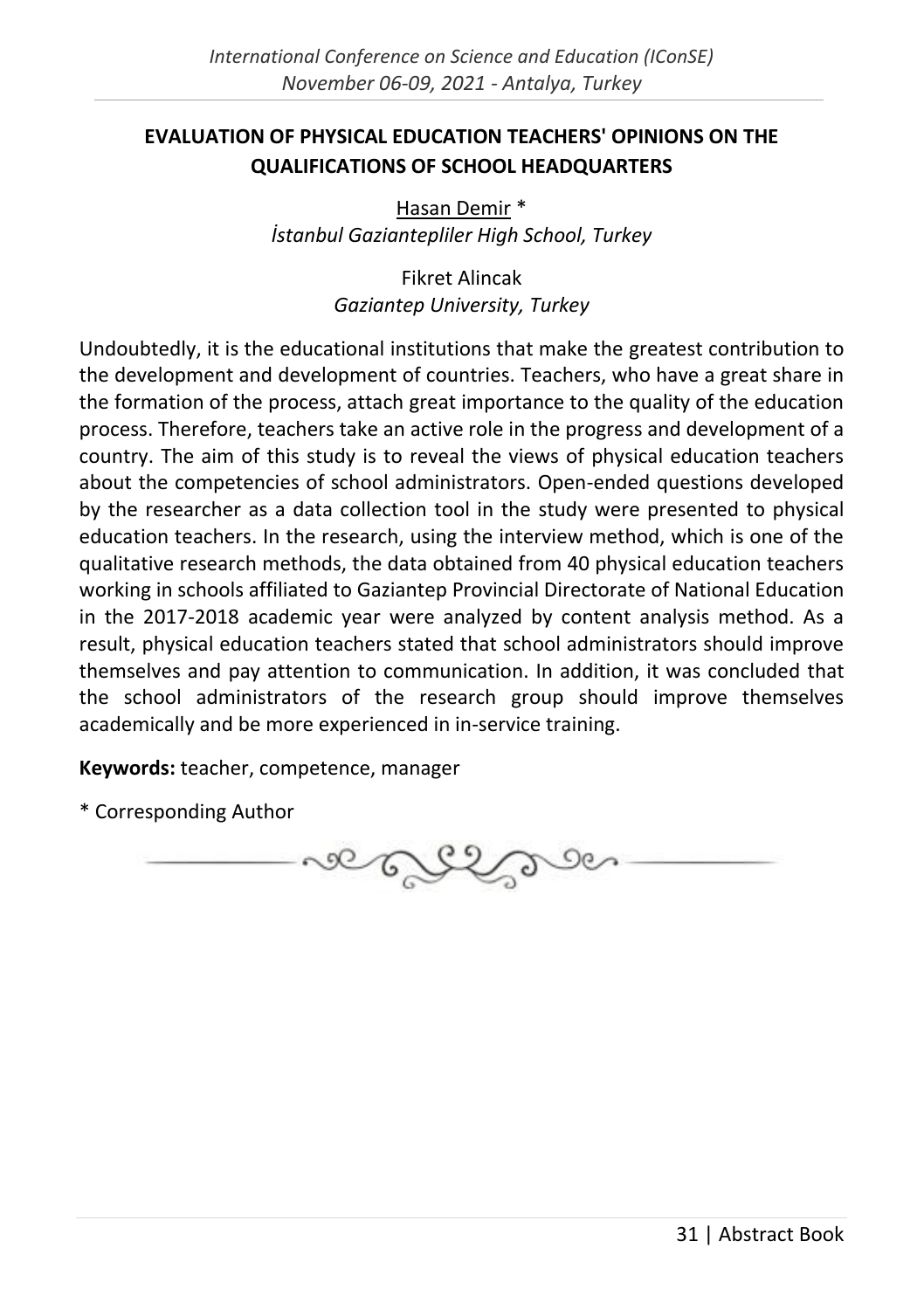# <span id="page-38-0"></span>**TEACHER CANDIDATES IN PEDAGOGICAL FORMATION EDUCATION INVESTIGATION OF RELATIVE OPINIONS**

Hasan Demir \* *İstanbul Gaziantepliler High School, Turkey*

> Fikret Alincak *Gaziantep University, Turkey*

Public institutions staff recruitment exam center in Turkey for the first time in 1999 Typewriting State Examination (DMS) has been tested with an exam.The name of this exam was later changed to the Public Personnel Selection Examination (KPSS). This examination was used as a criterion in the teacher appointments of the Ministry of National Education as in other public institutions. In 2013, it was decided that KPSS exam should not be sufficient in the purchase of teachers and it was decided that the students should take the exam in some branches of Teaching Area Knowledge (ÖABS) tests. This study was carried out in order to determine the opinions of physical education teacher candidates who received pedagogical formation training about KPSS education exam. The open-ended questions developed by the researcher as a data collection tool were presented to the candidates of physical education teachers who received pedagogical formation training. Using the interview method which is one of the qualitative research methods, the data obtained from physical education teacher candidates who received 50 pedagogical formation education from different universities were analyzed by content analysis method. As a result of the study, it was concluded that the majority of physical education teacher candidates who received pedagogical formation education did not have enough created by "KPSS" exam for teacher assignment and selection; It has been reached.

**Keywords:** pedagogical formation, teacher candidate, kpss exam

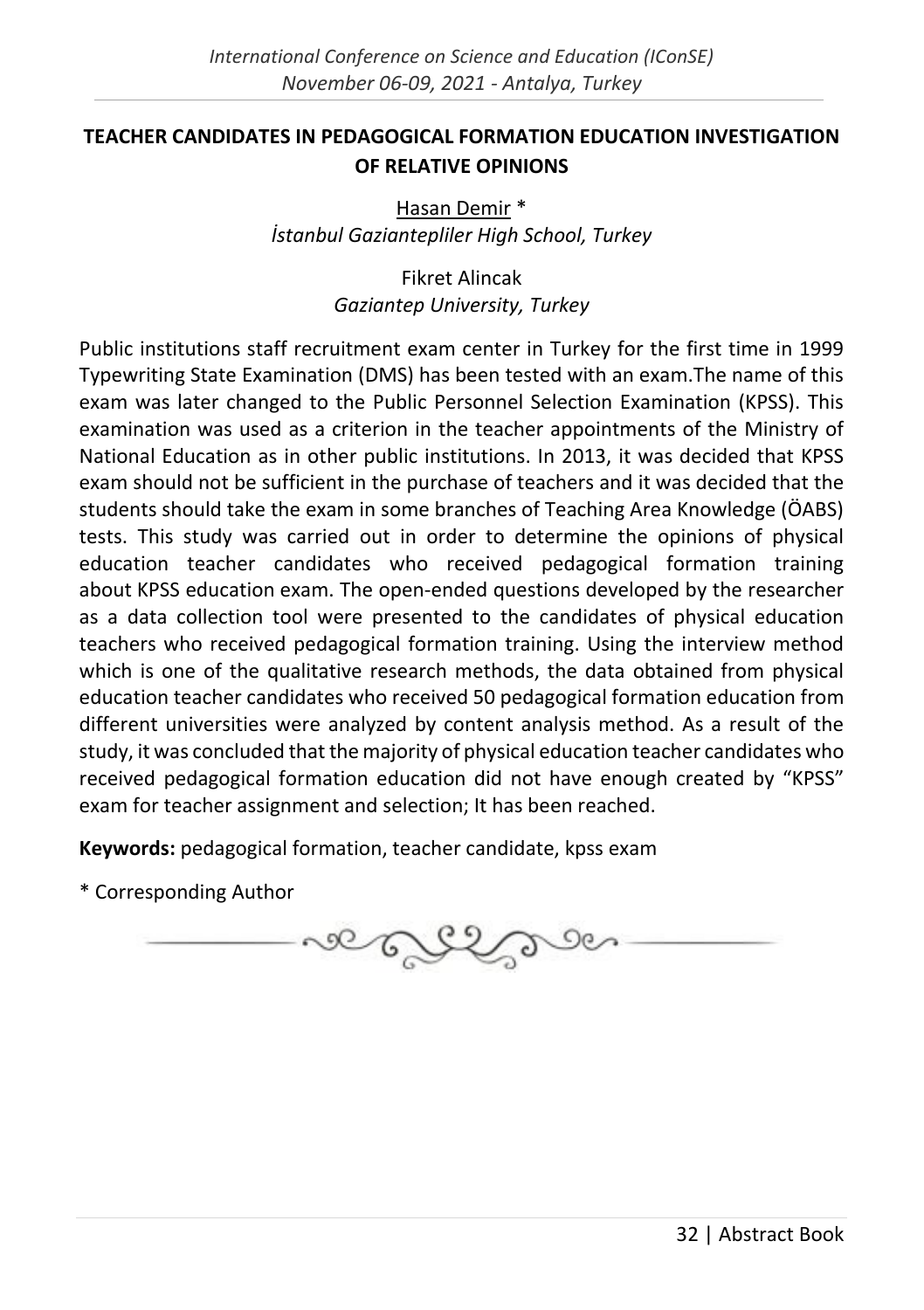#### <span id="page-39-0"></span>**INVESTIGATION OF BOOK READING HABITS OF TEACHER CANDIDATES**

Hüseyin Üzüm \* *Orhan Sevinç Vocational and Technical Anatolian High School, Turkey*

> Fikret Alincak *Gaziantep University, Turkey*

The aim of this study is to reveal the reading habits of teacher candidates. In the study, it was tried to determine what the pre-service teachers' reading habits were. In the research, open-ended questions developed by the researcher were presented to the teacher candidates as a data collection tool. In the research, using the interview method, which is one of the qualitative research methods, the data obtained from 40 teacher candidates studying in different departments of Gaziantep University in the 2020-2021 academic year were analyzed by content analysis method. As a result of the research, teacher candidates, regarding reading books; They stated that it benefits people in many ways. Teacher candidates participating in the research; They stated that they could not spare enough time for reading because of the exam rush, but they still tried to read books as regularly as they could. In addition, the teachers who participated in the research said that they mostly preferred sports books, personal development books and exam preparation books because of the kpss exam. In addition, it was concluded that reading books in the research group improves people's imagination, gains effective communication skills, and gains the ability to recognize and express themselves more effectively.

**Keywords:** öğretmen adayi, kitap okuma, alişkanlik.

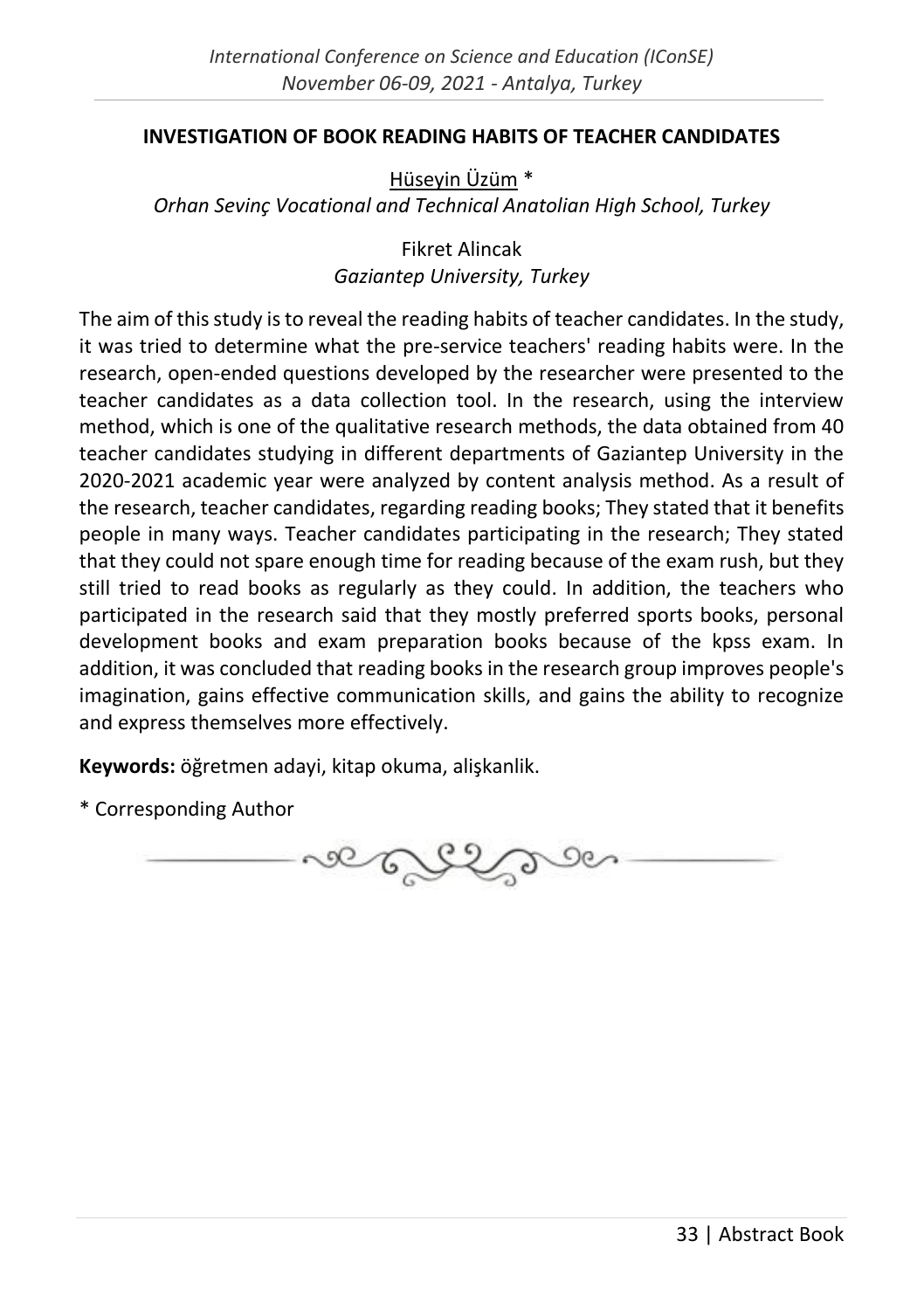#### <span id="page-40-0"></span>**EVALUATION OF TEACHERS' ATTITUDES REGARDING UNWANTED STUDENT BEHAVIORS**

Hüseyin Üzüm \*

*Orhan Sevinç Vocational and Technical Anatolian High School, Turkey*

Fikret Alincak *Gaziantep University, Turkey*

The aim of this study is to reveal teachers' attitudes towards undesirable student behaviors. Open-ended questions developed by the researcher as a data collection tool in the study were presented to physical education teachers. Using the interview method, which is one of the qualitative research methods, in the research, the data obtained from 20 teachers working in schools affiliated to Gaziantep Provincial Directorate of National Education in the 2017-2018 academic year were analyzed by content analysis method. As a result, the teachers stated that when there was a problem among the students, they solved it among themselves and verbally warned the students who were trying to disrupt the classroom order. In addition, they stated that they had different activities for students who were not interested in the lesson. In addition, it was concluded that the research group carried out activities in that direction by considering the individual differences of all students in terms of ensuring the unity of the class.

**Keywords:** teacher, unwanted student, attitude.

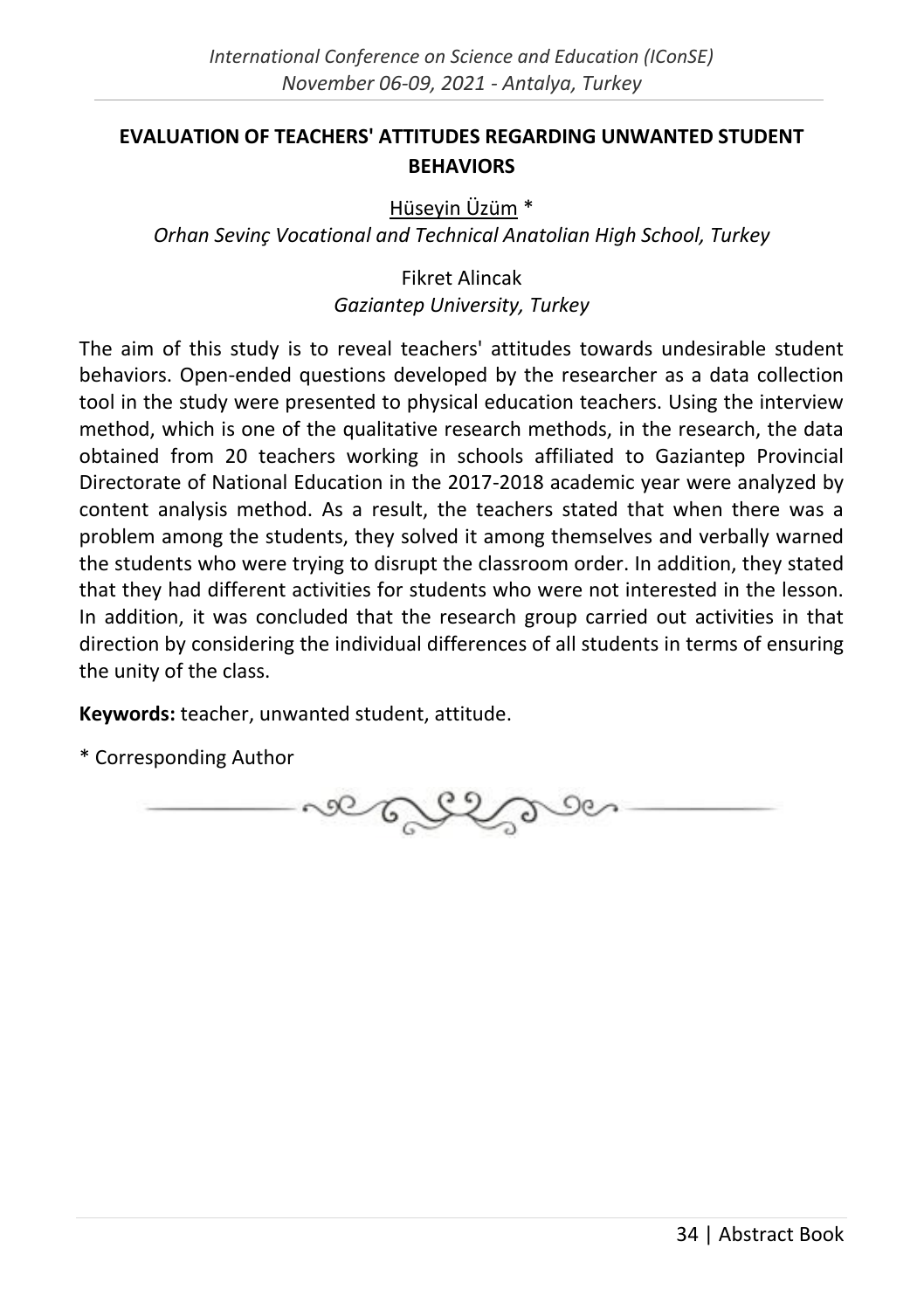# <span id="page-41-0"></span>**PIECES OF ALBANIAN LITERATURE STUDIED IN THE PERSPECTIVE OF FORMAL FORMAT AND THE RULES OF CORRECT ALBANIAN GRAMMAR**

Shpresa Dorda *University of Tirana, Albania*

Sindorela Doli-Kryeziu \* *University of Gjakova "fehmi Agani", Kosovo*

Society is constantly evolving, and in parallel with it, so does language, taking the form dictated by speakers from different period. For this reason, linguists in their studies have made cuts from which emerged interesting data on the worldview of the speaker of a particular time, the way of speaking, impact on history, society, economic events which influenced his / her speech. All the way down to the way it is expressed in writing. We have based our work precisely on the language used in writing in official documents issued by institutions from different time periods. In these documents we have analyzed the spoken language, the way the sentences are constructed, if the words are written according to the orthographic rules of the Albanian language and how the format of the official documents has changed from one time period to another, or from one institution to another within the same time period. At the end we will give an overview of the way official documents have been written in recent years, detailing all its constituent elements.

**Keywords:** official letter, spelling, time period, albanian language.

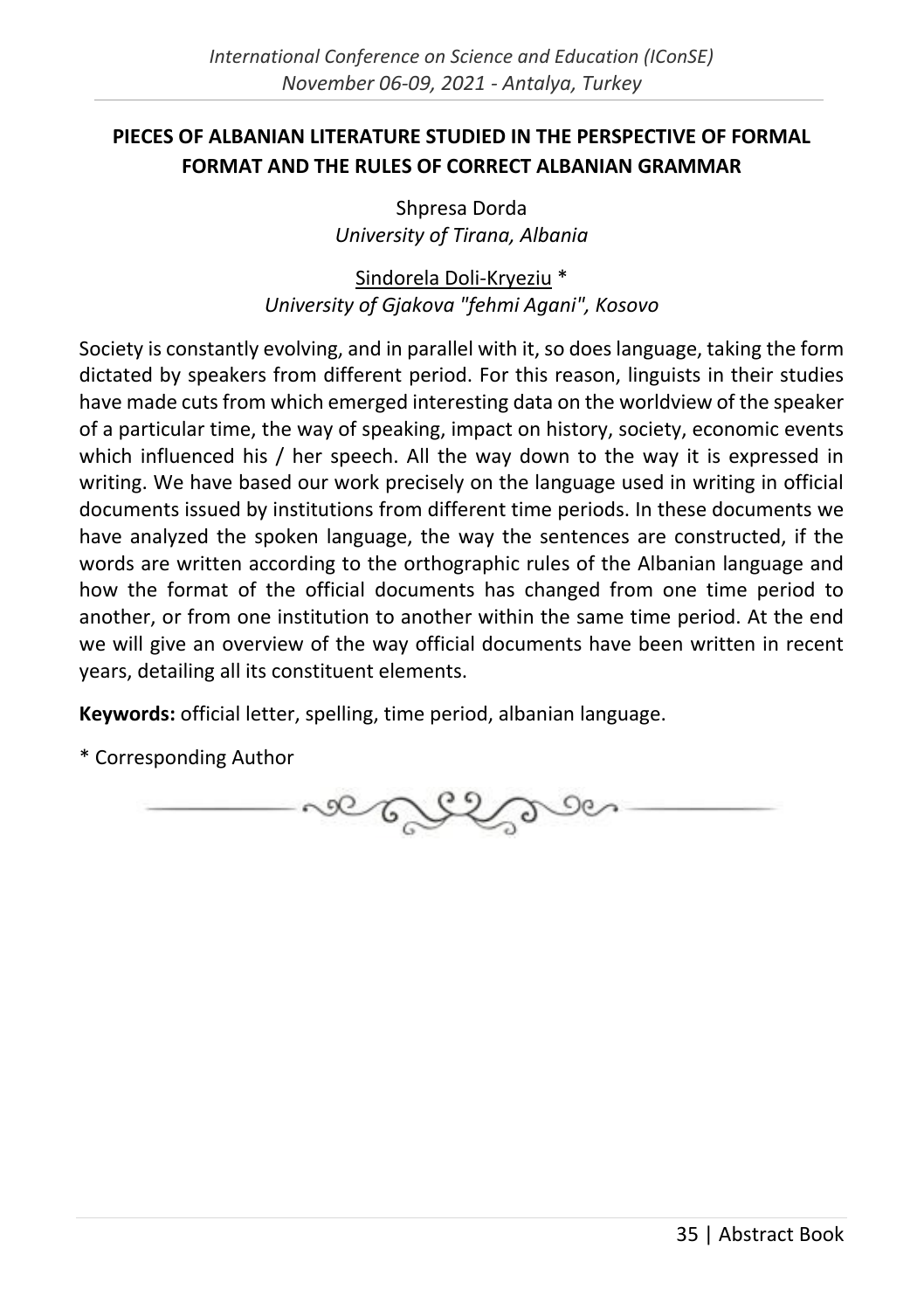#### <span id="page-42-0"></span>**DETERMINING THE STEM DISCIPLINE IDENTITIES OF FEMALE STUDENTS**

Salih Gülen \* *Muş Alparslan Universty, Turkey*

İsmail Dönmez *Muş Alparslan University, Turkey*

Different meanings can be attributed to STEM education, which is the trend approach of recent years, by societies and individuals. In order to understand the STEM approach in the mind of the individual, it is necessary to learn the perspective of STEM education or STEM disciplines. It is necessary to determine the STEM identity of female individuals, especially because of the differences between men and women who prefer STEM professions or their perspectives on STEM disciplines. In this research, it is aimed to determine the identity of the disciplines of Science, Technology, Engineering and Mathematics in female individuals. Within the scope of this aim, 150 female students studying child development were reached. Data were collected online with a short-answer form. In this form, the reasons for being a scientist, technologist, engineer or mathematician were asked. As a result of the analysis of the data, it was stated that the participants generally did not like research and could not become a scientist because it required a lot of effort. Although women may be able to become technologists for reasons such as using technology or need, they stated that they cannot become mathematicians because they do not like or understand. It is understood that they find engineering more moderate for reasons such as design and construction.

**Keywords:** stem education, stem identity, women

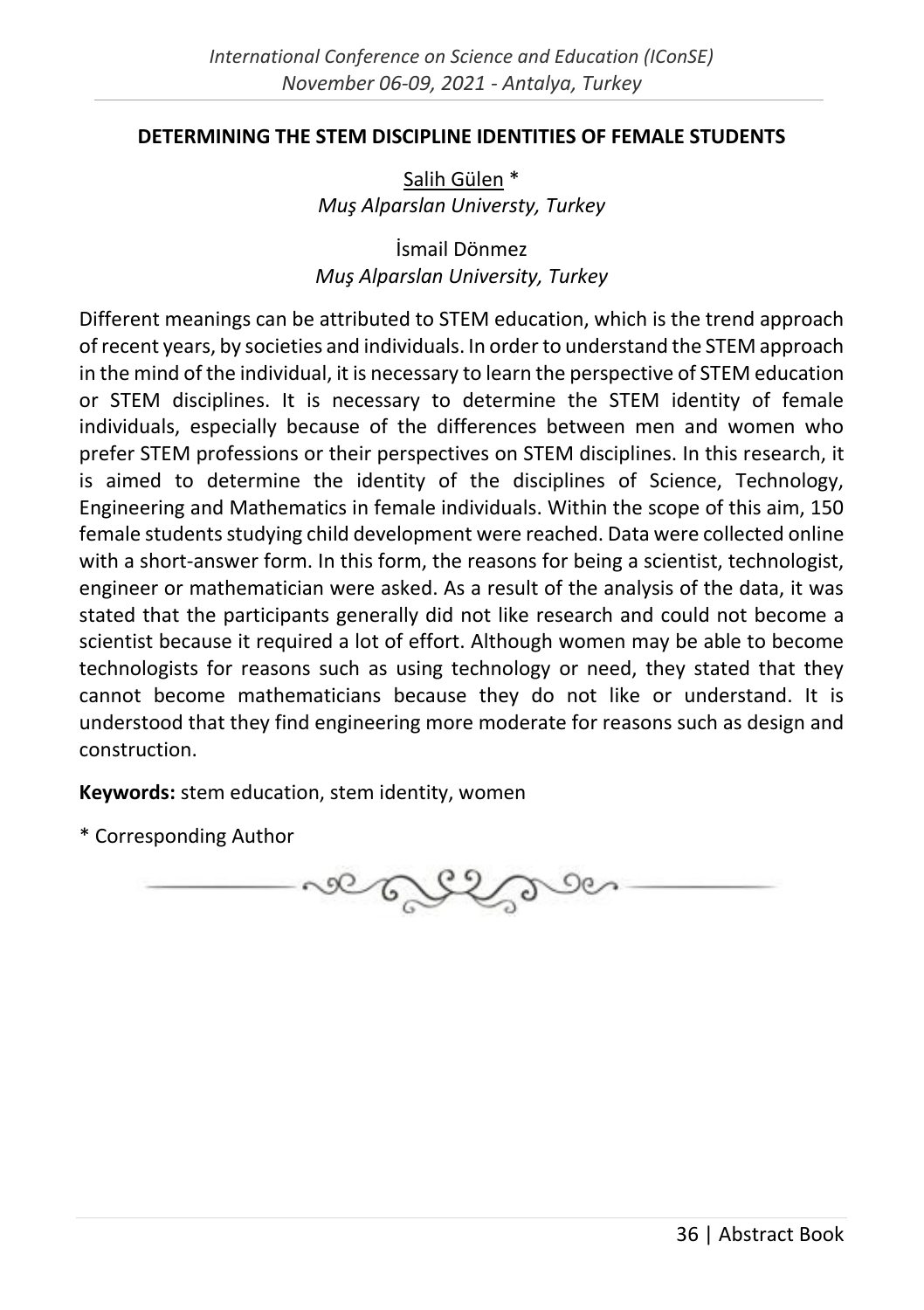# <span id="page-43-0"></span>**PERSONAL DEVELOPMENT OF SCIENCE TEACHER CANDIDATES DURING THE PANDEMIC PERIOD**

Atilla Ayaz Ünsal *Hacettepe University, Turkey*

Seyit Ahmet Kıray *Necmettin Erbakan University, Turkey*

Resul Bütüner *Beypazarı Fatih Vocational and Technical Anatolian High School, Turkey*

> Tuğçe Güleşir *Necmettin Erbakan University, Turkey*

This pandemic period we have been through has negatively affected a large part of social and economic areas of life. The professional and educational development of individuals is also within these affected areas. Therefore, in this period of high social distance, human interactions have decreased, but at the same time, new opportunities for personal development have emerged for them. The aim of this study is to reveal the new skills of the students studying in Science Teaching in order to solve the educational problems they face during the pandemic period. For this purpose, the Personal Development Scale applied to the students, and then interviews conducted with some participants selected from the sample to support the data obtained. Result of the research, it has been seen that the students' knowledge and abilities about technology have improved the most, and their predisposition to foreign languages has increased. In addition, it is among the findings that some of the students acquired various hobbies, especially at the beginning of the pandemic period, but did not continue these hobbies. As a result, it was determined that the personal development of the students during the pandemic period took place around their educational life.

**Keywords:** personal development, science education, pandemic

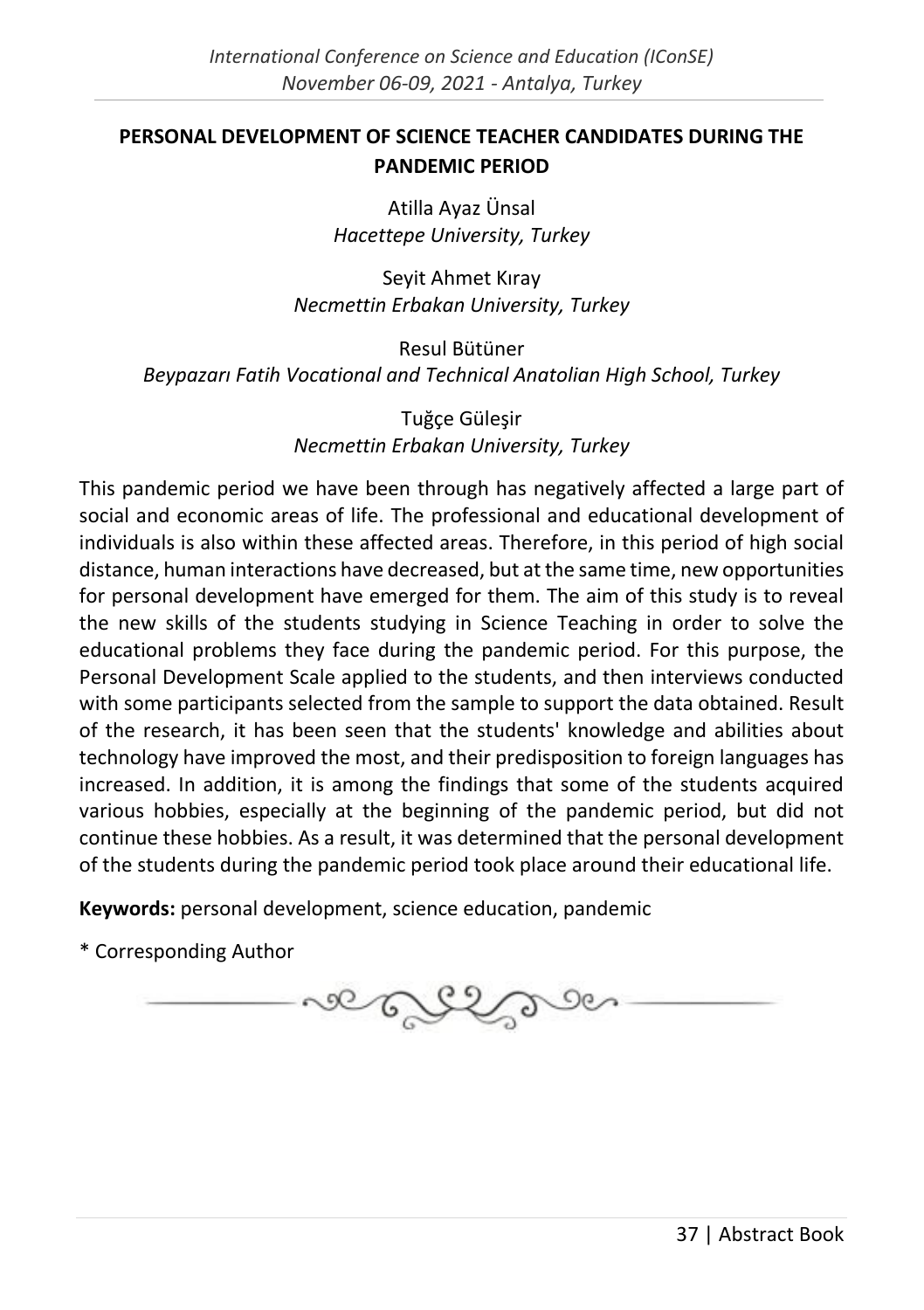#### <span id="page-44-0"></span>**EDUCATIONAL AND CULTURAL POLICIES OF THE KARAKHANID PERIOD**

Özkan Akman \* *Süleyman Demirel University, Turkey*

> Hayati Samur *Meb, Turkey*

The fact that the Karakhanid Turks adopted the Islamic faith brought new features to education. One of these innovations was the opening and expansion of institutions called "madrasah" for the first time in Turkish societies and where education was carried out in a certain plan, program and order. Another important feature of this period is that the Turks have passed from the oral culture they continued before Islam to the written culture and they have entered the process of transition from the nomadic society structure before Islam to the fully settled society structure. In these established madrasas, besides religious education such as the Qur'an, kalam and Hadith, medicine, mathematics, astronomy, philosophy, logic, etc. The teaching of the courses also allowed many scientists and thinkers to be trained in this period. In addition, the support of the Karakhanid rulers to such developments caused cities such as Kashgar, Bukhara, Samarkand, Tashkent, and Balasagun to become science-cultural centers in a short time. In this period, the comments and opinions of important scientists and thinkers about education caused a turning point in terms of Turkish education history. The aim of this study is to determine the educational and cultural policies of the Karakhanid period. The research was carried out with content analysis, one of the qualitative research methods. The data of the research was carried out by scanning the relevant literature that sheds light on the Karakhanid Period. The given analysis was done by creating a category with the coding technique. According to the data obtained; The works of Farabi, Ibni Sina, Yusuf Has Hacip, Kaşgarlı Mahmud, Ahmet Yesevi and Edip Ahmet Yuknevi, who are important figures of the Karakhanid Period, and their contributions to science are explained with examples.

**Keywords:** karakhanid period, turkish education history

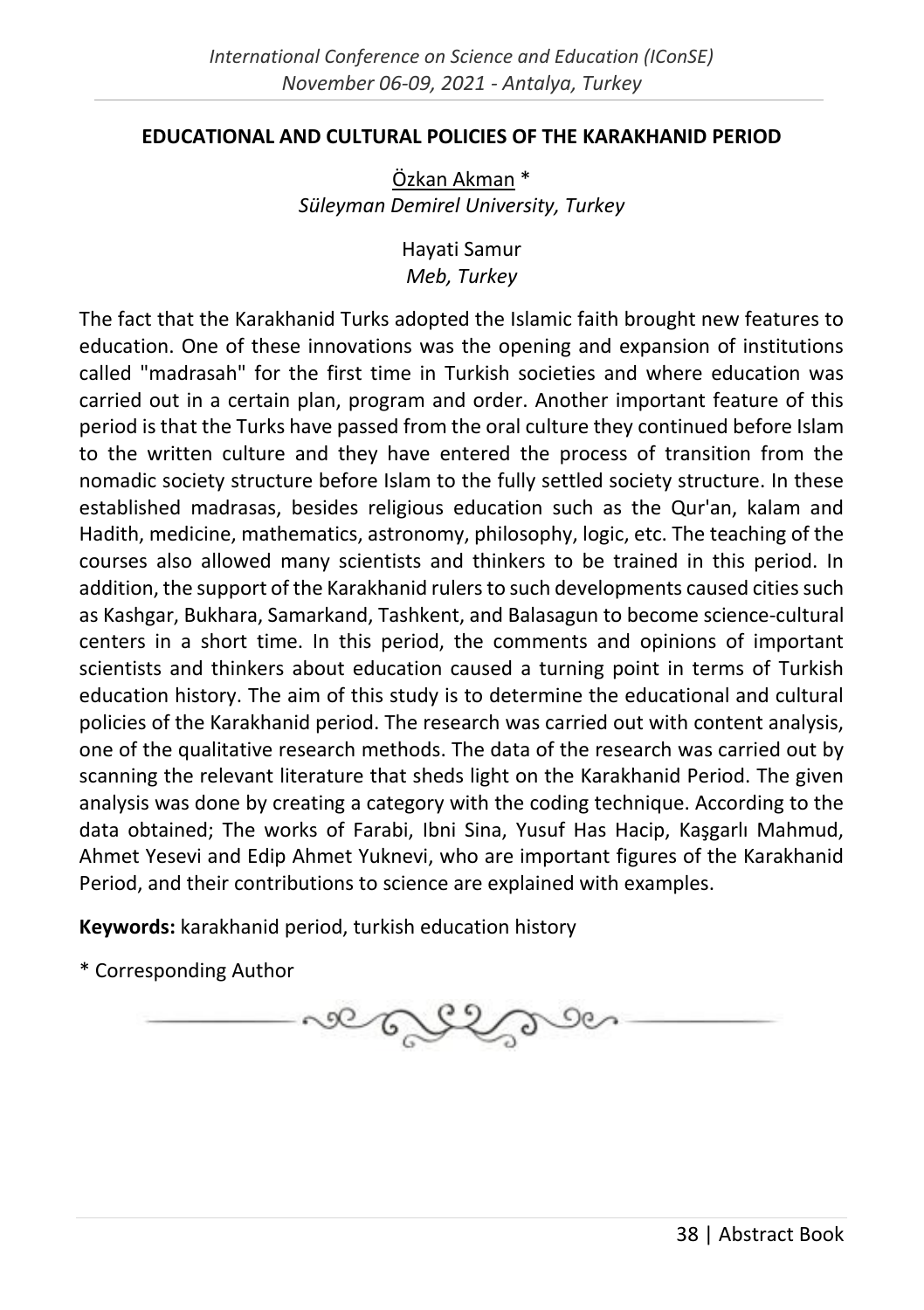# <span id="page-45-0"></span>**OPINIONS OF SOCIAL STUDIES TEACHERS ON TURKISH EDUCATION SYSTEM: CURRENT PROBLEMS AND SUGGESTED SOLUTIONS**

Özkan Akman \* *Süleyman Demirel University, Turkey*

> Merve Sağlam *Meb, Turkey*

The value given to social sciences in developed societies is increasing day by day. It is a discipline that deals with the individual, social life and events from different perspectives with a scientific approach; It is important for a better understanding of the individual and social events. This work; This study was carried out in order to examine the problems faced by social studies teachers in the social studies lesson and other factors related to the social studies lesson in line with the views of the social studies teachers. In the research, it was aimed to reveal the existing or past problems as they are, therefore, a widely used qualitative design based on consultation was used. This research was conducted with 50 social studies teachers in primary schools in Mardin province, district and village affiliated to the Ministry of National Education. In the research, the data were collected with the semi-structured interview form technique, which is one of the qualitative research methods. The data obtained in this study were analyzed descriptively according to the previously classified guidelines. When the results of this study are examined, it can be seen how the school situation affects the readiness of the student, the high internal motivation of the student, how the child's genetic and mental codes direct the child, the fact that the financial conditions are directly proportional to the education, what kind of environment he grows up in, the textbook is not sufficient for the exam. Whether there is an additional source or not, the direct reflection of friendship relations or the level of class success on the student, the burden of more responsibility than the student can bear, Results have been obtained such that its existing capacity should be supported socially and economically rather than being very intelligent.

**Keywords:** social studies , turkish education system.

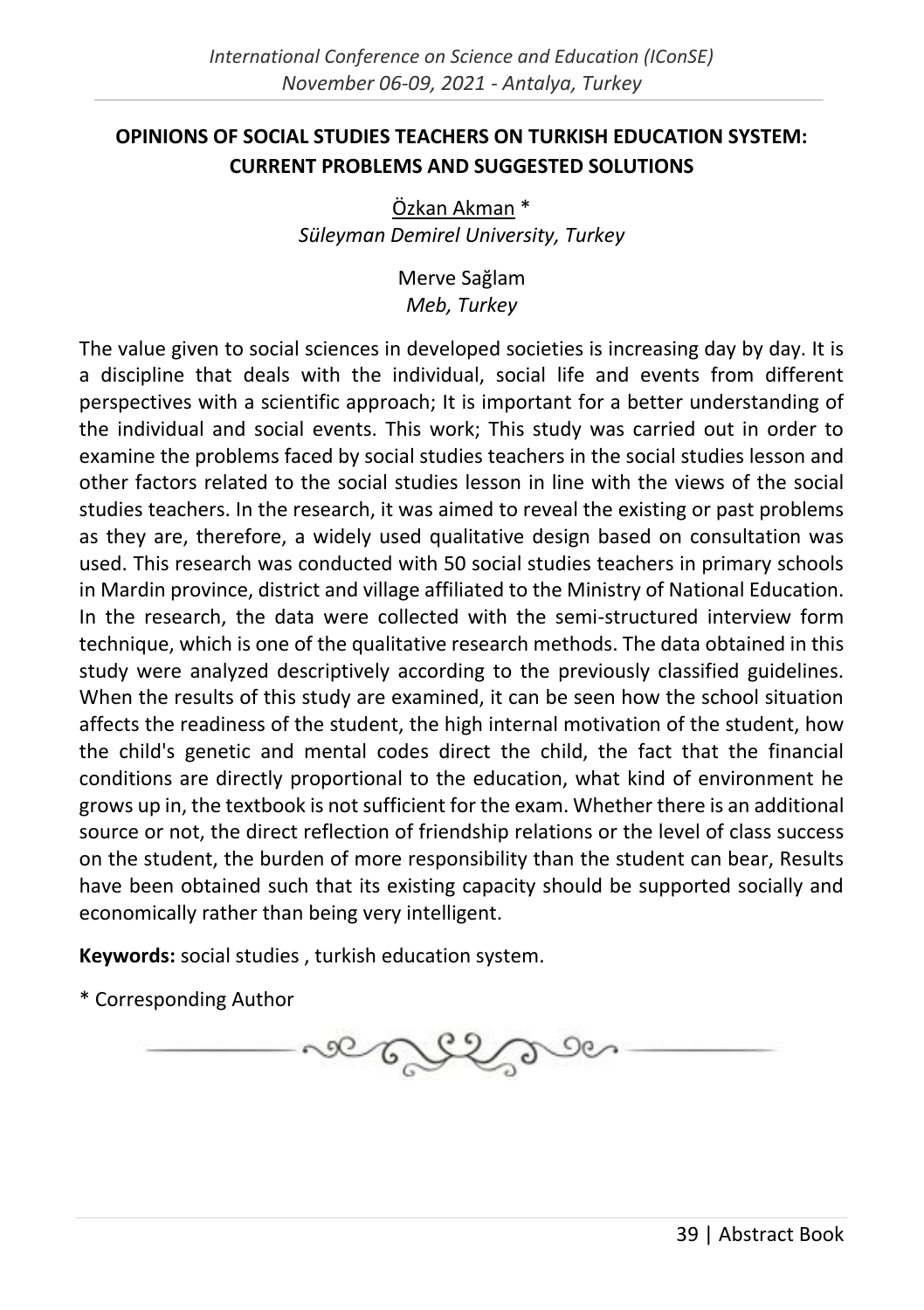# <span id="page-46-0"></span>**A CRITICAL DISCOURSE ANALYSIS ON PROBLEM OF RECEPTIVE AND EXPRESSIVE LANGUAGE IN DISCUSSIONS**

Tahir Gür *Gaziantep University, Turkey*

Tuba Yeşim Mutlu \* *Gaziantep University, Turkey*

In this study, our receptive and expressive problem was analyzed with the perspective of content and critical discourse analysis of speech-discussions, based on the reflections of groups representing various parts of society in the discussion-chat environment, and examined with problems in this type of communication. In the study, group interviews were conducted with 5 lecturers, 6 farmers, 8 tradesmen, 8 university graduates, 11 university students and 7 housewives. Before the interviews, the areas of interest on each group were determined with a preliminary interview. When the main interviews were started, it was tried to enable them to express their opinions or enter the conversation with open-ended questions about their own group "appropriate to their interests" and "other groups' interests but distant".Approximately two-hour recordings from each group were transcribed and analyzed. According to the results of the study,it is found that it is not the main purpose to learn information or to advance in knowledge in speaking-discussions in these study groups. There is a high effort to express an opinion or pretend to know in areas that are not in his area of interest or knowledge. In the discussions, factors such as insisting on the opinion-knowledge-tendency, believing that having the same opinion-knowledge-inclination as someone else would make oneself right came to the fore. It also turns out that the basis of knowledge is generally not research. Therefore, it is tried to ensure communication in such discussion environment where progress and conclusion cannot be reached in terms of intellectual level.

**Keywords:** language skills, self-expression problems, speaking skill, social discourse

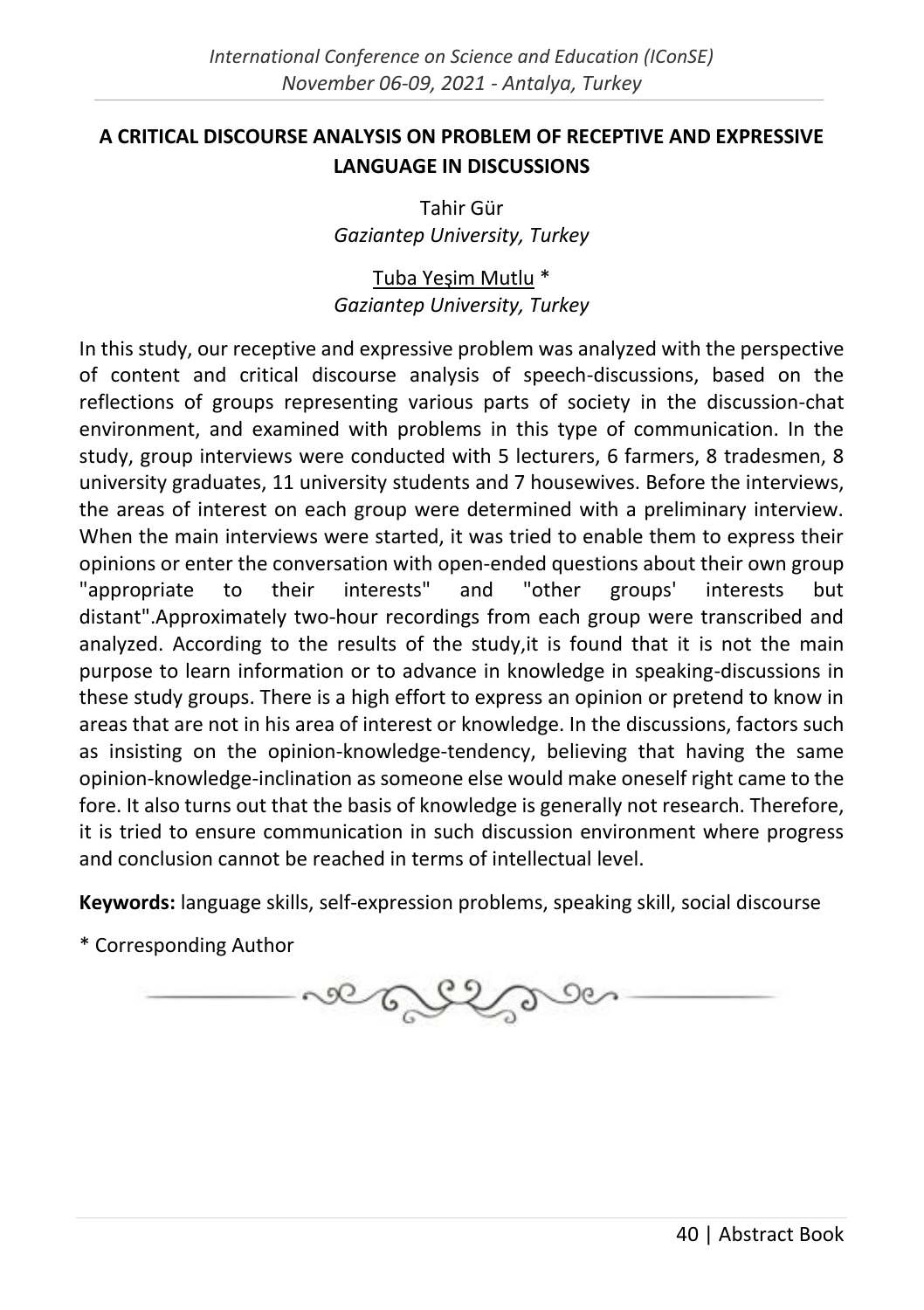#### **SELF EXPRESSION PROBLEMS IN WRITTEN EXPRESSION**

# Tahir Gür \* *Gaziantep University, Turkey*

<span id="page-47-0"></span>In this study, the problems in the written expression skills of various occupational groups in the society were examined. In the study, written products taken from 15 university students, 15 university graduates, civil servants working in various institutions, 15 self-employed, 5 housewives and 8 farmers were examined. Data were collected from the working group with a story, an explanation and a proof text, and analyzes were made in terms of narration, rhetoric development, and text creation. In the analysis, individual written products were examined with the Written Expression Scale, general scoring and in-depth analysis. Considering the results of the research, the average number of words in the written texts was compared with a relatively low number of words and the overall average was 108. A relatively limited variety of words has been determined in the texts. It has been seen that the stages of idea or rhetoric development and organization in the texts are unclear. Although university students were determined as the most successful group in terms of text creation, very problematic texts emerged in general. In the narration, very short texts were tried to be created, and more than half of these texts that were intended to be fully explained were not presented clearly and logically. Among these texts, the most qualified texts were created in storytelling. As a result, it has been found that there are aspects that need to be developed in terms of expression, rhetorical development and text creation in the written products of this working group, and that the expression in their written expressions is quite unqualified.

**Keywords:** written expression, rhetoric development, text creation, expression skill

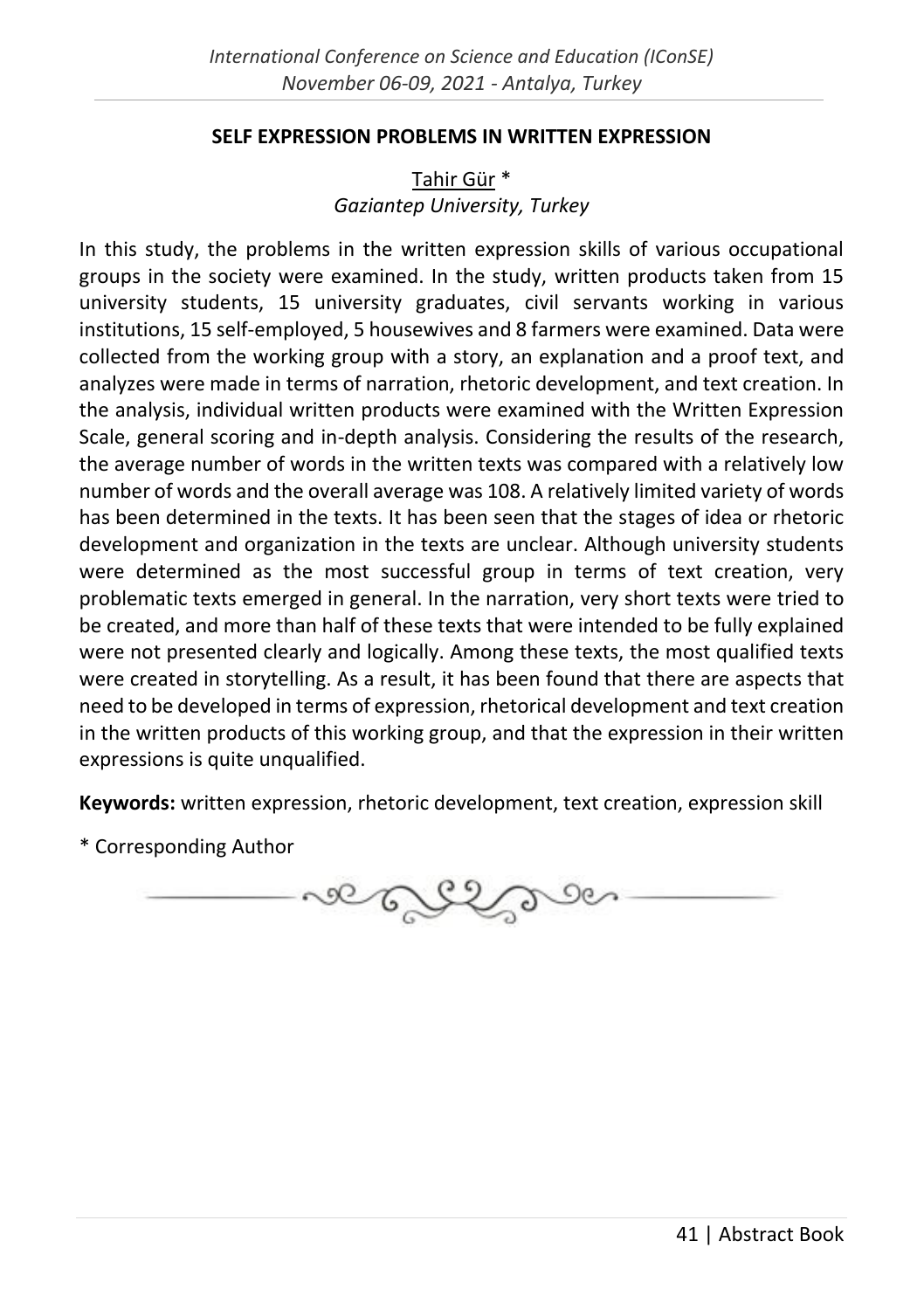# <span id="page-48-0"></span>**INTEGRATING STEM IN TO TVET EDUCATION PROGRAMS IN QATAR: ISSUES, CONCERNS AND PROSPECTS INTEGRATING STEM IN TO TVET EDUCATION PROGRAMS IN QATAR: ISSUES, CONCERNS AND PROSPECTS**

Ziad Said \* *College of The North Atlantic, Qatar*

Qatar TVET education system faces unique challenges in that the percentage of vocational secondary school students constitute only 1.4% compared to world average of 15% due to the poor perception of TVET as lesser pathway than other academicbased education. This low perception is associated with sociocultural, economic and institutional factors. Another challenge is the poor link between vocational and general education and the link to labor market. Further challenge is how TVET institutions can develop new curricula, which can respond to the needs of the  $21<sup>st</sup>$  century skills. This paper will discuss how STEM can help promote TVET education and what are the possible changes required to overcome those challenges. A survey on "Improving and enriching the Human Capital of the State of Qatar through Identification and Development of  $21<sup>st</sup>$  Century Skills", explored perceptions of both employers and TVET program leaders toward the skills needed for economic and social developments in a changing world by Meeting Human Capital Needs through  $21<sup>st</sup>$  Century Skills including the perceptions on needed STEM and cognitive skills. A total of 85 managers and professionals (from more than forty establishments) completed the survey, together with 35 TVET program leaders located in one national university and six government TVET institutions together with 32 semi structured interviews. Descriptive statistics analysis showed a major mismatch between the perceptions of TVET program leaders and employers' managers and professionals in many aspects., employers perceive the social skills as more important while TVET consider mathematical reasoning as more important employers perceive technological skills such as digital literacy as more important than what TVET leaders perceive. This presentation will identify several approaches to integration and discuss the advantages and disadvantages of the approaches employed. The presentation addresses the various planning approaches and resources required to effectively integrate STEM in TVET programs and curricula,

**Keywords:** twenty first century skills, cognitive skills, technology skills, stem education, social skills

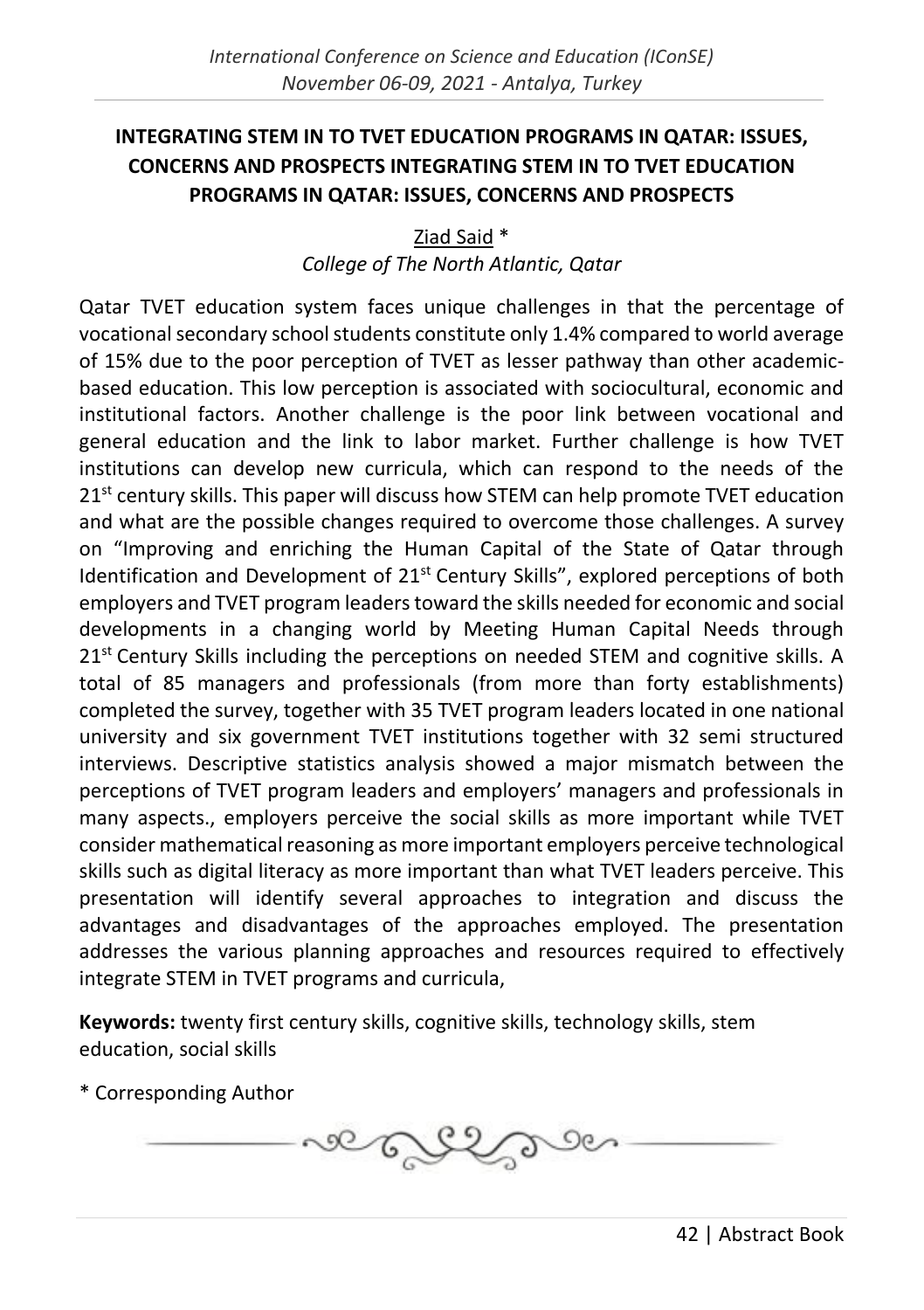# <span id="page-49-0"></span>**DIGITAL TECHNOLOGIES USE FOR TEACHERS' PROFESSIONAL DEVELOPMENT IN THE UAE**

# Ghadah Al Murshidi \* *Uaeu, United Arab Emirates*

The teaching profession is a constantly changing, diverse environment in which educators strive to meet the needs of today's youth. One aspect which has transformed teaching is Information and Communications Technology (ICT). It has permeated every aspect of teaching and is used within the teaching community to further the education of children in all subject areas. However, one area which has been slower to embrace this digital era is the area of professional development (PD). The UAE has made significant investments in teacher education and has embraced various forms of ICT and digital tools in teacher professional development. As a result, the purpose of this chapter will be to highlight how the UAE has maximized the online learning environment in order to improve the professional practice of teachers in the country. The chapter will provide a brief overview of other ways in which the UAE has sought to improve education through online methods, how the visions and goals of the nation's leaders rely on effective, efficient, and high-quality teachers, and how various forms of online professional development, ranging from online workshops to YouTube channels, are used in the UAE to improve teacher proficiency.

**Keywords:** ict, digital tools, teacher professional, teacher development

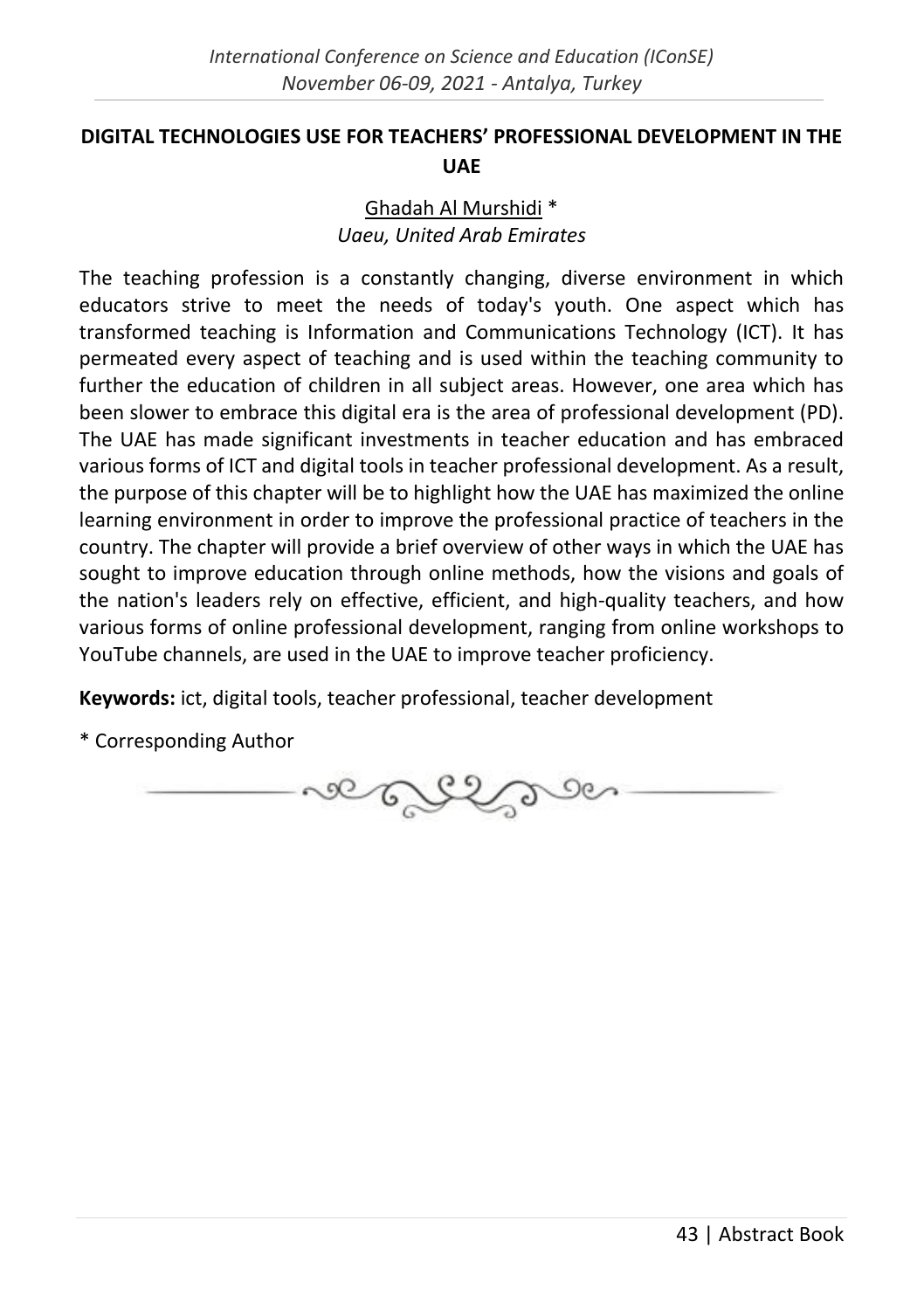# <span id="page-50-0"></span>**STUDENTS' VIEWS OF GAMED-BASED LEARNING STRATEGIES IN THE UAE UNIVERSITIES**

# Ghadah Al Murshidi \* *Uaeu, United Arab Emirates*

A novel learning experience that increases student motivation can be designed in a learning environment that includes a game-based learning approach to assess competence. Student views on gamification were surveyed to determine the best application of this method, the environment necessary for its use, and the manner by which the application should proceed. The impact of a game-based learning approach on student achievement through intra-class competition was assessed using quantitative method. In this study, the game application was the preferred gamification method used. Participating students included 250 undergraduate students studying at a university in the UAE. The findings showed that inclusion of a gamification method increased the interest of students in the class, and increased student ambitions for success. This method was also found to have a positive effect on student motivation. Moreover, the results of this study indicate that the game application can be utilized effectively for gamification of lessons. In conclusion, the game -based learning method has an impact on students that renders them more ambitious and motivated to study.

**Keywords:** gamification; views; motivation; achievement

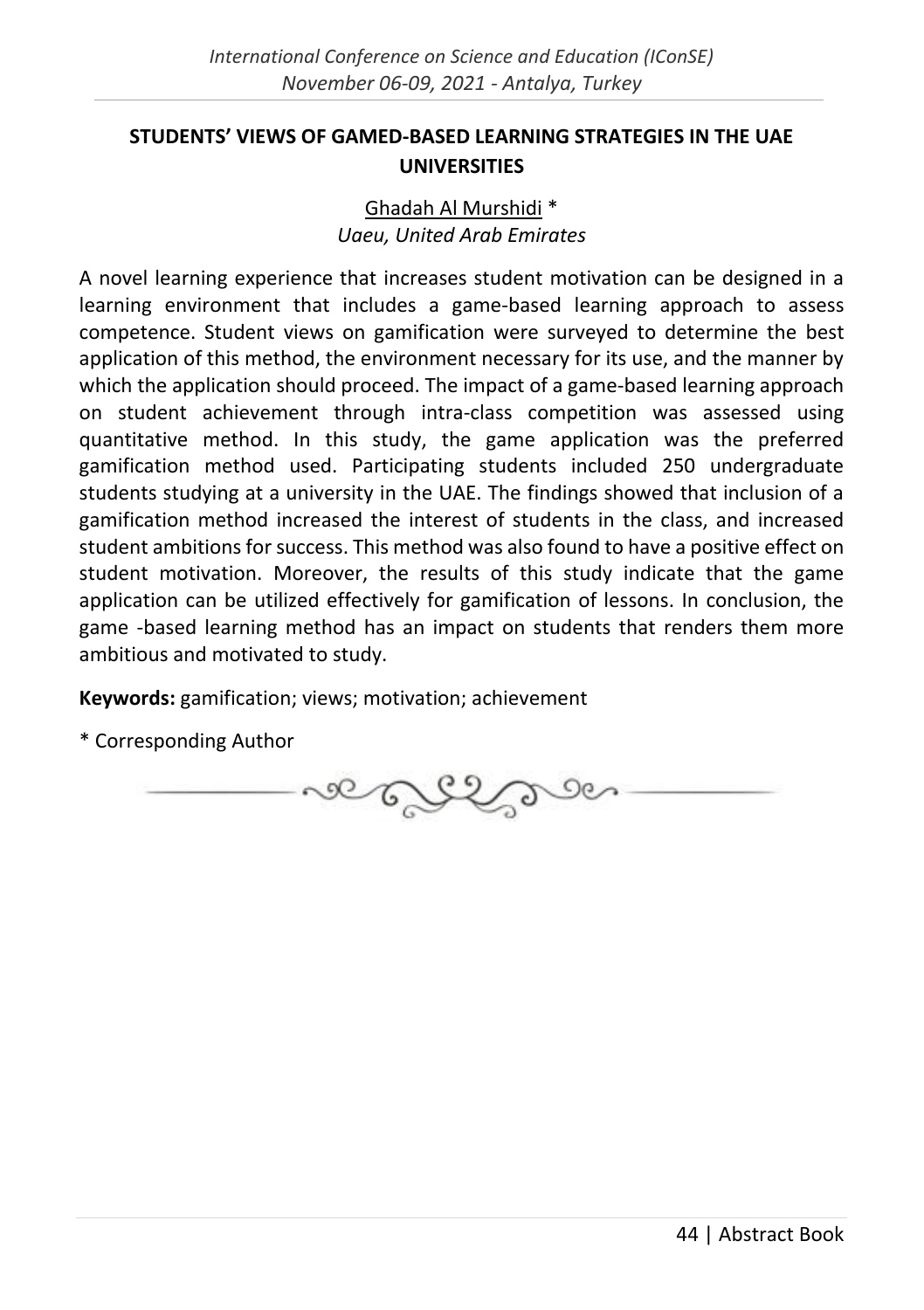#### <span id="page-51-0"></span>**STUDENT' PERCEPTIONS AND CHALLENGES DURING THE COVID-19 PANDEMIC**

Elizabeta Tomevska-Ilievska \* *Ss. Cyril and Methodius, Skopje, Republic of Macedonia*

Due to the COVID-19 pandemic, teaching and learning have rapidly changed worldwide. Universites as an essential part of the education system strive to find a way for efficient teaching and learning process in the period of crises that last much more than expected. Through students' perspective we reveal the main challenges of online teaching and learning that sudents faced in the former academic yearas a basis to solve some of the problems and to improve educational process in further. We used qualitative research strategy of semi-structured interviews and written essays of students on the topic Education during tha Covid-19 pandemic with 17 subtopics. Students deeply and honestly elaborate their perceptions towards the posed questions, depict their experience and recommend further activities and measures. Isolation has great impact on them and they feel bad and frustrated for not having the college life. Most of them prefer to study in conventional classrooms and all of them wish to shift back to normal.They appreciate support that university teachers offer to help them with their problems, social, emotional or technical. They ask for more flexibile approach in online assesment because technical problems can cause lower results. They criticise the professors who teach in monotonous way, without student interaction and hidden behind their icon on the laptop. Teachers should strenghten their digital, teaching and leading competencies. Necessary changes should be take into account in further developing of training and study programs in which new goals, contents and objectives shoud take place.

**Keywords:** covid-19, students' perception, online education, challenges

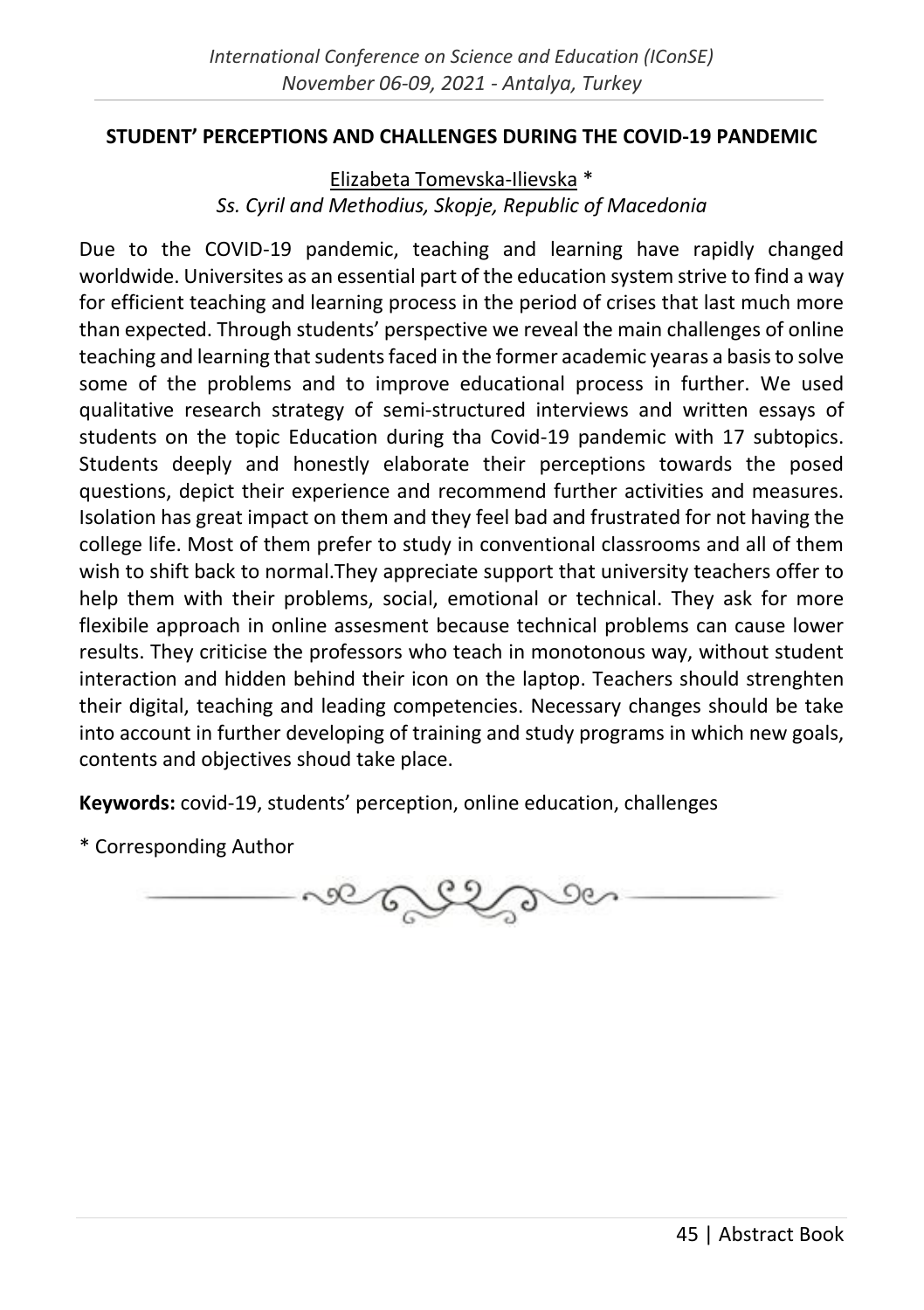#### <span id="page-52-0"></span>**EVALUATION OF STUDENTS' VIEWS ON PROBLEMS IN THE GRADUATE EDUCATION PROCESS**

Fatma Yildiz \* *Bilim Middle School, Turkey*

Fikret Alincak *Gaziantep University, Turkey*

Postgraduate education has become important in terms of scientific specialization and competence. After their undergraduate education, students need postgraduate education both in academic life and in terms of developing themselves. In this respect, it is seen that students experience some problems in postgraduate education. This study was carried out in order to evaluate the opinions of the students regarding the problems experienced in the postgraduate education process. Open-ended questions developed by the researcher as a data collection tool were presented to the students. Using the interview method, which is one of the qualitative research methods, the data obtained from 20 students studying in different universities were analyzed with the content analysis method. As a result, the research group stated that they could not improve themselves adequately in the postgraduate education process and that they could not conduct research. In addition, students participating in the study; They stated that they could not communicate enough with the teachers who entered the course and that they had problems because they came from outside the province. In addition, it was concluded that students did not spend enough time on postgraduate education and that they had financial problems.

**Keywords:** postgraduate education, problem, student opinions.

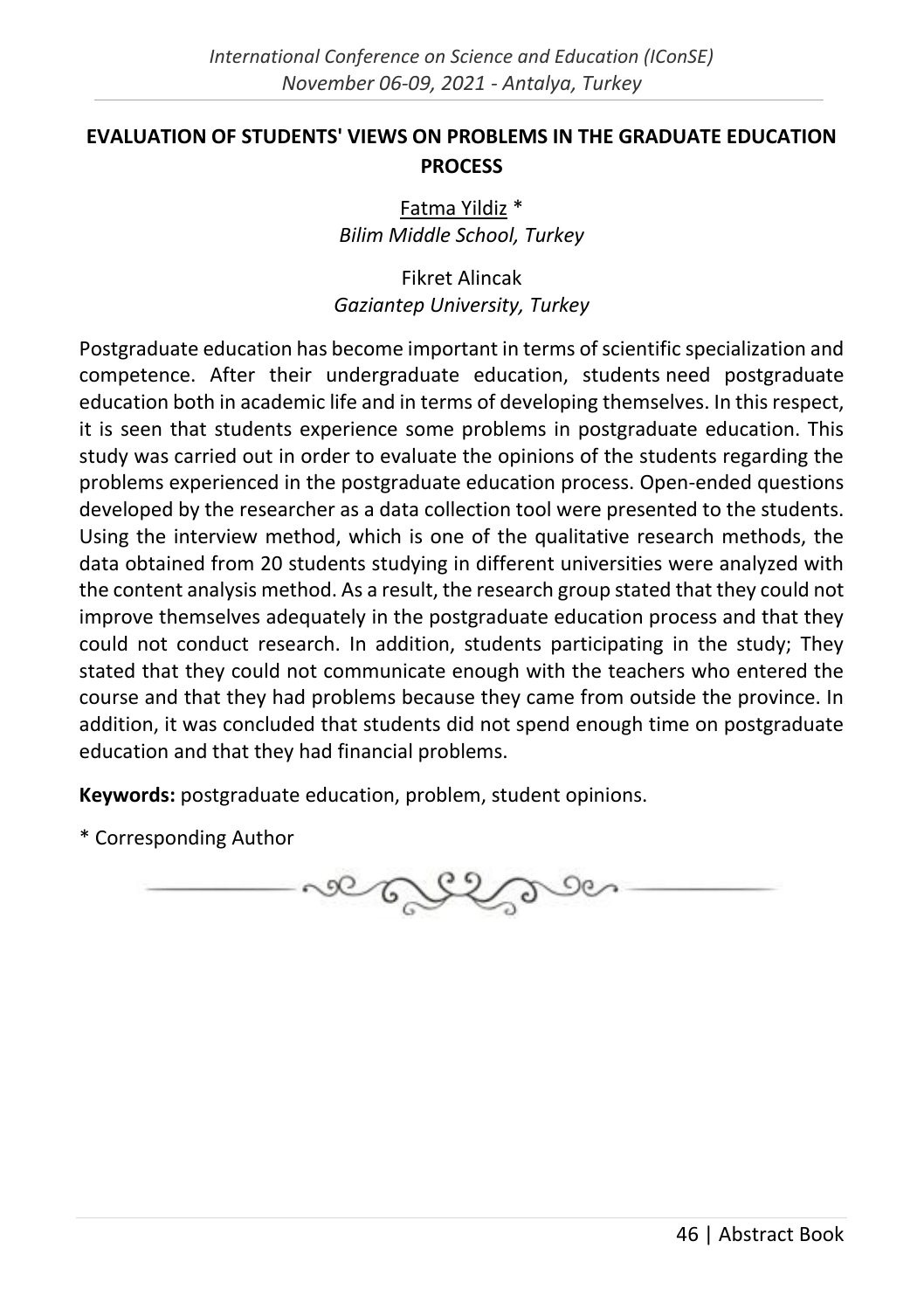# <span id="page-53-0"></span>**INVESTIGATION OF ANXIETY AND EXPECTATIONS OF PHYSICAL EDUCATION TEACHER CANDIDATES ON THE TEACHING PROFESSION**

Fikret Alincak *Gaziantep University, Turkey*

Fatma Yildiz \* *Bilim Middle School, Turkey*

One of the most important elements of the education system is teachers. The teaching profession is considered as one of the most important professions for the development and progress of a country. Therefore, the attitudes and perspectives of prospective teachers towards the teaching profession are very important. The aim of this study is to reveal the anxiety and expectations of prospective physical education teachers about the teaching profession. Open-ended questions developed by the researcher as a data collection tool were applied to the candidates of physical education teachers. In the research, the data obtained from 20 physical education teacher candidates studying in physical education and sports education by using the interview method, which is one of the qualitative research methods, were analyzed with the content analysis method. As a result, when we look at the anxieties of the physical education teacher candidates, it is seen that they are in general anxiety of not being appointed and that they are in economic anxiety. In addition, prospective teachers participating in the research, regarding their expectations from the teaching profession; It is concluded that they want to be a good teacher in their profession, to prepare a good future for their students, and to contribute to the society where they are located and to lead their development.

**Keywords:** physical education, prospective teacher, anxiety, expectation.

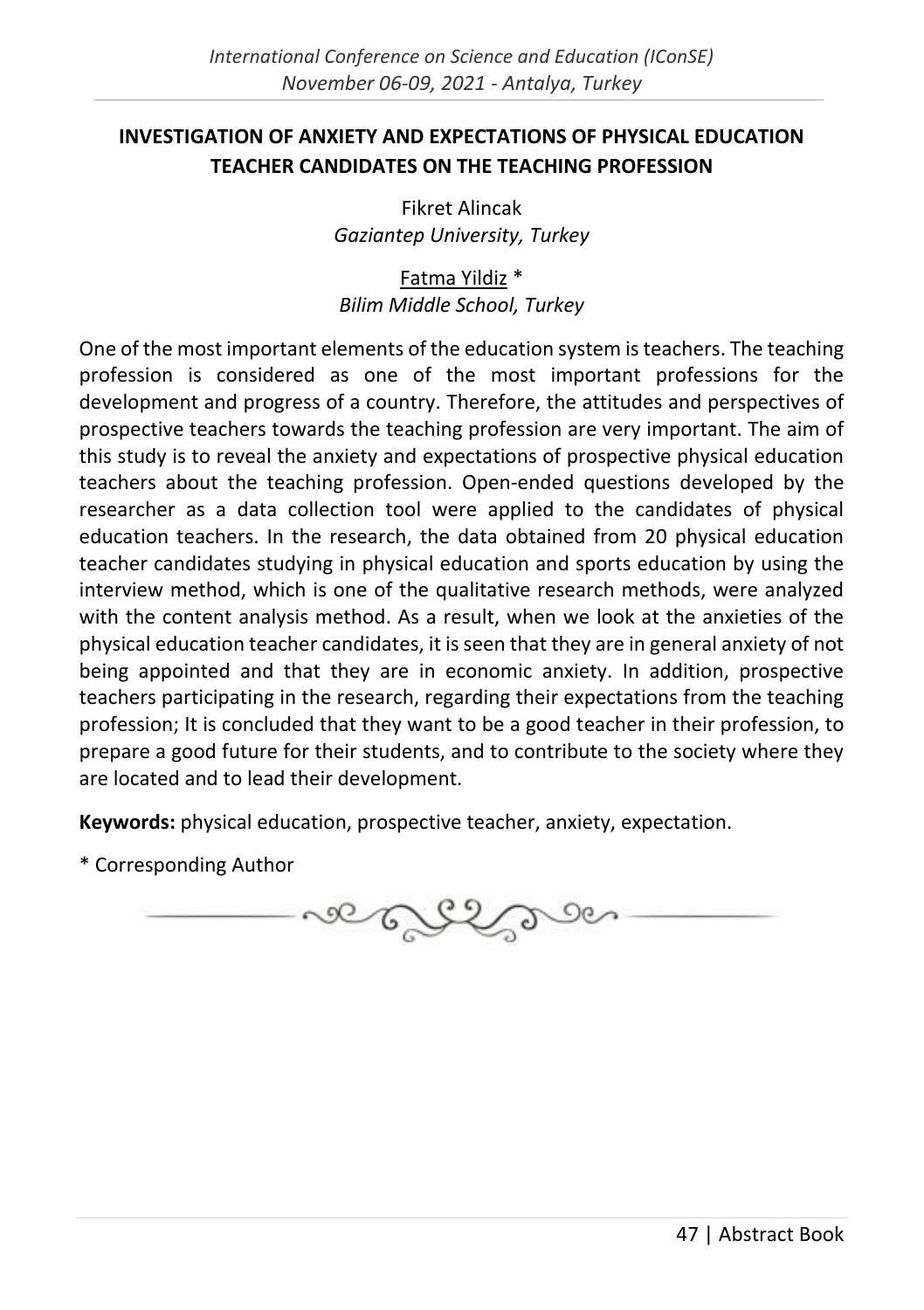# <span id="page-54-0"></span>**THE SOCIAL AND ECONOMIC IMPACT OF COVID-19 CLOSURES ON STUDENTS WHO ARE AT RISK FOR SCHOOL FAILURE**

Muhammad Zayyad \* *Al-Qasemi Academic of Education, Israel*

By mid-April 2020, with the outbreak of COVID-19 pandemic, 192 schools around the globe have shut down for a long period of time, leaving 90 percent of the world's learners facing unprecedented conditions. An initial estimation of some large-scale studies, researchers projected a school loss to fall between 0.3 and 1.1 years, where the loss is 60% larger among students who came from disadvantaged homes. This unexpected disruption affected not only students' learning, but it has a far-reaching social and economic impact. Students with disabilities who are at risk for school failure are among the most vulnerable groups. School closures have widened the achievement gaps, especially for at-risk students who come from disadvantaged homes due to unequal access to technology and educational resources, nutrition and food insecurity, deprived opportunities for growth and development, and lack of faceto-face instruction. Students who are usually accustomed to school routine, and social interaction with the environment, suddenly found themselves locked into their rooms for weeks experiencing emotional instability in the form of frustration, stress, anxiety, and depression. The consequences of such conditions are alarming, resulting in social isolation, increased domestic violence, abuse, and neglect. In addition, the research shows that school closures reduce future earnings, especially for those students who come from low-income families where the earning losses will be devastating. In this lecture, we will shed light on the social and economic impact of school closures on atrisk students and their families.

**Keywords:** at-risk, school closure, covid-19, economic, social

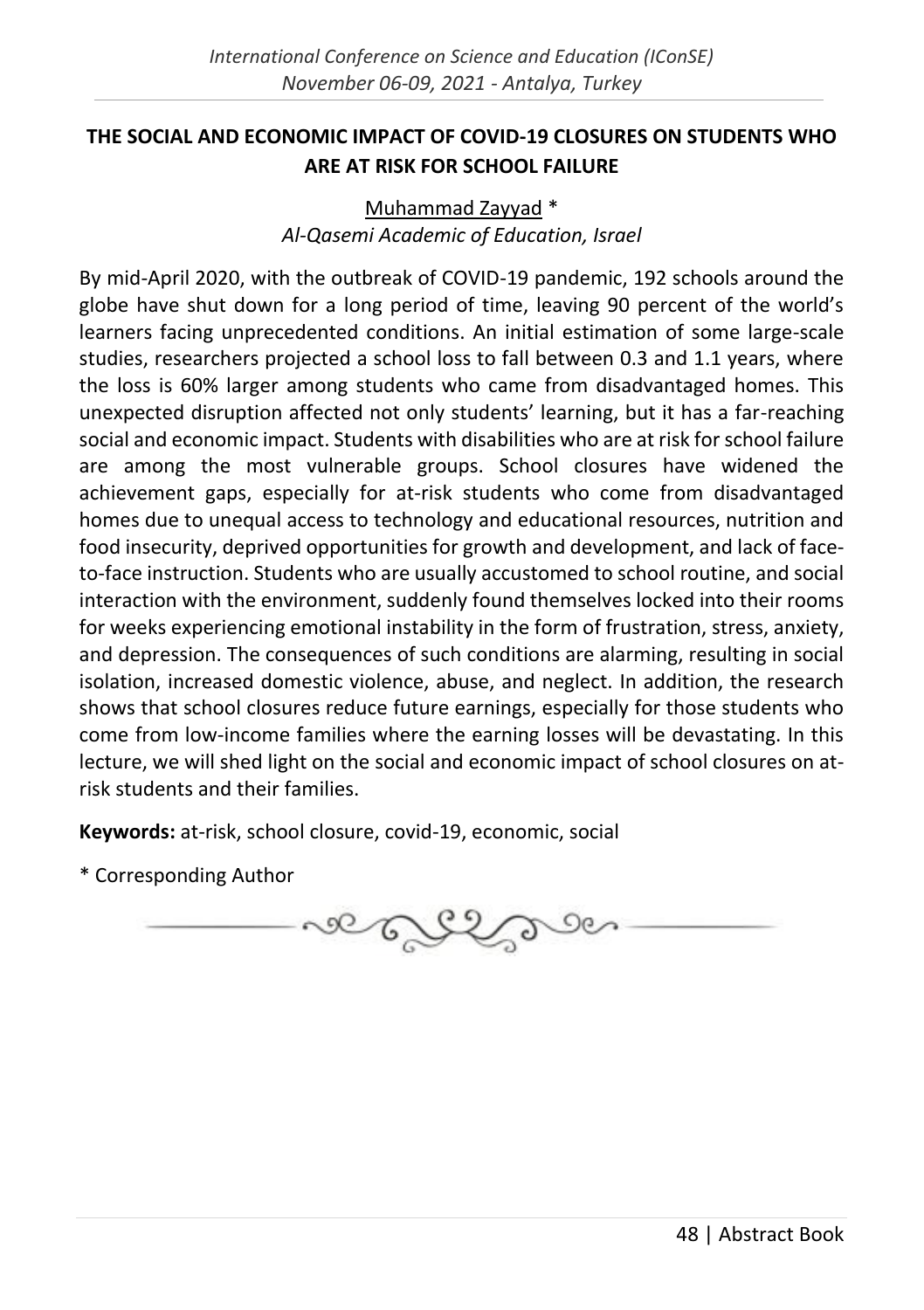### <span id="page-55-0"></span>**COMMUNITY PROJECT OF STRENGTHENING FAMILY RESILIENCE IN EAST JERUSALEM**

# Inas Dowani \* *Social Welfare, Israel*

Strengthening and supporting families are the base of the community resilience in East Jerusalem, whereas more than 70% of the families registeredat the social welfare department,reported as:difficulties in parental performance, problems in marital relationship, domestic violence.In addition,530 children are placed in internal institutions. Increased divorce rates as3540 divorces registered out of 8850 marriage contact during 2018.82 women were placed in shelters as an outcome of domestic violence, absence of the father's role within the family. The role of community's social work is to intervene through preventive programs, raise awareness about social issues,networking with the community's local organizations, introduce concepts for social impact and change through cumulative work, and creating acceptable alternatives inside the society, in order to intervene in reducing family and marital problems. Diversification in tools such as: theater and media campaign which include seven stickers that caries advices to parents which was published in the field and on the media social network.Work axes in family resilience focused onparental relationship, marital relationship, sexuality. Community work plan at the macro level during 2019 included: parental community workshops (427 participants), for raising awareness and strengthen in gmarital relationship, sexuality and parenthood, Parents and children workshops (908 participants) to strengthen the relationship between parents and their own children, 24 theater shows (1650 participants),"wamdat" a project targeting fathers in work shops which has been held atmosques and schools (65fathers) add to workshops for fathers and children which included 204 participants.The challenges in working in this project include, difficulty reach in gand networking with the community, lack of acceptance of the workers who are regarded as representing the municipality of the occupation authority.

#### **Keywords:** social science

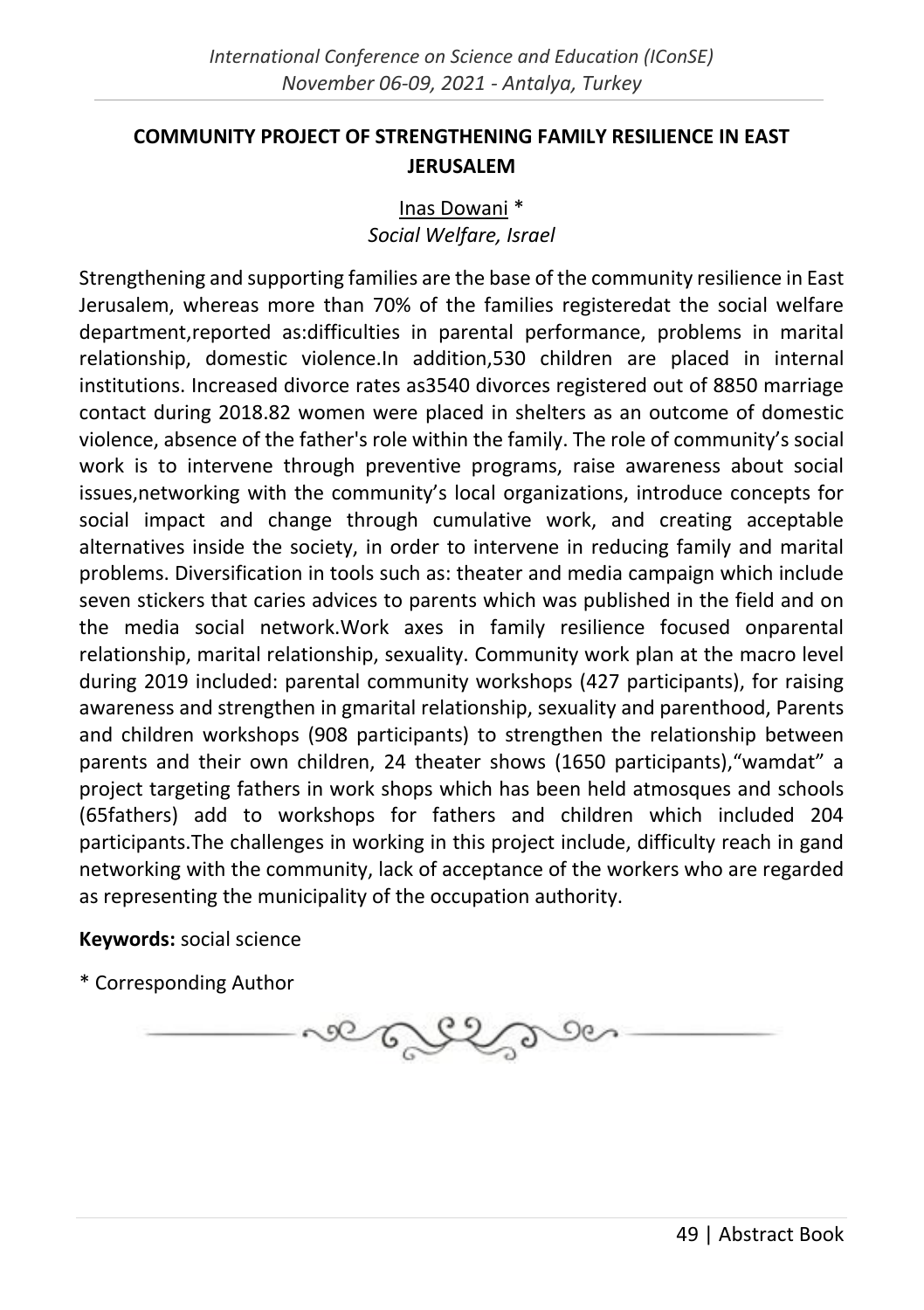# <span id="page-56-0"></span>**THE INFLUENCE OF EDUCATION MASTER'S PROGRAM IN PALESTINIAN UNIVERSITIES ON THE DEVELOPMENT OF LIFE SKILLS FOR ENROLLED STUDENTS BIRZEIT UNIVERSITY (CASE STUDY)**

Ruba Natsheh \* *Birzeit University, Palestine*

The study aimed at identifying the extent of the influence of Education Master's program at Birzeit University on the development of life skills for enrolled students in the program, and to identify the most important life skills that must be available in the Master of Education program from their point of view. The study sought to answer its following questions: What is the contribution of Education Master's program at Birzeit University on the development of life skills for its students enrolled in the program? What are the most important life skills that must be provided in education master's program from the point of view of students enrolled in the program? To achieve this objectives, the researcher used the qualitative approach. Semi-structured interviews were used as a study tool that were validated by a group of arbitrators. Then, the interview was conducted with the regular participants in the program for the spring semester/ 2021, and they were 12 students from different concentrations of master's in education at Birzeit University. The results of the study indicated that the program contributes to the development of the life skills of the students partially enrolled in the program. Moreover, it showed a discrepancy in the answers in terms of the role that the courses play in developing these life skills, and there was also a difference in how the master's program contributed to the development of those life skills. It showed that creativity and innovation, critical thinking, problem solving, and communication skills are among the skills that must be available in the Master of Education program. The study ended up with a set of recommendations, which were summarized by paying attention to life skills, and working to develop them by modifying the specialization courses to be applied and practical rather than of a research nature.

**Keywords:** master of education, birzeit university, life skills

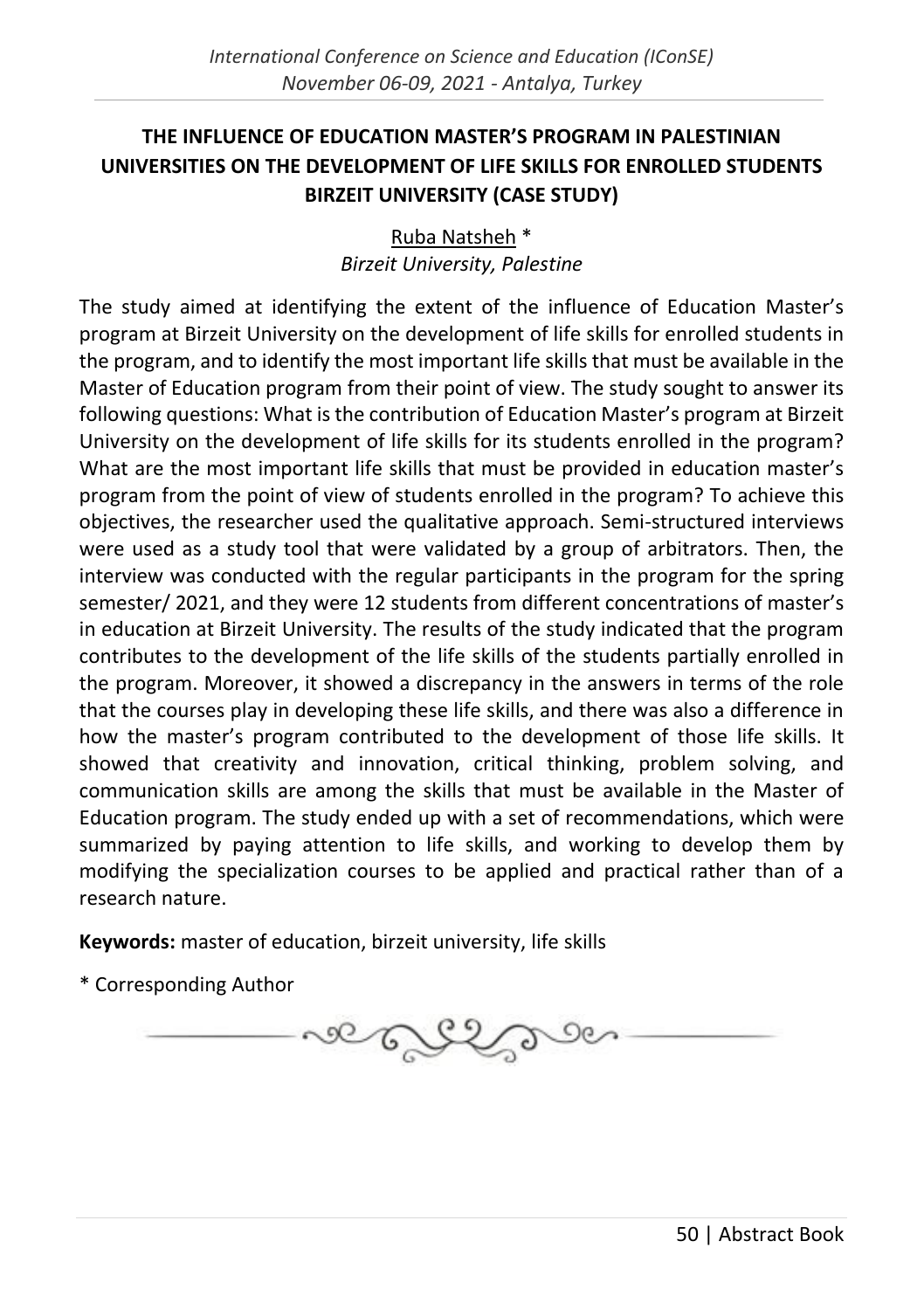#### <span id="page-57-0"></span>**ACADAS-ALLIANCEFORINCLUSIVEACKNOWLEDGEMENTOFEDUCATIONALMERITS**

Mevlüt Aydoğmuş *Necmettin Erbakan University, Turkey*

Galip Kartal \* *Necmettin Erbakan University, Turkey*

ACADAS (Alliance forinClusiveAcknowledgement ofeDucationalmeritS) is a project promoted within the framework of ERASMUS+ 2014-2020Programme(Key Action 2 – Exchange of good practices in the field of School Education). The project's period of implementation is between September 2019 and February 2022. The main goal is analysing and exchanging good practices in prevention, intervention and monitoring of disabled people at particular risk of early school leaving by defining what are the main dimensions in which educational systems in the European Union fail to address their needs. The project also aims at exploring the impact of early school leaving among students with disabilities by type of disability,sociodemographic variables and other factors related to the individual, social and school contexts. Parent and teachers surveys were used for collecting data for reasons of school leaving. The results of the surveys show that some of the reasons are shared and both teachers and parents attach significance to education of students with special needs. The project provides the good practices and implications for stakeholders.

**Keywords:** erasmus, early school leaving, eu, good practices

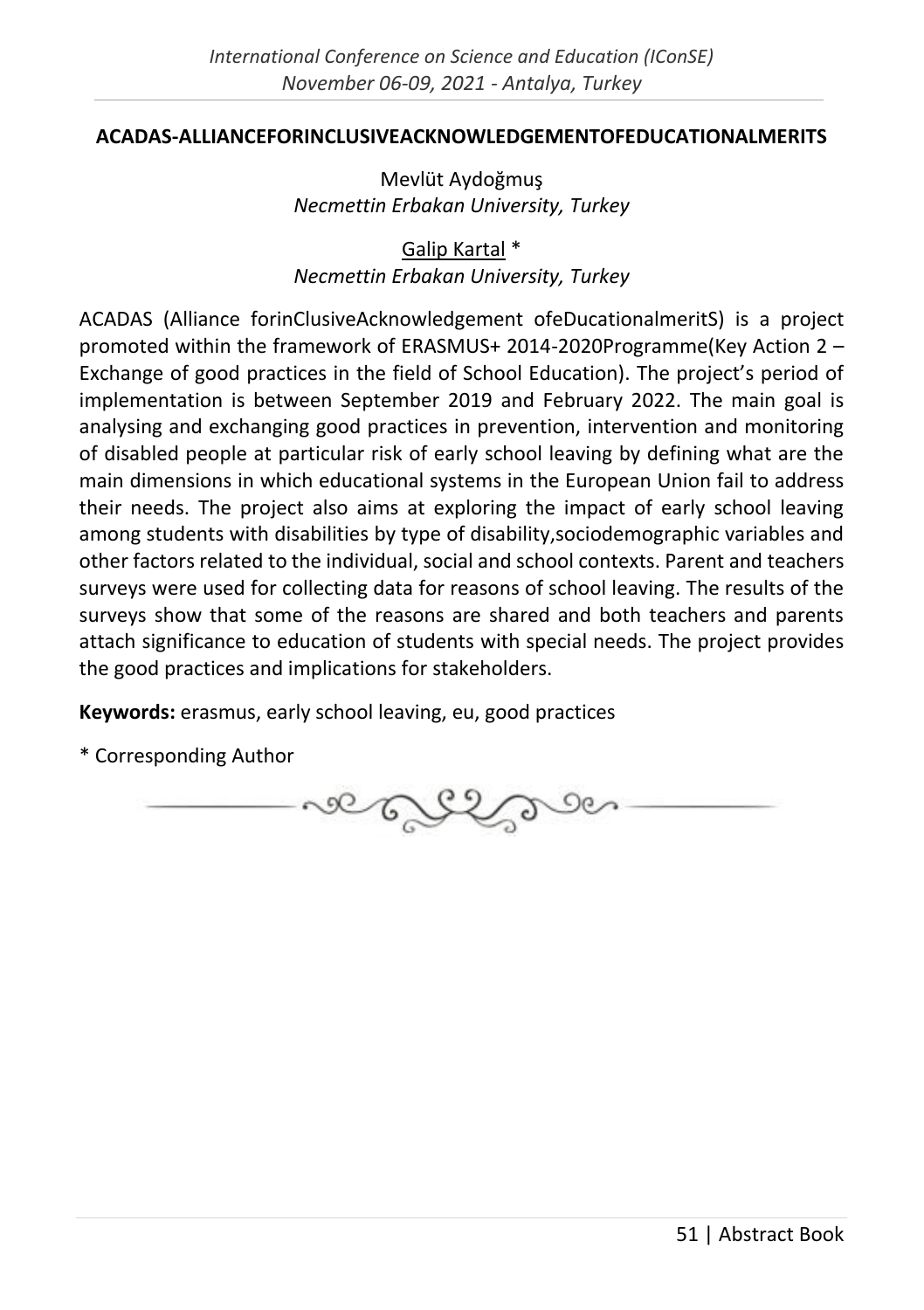#### <span id="page-58-0"></span>**SNARC EFFECT AMONG NATIVE SPEAKERS OF ARABIC LANGUAGE**

Suha Musa *Ben Gurion University of The Negev, Israel*

The numerical magnitude and spatial representations of numbers are connected through a metaphor of mental number line (MNL) suggesting that small to large numbers are mapped onto this MNL in a left-to-right orientation. Dehaene, Bossini, and Giraux, (1993) termed it as SNARC effect (spatial numerical association of response code) and postulated faster responses to small numbers by the left hand than the right hand, and faster responses to large numbers by the right hand than the left hand. The SNARC effect has been found mainly in native speakers of Germanic/Romanic languages; it has been suggested that the SNARC effect may derive from the experience of reading from left to right. In this work, we investigate the emergence and the direction of SNARC effect among Native-Arabic speakers live in Israel and Palestinian National Authority (PNA) in two age stages (child vs. adult) using two numerical digits (Arabic vs Hindu-Arabic). Results indicate SNARC effect for both groups of Arabs in left to right direction and lack of Age effect. Apparently, SNARC direction does not change over development for both groups of citizenship and cannot be affected by the set of numbers one uses (Arabic vs. Hindu-Arabic digits).

**Keywords:** education, numbers , number system

so Esta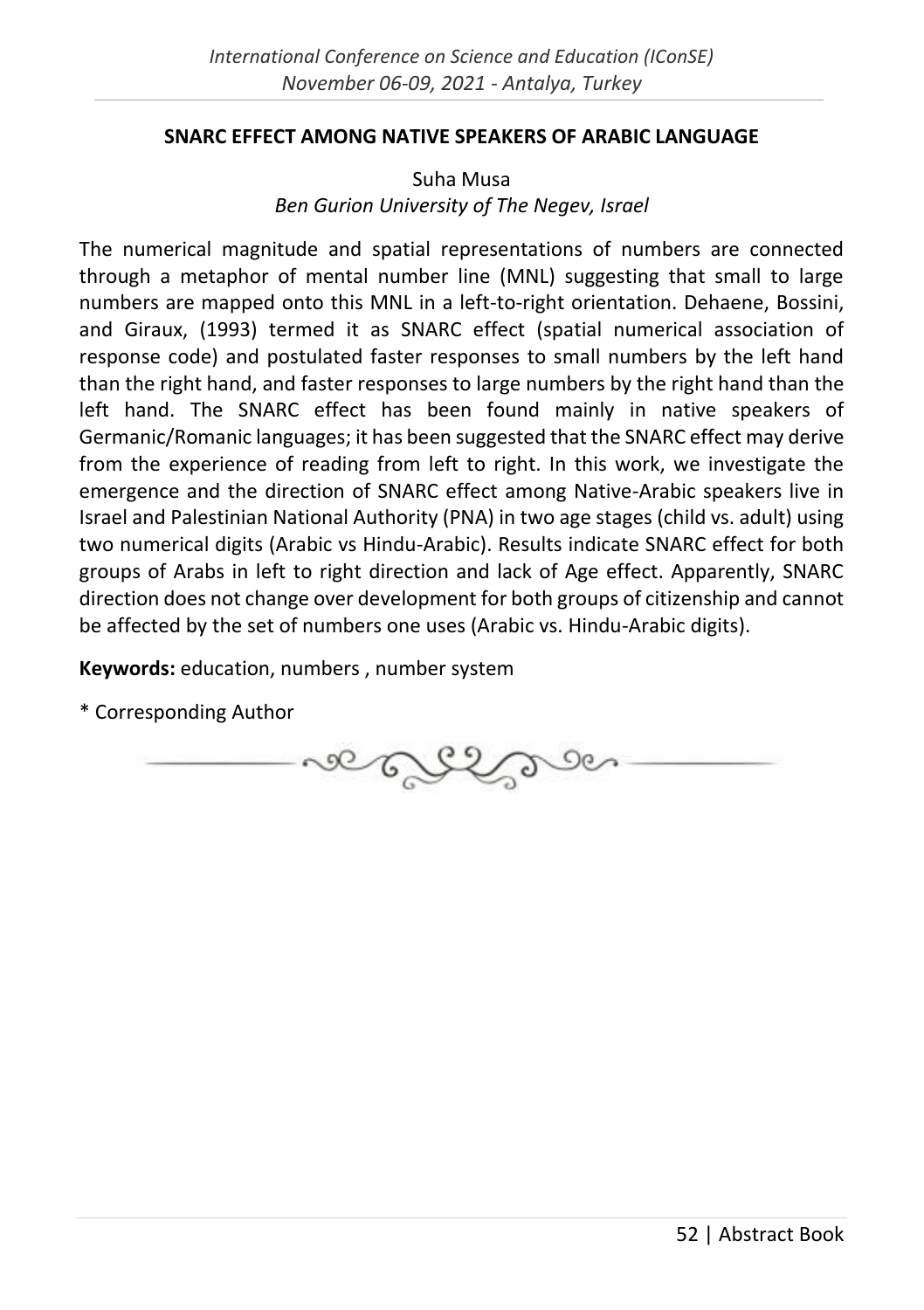#### <span id="page-59-0"></span>**THE ROLE AND IMPORTANCE OF GAME IN INTELLECTUAL AND PHYSICAL DEVELOPMENT OF CHILD**

Teuta Kokollari-Thaqi

*Faculty of Education, University of Prizren "Ukshin Hoti" Rr. E Shkronjave Nr.1 20000 Prizren Kosova, Albania*

Shemsi Morina

*Faculty of Education, University of Prizren "Ukshin Hoti" Rr. E Shkronjave Nr.1 20000 Prizren Kosova, Kosovo*

Rifat Morina \*

*Faculty of Education, University of Prizren "Ukshin Hoti" Rr. E Shkronjave Nr.1 20000 Prizren Kosova, Kosovo*

Teaching and learning are basic process that stay in the base activity for teachers and students. Purpose and duty main for teaching is realism straight and full for education and indoctrination for our new generations. The child in nature can hear, sight, touch, smell and even taste. All games that are organized in nature have purpose child development in some aspect like emotional development, psychological and moral. Importance of game for health development of children is based on strong object investigation. Through game the child can experiment solve problems think in creative way and cooperate with others. Winning deep knowledge about him / herself and world. In this way the child promotes self-esteem, positivity autonomy and trust. Recognizing the importance of games in nature for healthy growth and intellectual for students. This project is concentrating in environment exploration of game in nature for a group of student by which the game is value like a practice effective learning in process of learning. In this diploma work we present base dimensions main in relation with games in nature that are show while project (contact with elements of nature, importance of danger and companion opportunity) and to noted role of teaching in create of qualitative ambient for games in nature. Valorization of young age and the game in nature you can understand as a tool for promotion lifestyle healthier today children will be adult of future. Based on these ideas this diploma work aims to highlight importance of game in nature environment for process of development to learning and to inspire and challenge others to use the possibilities of the external environment can offer useful teaching.

**Keywords:** education

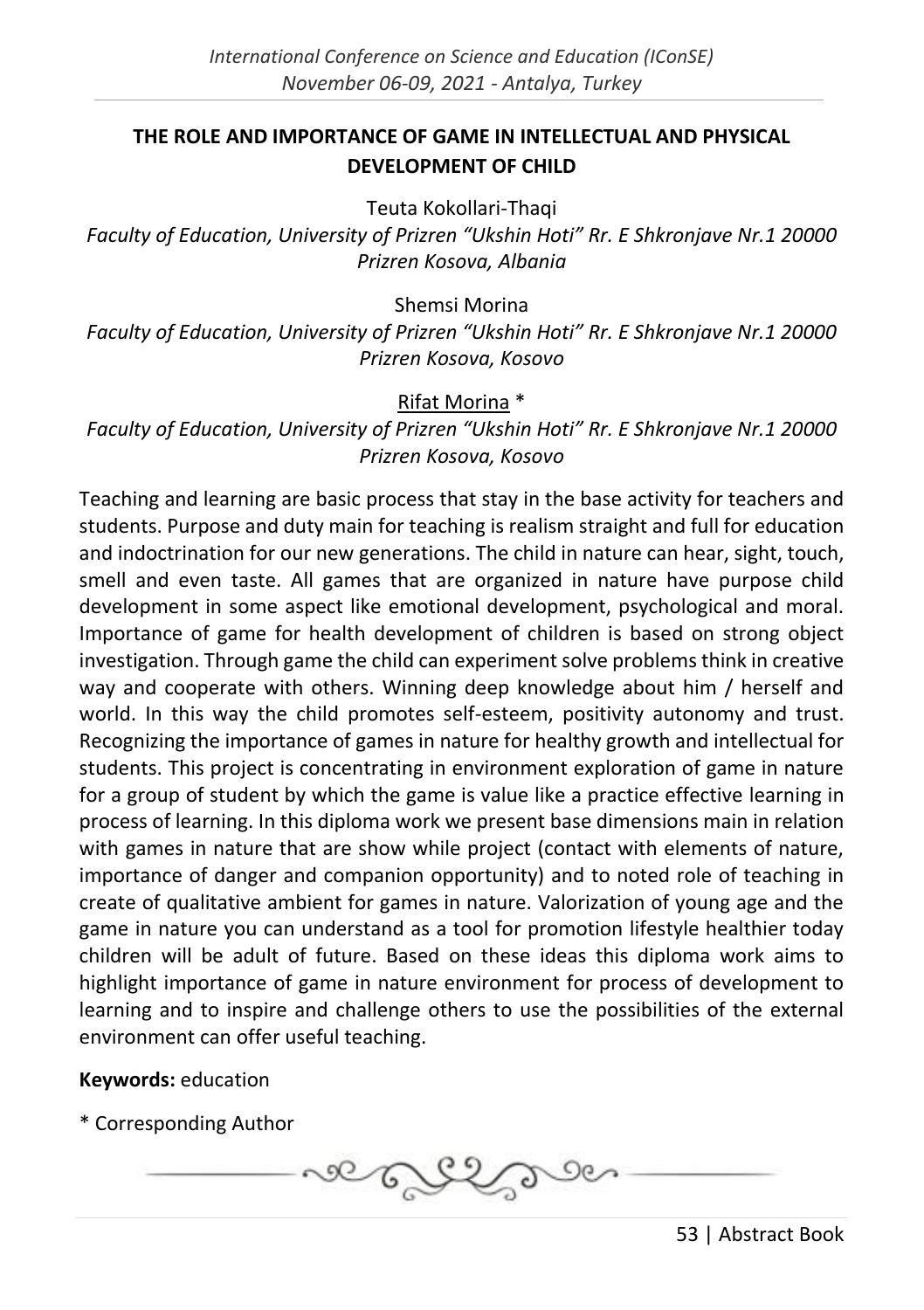# <span id="page-60-0"></span>**THE TWO-DIMENSIONAL STRIP CUTTING PROBLEM: IMPROVED RESULTS ON REAL-WORLD INSTANCES**

# Anis Gharbi \* *King Saud University, Saudi Arabia*

Cutting and packing problems arise in various industrial settings such as production of metal, glass sheets, papers, etc. The demand of items should be met while minimizing loss of waste material. One of the most known as a contemporary problem in field of operations research is the two-dimensional strip cutting problem. A set of m rectangular items is to be cut from a two-dimensional strip of width W and infinite height. Each item i (i=1,2,...,m) has a width  $w_i$ , a height  $h_i$ , and a demand  $d_i$ . The objective is to determine how to cut the demanded items using the minimum height of strip and meet all the demands, while respecting the two stages of guillotine cuts. We address the arc-flow formulation for this NP-hard problem. A graph compression method is proposed and it is shown that substantially better results are achieved in obtaining optimal or near-optimal solutions of real-world instances.

**Keywords:** integer programming, arc-flow formulation, strip cutting problem, graph compression

so Eggen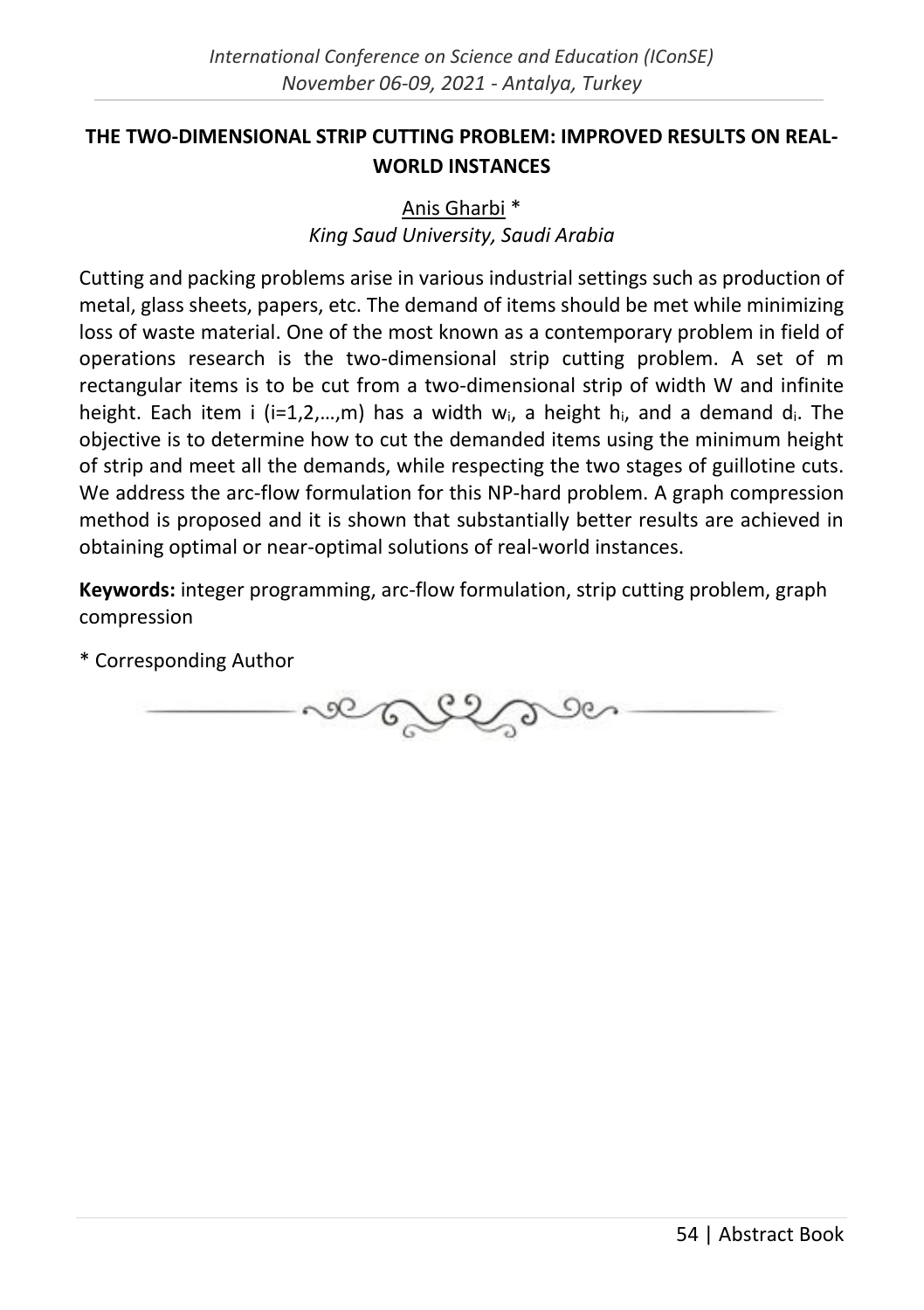#### **SCIENTIFIC THEFT**

# Noora Adnan \* *University of Baghdad, Iraq*

<span id="page-61-0"></span>Scientific theft is one of the most important crimes that affect most educational institutions and scientific research, as a result of technological progress, so that scientific research, scientific book, article, course, workshop or lecture that the professor gives to his students is within the reach of everyone, and therefore the theft is part of this effort and its proportion. To himself (the thief or the stealer) leads to wasting the effort of the original researcher and a violation of his most important rights, whether financial or moral. Stealing the effort or intellectual production leads in the first place to stealing the spirit of creativity, innovation or authorship of the researcher if he sees that his tireless efforts in the field of developing His work is in vain, which leads the state not to reach the development of itself and to impede the progress of society in all its fields, and through this study we will clarify the concept of scientific theft and all the terminology ambiguous with it and explain its types and methods of detection and what is the penalty for this act, whether in law Penalties No. (111) for the year 1969 as amended or the Iraqi Author Protection Law No. 3 for the year 1971 as amended or decisions issued by the Ministry of Higher Education and Scientific Research.

#### **Keywords:** scientific theft

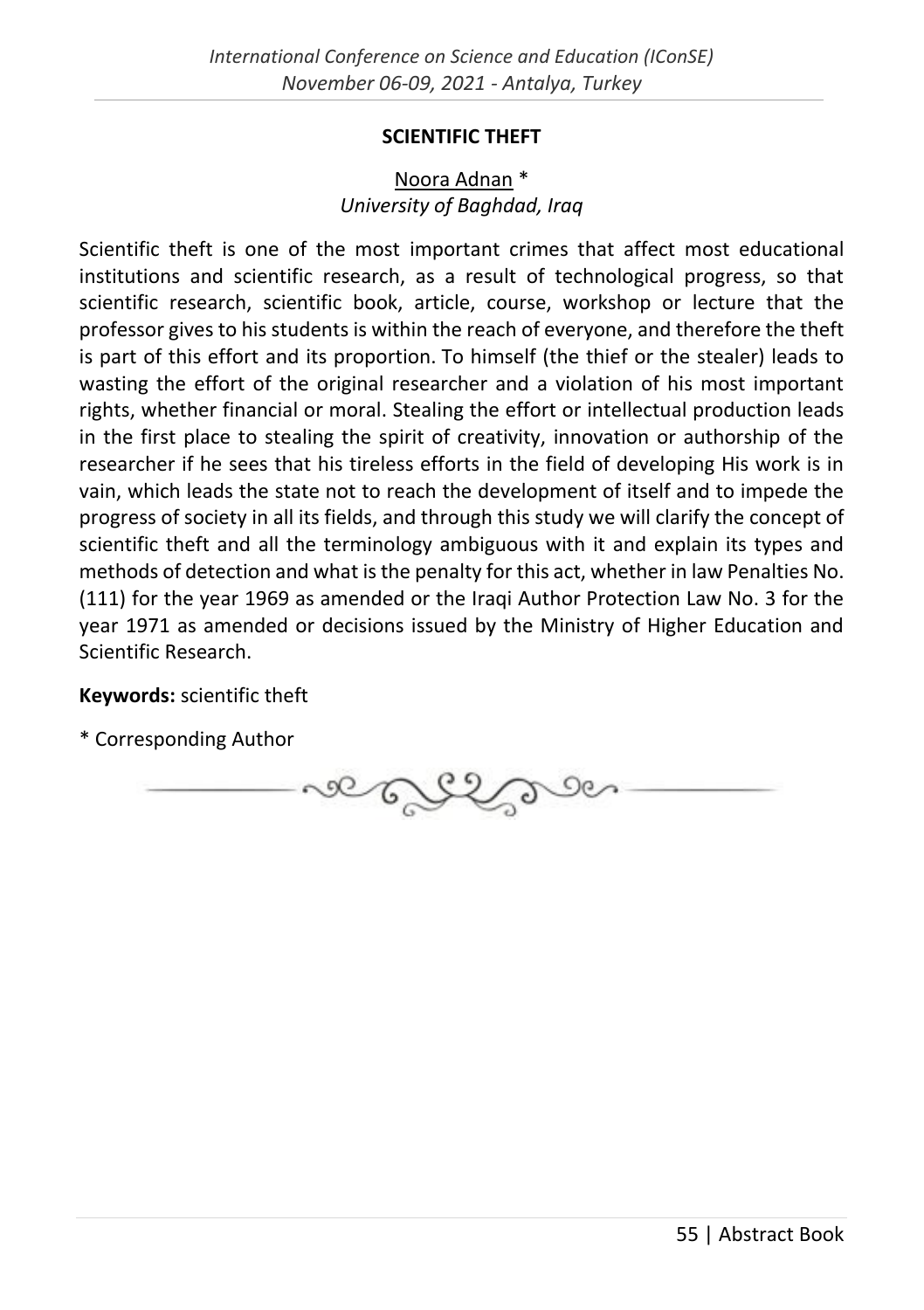#### <span id="page-62-0"></span>**SIMULATION-BASED LEARNING AS AN EDUCATIONAL TOOL FOR SCHOOLS**

#### Karma Zubi \* *Haifa Arab College, Israel*

Modeling and simulation in the recent years have been the focus of educators in the educational field. This is a reflection of the twenty-first century skills where professionals, and students are required to be creative, critical thinkers, and to be able to positively communicate with each other. Representation, role-playing and exchange are among the most important methods for individuals and groups. This approach is based on submitting the individual to a dialogue with the different other, with the aim of reaching a mutual understanding of the other's point of view. So, as soon as I had the opportunity, I established the first simulation center for pedagogy, in the Palestinian Arab society in Israel. The simulation workshop depends on a script that is written according to a dilemma needed by the participating group. After the group goes through an introductory process, the experimenter and the center choose a professional representative. The joint group goes through a process, starting from the introduction to the selection of the experimenter, and then the experimenter "trainee" and the actor perform the dialogue and act in a private studio, broadcasting live and directly for five minutes. Then they return to the group to continue the discussion with each other, under the direction of a mentor who specializes in the field for the group. The outcomes of the workshops would be gathered from the participants immediately after the end of each workshop. The simulation's positive results proved to be a success for all the parties involved in the workshops. It has the potential of improving communication between the various functions at any organization, and solve the dilemmas in schools based on the use of the simulation technique. Further, it strengthened the power of expression and dialogue among those who participated in the workshops.

**Keywords:** simulation, drama

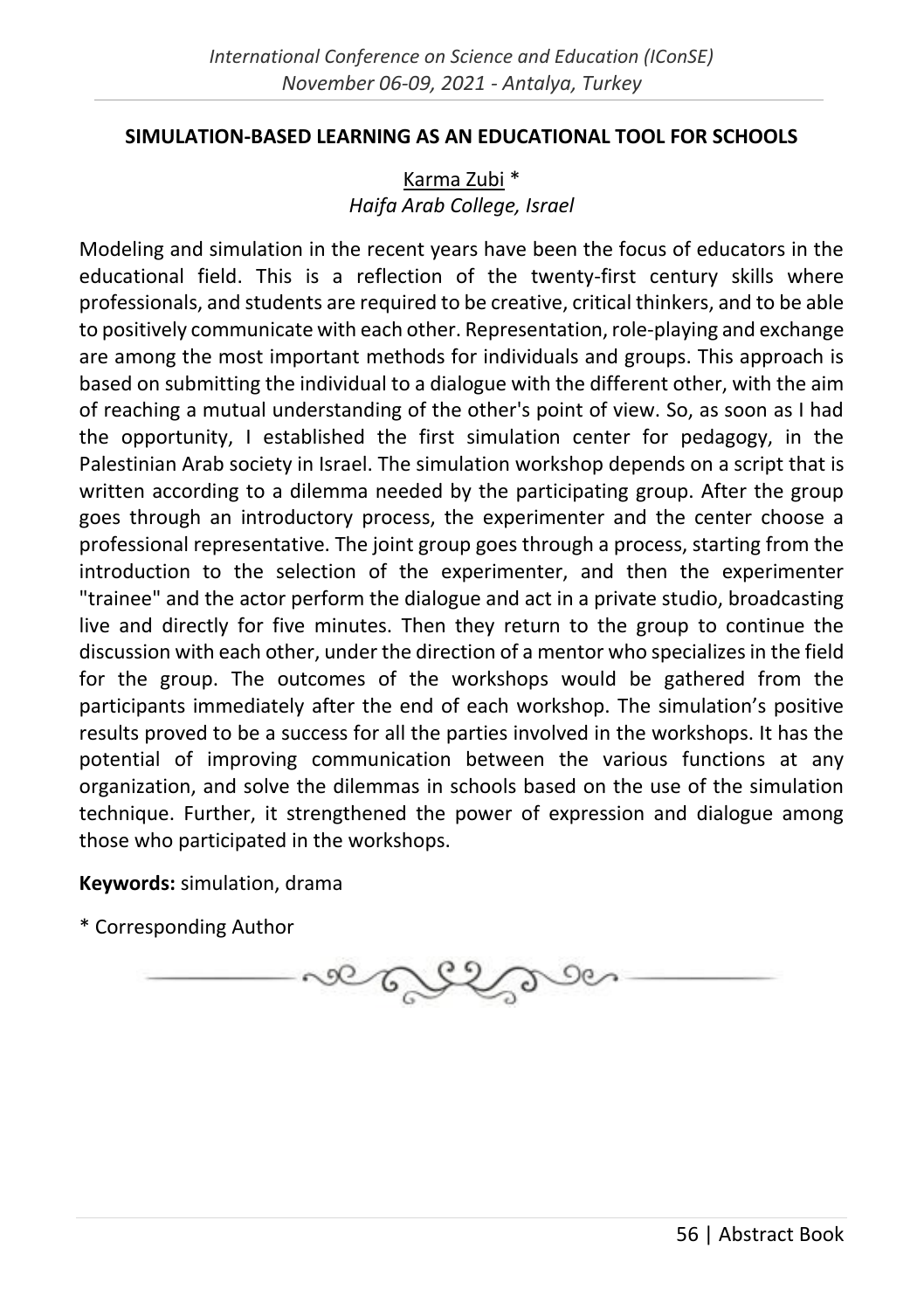# <span id="page-63-0"></span>**SCIENCE TEACHER CANDIDATES' OPINIONS ON THE IMPORTANCE OF BIOTECHNOLOGY IN SCIENCE EDUCATION: THE CASE OF KONYA**

Veysel Aslankara *Ministry of National Education, Turkey*

Renan Şeker \* *Necmettin Erbakan University, Turkey*

Abstract: Biotechnology is one of the most important scientific and technological developments in the present century. Biotechnology has significant effects on people's daily lives. When the recent developments in biotechnology are examined, it is known that science teachers need more information in areas such as genetic engineering, cloning, genetically modified foods. Besides, attitudes, values and judgments of preservice teachers towards biotechnology are also important. In this study, it was aimed to investigate the knowledge levels of science teacher candidates about current biotechnology issues and their attitudes towards biotechnology.rnIn this study, a 22 question biotechnology knowledge scale and a 46-question biotechnology attitude scale were used to determine the knowledge level of prospective science teachers on biotechnology subjects. These scales were applied to 200 pre-service science teachers at Ahmet Keleşoğlu Faculty of Education in Necmettin Erbakan University in 2018-2019 academic year. Knowledge of pre-service science teachers about biotechnology was investigated according to different variables (gender, class of study, status of taking Biotechnology course). The data obtained were analyzed by independent sample t-test and Anova test using SPSS program.rnWhen the results of the research are examined, it is seen that the science teacher candidates' biotechnology knowledge levels; It is determined that there is a significant difference according to the class levels and the status of taking the course. This difference was in favor of 3rd grade students taking the course. In addition, a significant (p <0.05) difference was found in biotechnology attitude levels according to gender of prospective science teachers. This difference has been in favor of male teacher candidates. However, no significant difference was found between knowledge levels and gender. There is also no significant difference between the pre-service teachers' biotechnology attitude levels in terms of class levels and non-attendance.rn

**Keywords:** science, prospective teachers, biotechnology, genetics, attitude

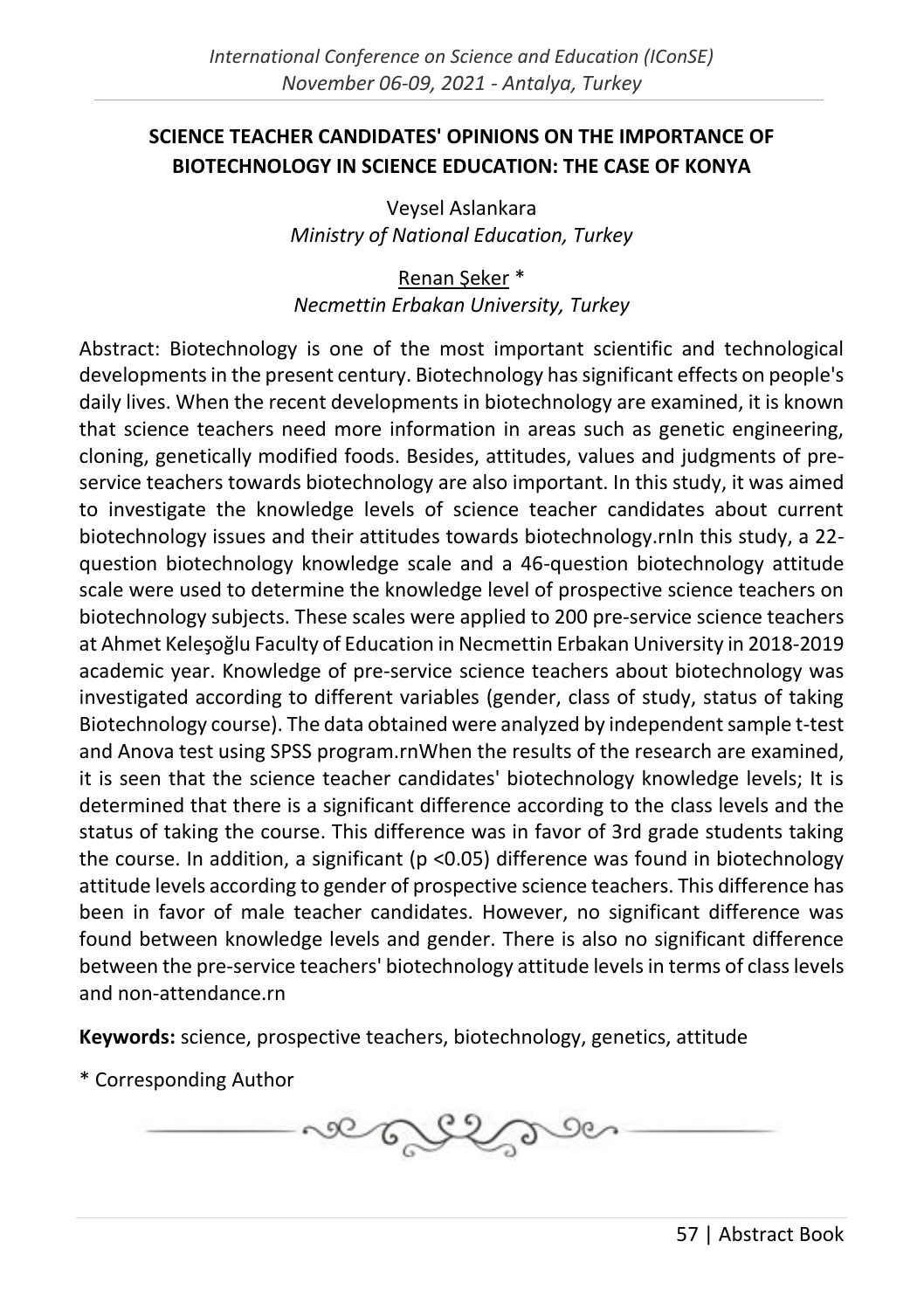# <span id="page-64-0"></span>**THE EFFECT OF SCIENCE TEACHING SUPPORTED BY CONCEPT CARTOONS ON SECONDARY SCHOOL STUDENTS' CONCEPTUAL ACHIEVEMENT, MOTIVATION AND THEIR ATTITUDES TO SCIENCE**

Esma Şahin *Ministry of National Education, Turkey*

Renan Şeker \* *Necmettin Erbakan University, Turkey*

Abstract: The aim of this study is to examine the effect of science teaching supported by concept cartoons on Secondary School Students' Conceptual Achievement, Motivation and their Attitudes to Science. The population of the research consists of secondary schools which are located in the city center of Konya. The sample of the study consist of 50 students who are studying in Grade 7 at the Sarıoglan imam Hatip Secondary School located in the Bozkır County of Konya City. The two classes of Grade 7 were divided into two groups; the control group and the experimental group. The topic titled "Matter and Properties" studied for 3 weeks in Grade 7 of that Secondary School was discussed with 25 students in experimental group through concept cartoons and with 25 students in control group through traditional method. In this study, the concept test was used as data collection tool which consisted of 18 questions and reliability co-efficient of 0.71 for the purpose of determining the achievement levels of students studying in this school. It was also used the Science Attitude Test consisting of 22 questions with a reliability coefficient of 0.925 and the Science Motivation Scale for Science Learning consisting of 23 items with a reliability coefficient of 0.80 were applied. Data were analysed by SPSS statistical package program. The hypotheses were developed in order to examine the differentiation levels of scores of working group from pre-test and post-test scores between the groups and within the group in itself, and these hypotheses were tested with statistical methods. As a result of the study, it was determined that the pre-test and post-test results of the experimental and control groups did not significantly differ in terms of conceptual achievement, attitude and motivation.

**Keywords:** misconception, concept cartoon, conceptual achievement, attitude, motivation